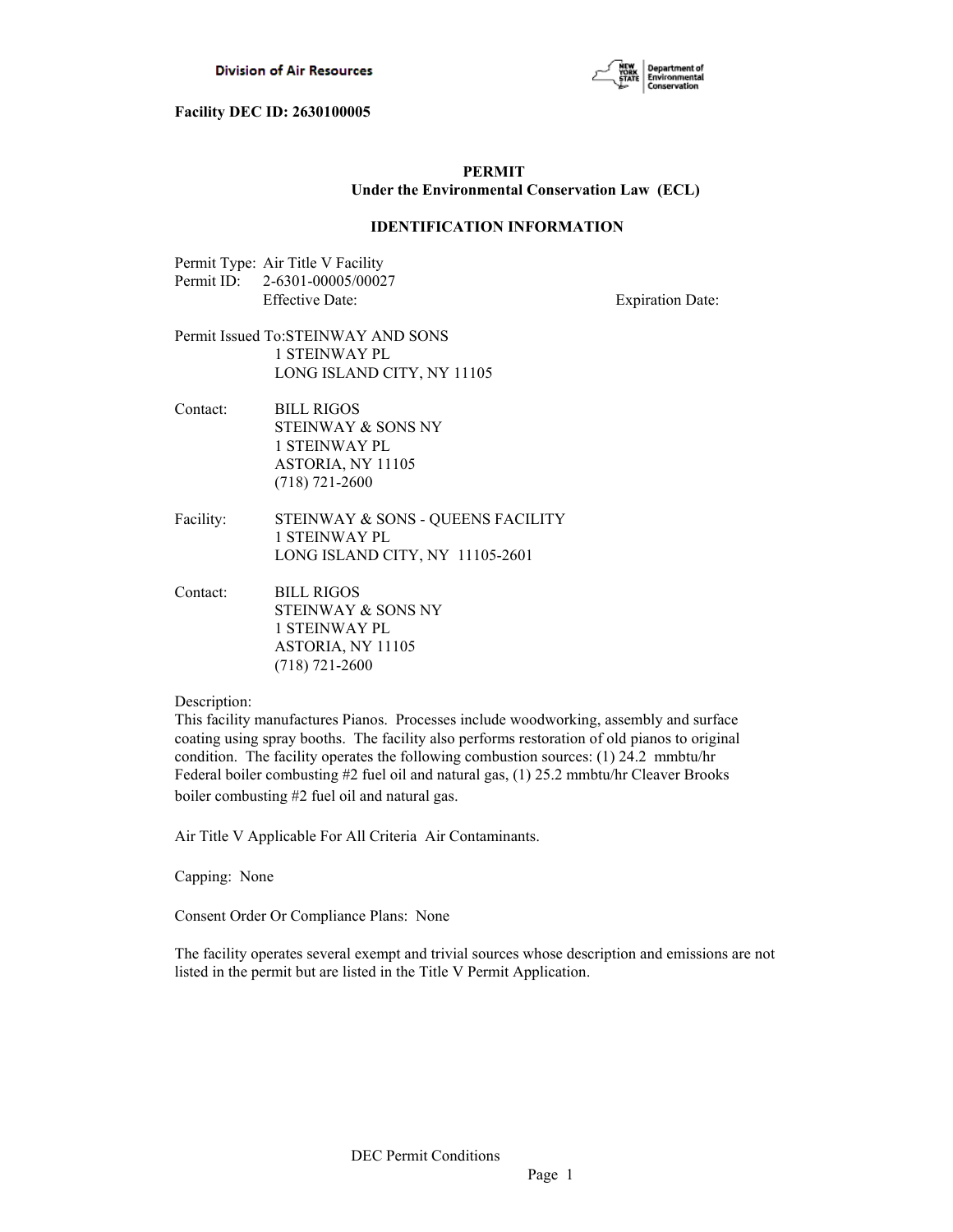

By acceptance of this permit, the permittee agrees that the permit is contingent upon strict compliance with the ECL, all applicable regulations, the General Conditions specified and any Special Conditions included as part of this permit.

Permit Administrator: STEPHEN A WATTS

 47-40 21ST ST LONG ISLAND CITY, NY 11101-5401

Authorized Signature:  $\frac{1}{\sqrt{2\pi}}$  Date:  $\frac{1}{\sqrt{2\pi}}$  Date:  $\frac{1}{\sqrt{2\pi}}$  /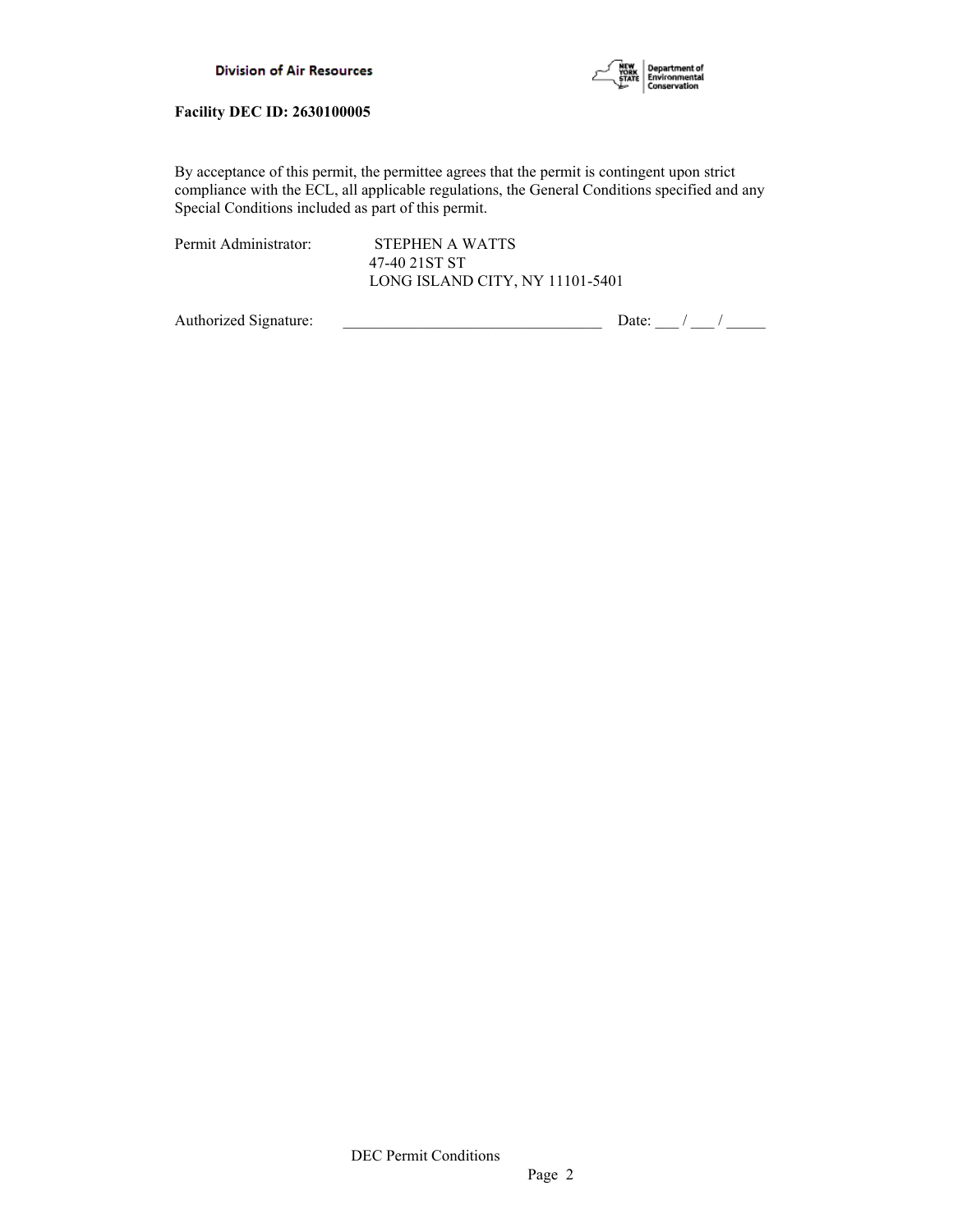

# **Notification of Other State Permittee Obligations**

Item A: Permittee Accepts Legal Responsibility and Agrees to Indemnification

 The permittee expressly agrees to indemnify and hold harmless the Department of Environmental Conservation of the State of New York, its representatives, employees and agents ("DEC") for all claims, suits, actions, and damages, to the extent attributable to the permittee's acts or omissions in connection with the compliance permittee's undertaking of activities in connection with, or operation and maintenance of, the facility or facilities authorized by the permit whether in compliance or not in any compliance with the terms and conditions of the permit. This indemnification does not extend to any claims, suits, actions, or damages to the extent attributable to DEC's own negligent or intentional acts or omissions, or to any claims, suits, or actions naming the DEC and arising under article 78 of the New York Civil Practice Laws and Rules or any citizen suit or civil rights provision under federal or state laws.

Item B: Permittee's Contractors to Comply with Permit

 The permittee is responsible for informing its independent contractors, employees, agents and assigns of their responsibility to comply with this permit, including all special conditions while acting as the permittee's agent with respect to the permitted activities, and such persons shall be subject to the same sanctions for violations of the Environmental Conservation Law as those prescribed for the permittee.

Item C: Permittee Responsible for Obtaining Other Required Permits

 The permittee is responsible for obtaining any other permits, approvals, lands, easements and rights-of-way that may be required to carry out the activities that are authorized by this permit.

Item D: No Right to Trespass or Interfere with Riparian Rights

 This permit does not convey to the permittee any right to trespass upon the lands or interfere with the riparian rights of others in order to perform the permitted work nor does it authorize the impairment of any rights, title, or interest in real or personal property held or vested in a person not a party to the permit.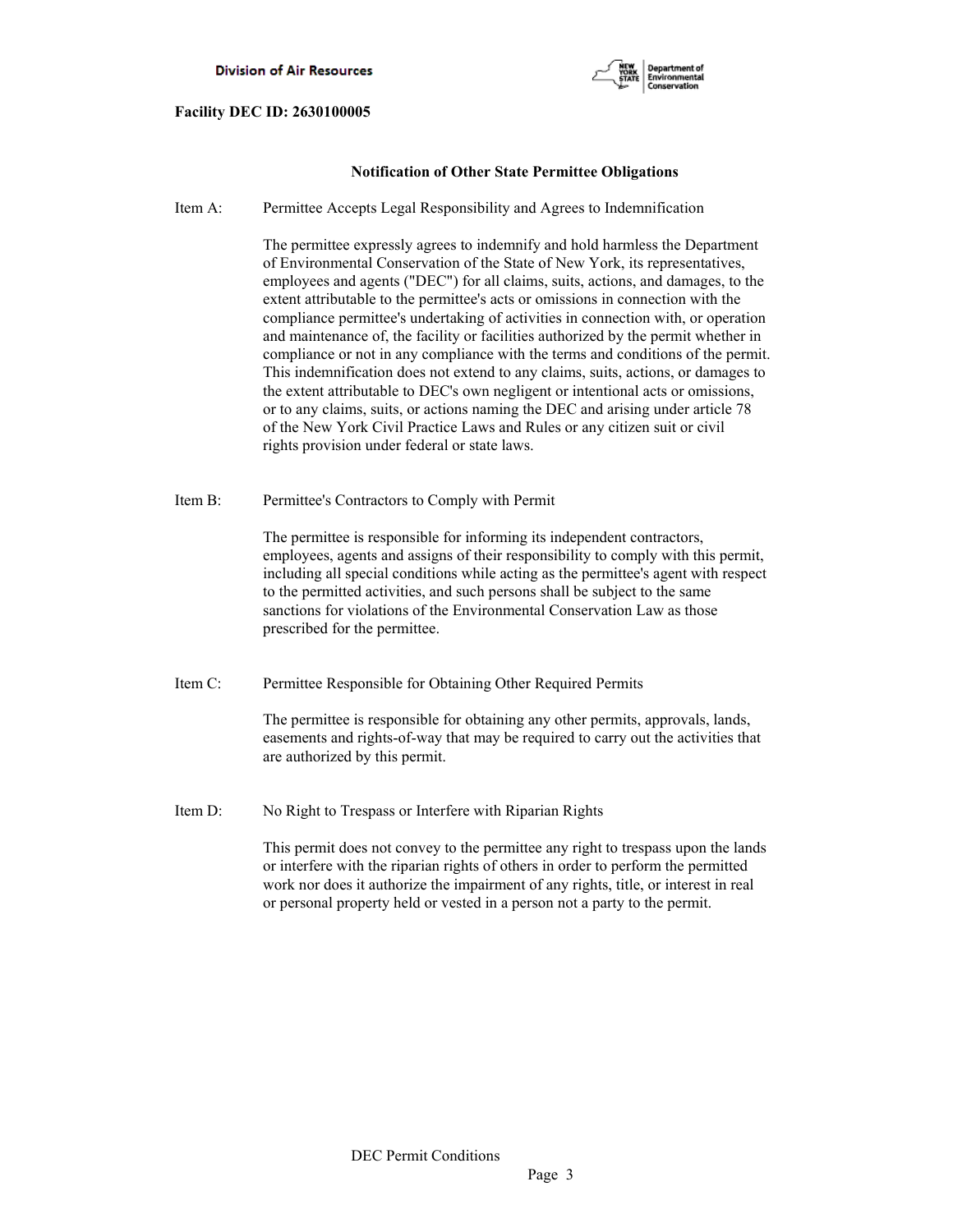

# **PAGE LOCATION OF CONDITIONS**

# **PAGE**

# **DEC GENERAL CONDITIONS General Provisions**

- 5 1 Facility Inspection by the Department
- 5 2 Relationship of this Permit to Other Department Orders and Determinations
- 5 3 Applications for permit renewals, modifications and transfers
- 6 4 Permit modifications, suspensions or revocations by the Department  **Facility Level**
- 6 5 Submission of application for permit modification or renewal REGION 2 HEADQUARTERS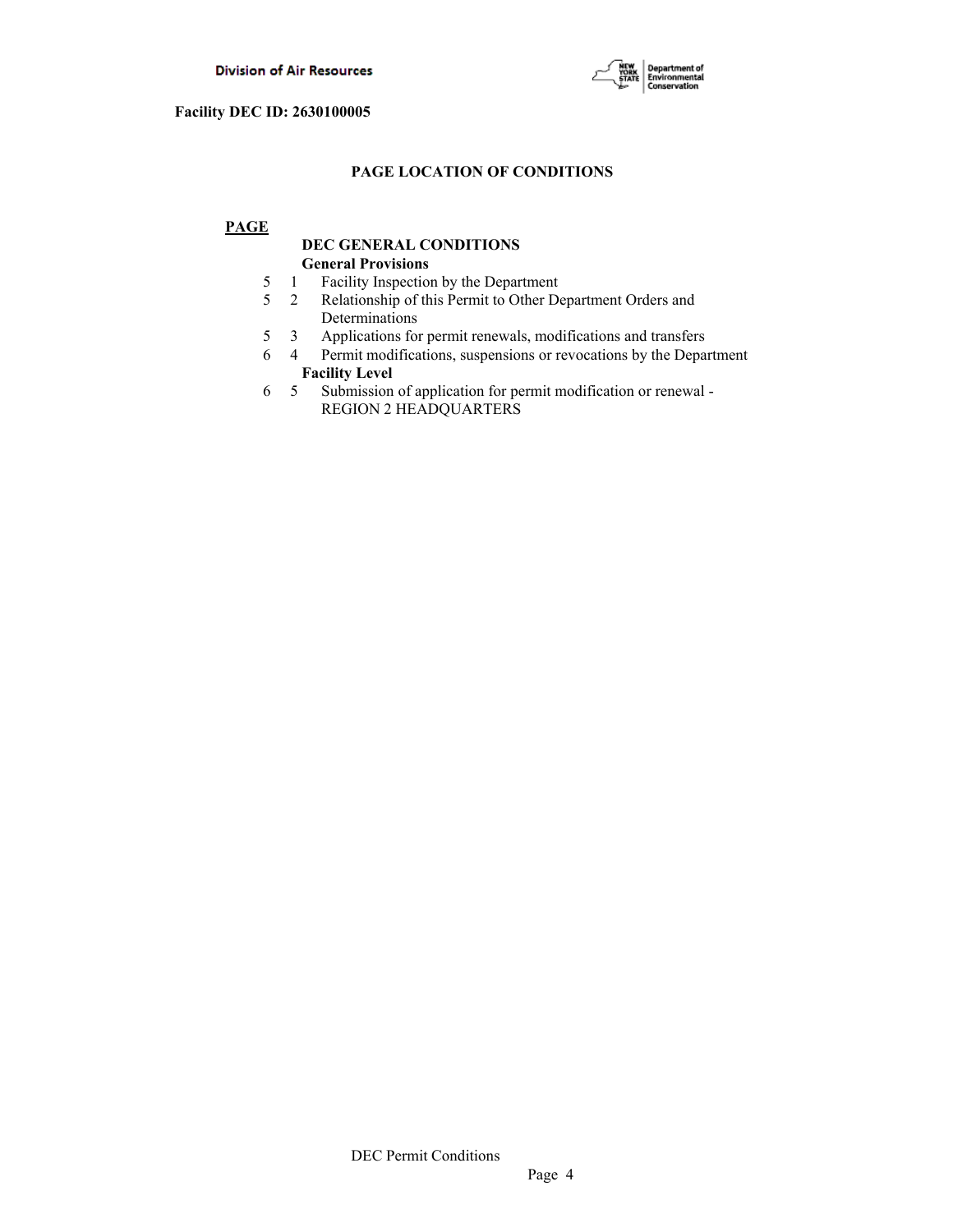

# **DEC GENERAL CONDITIONS \*\*\*\* General Provisions \*\*\*\* For the purpose of your Title V permit, the following section contains state-only enforceable terms and conditions. GENERAL CONDITIONS - Apply to ALL Authorized Permits.**

# **Condition 1: Facility Inspection by the Department Applicable State Requirement: ECL 19-0305**

# **Item 1.1:**

The permitted site or facility, including relevant records, is subject to inspection at reasonable hours and intervals by an authorized representative of the Department of Environmental Conservation (the Department) to determine whether the permittee is complying with this permit and the ECL. Such representative may order the work suspended pursuant to ECL 71-0301 and SAPA 401(3).

# **Item 1.2:**

The permittee shall provide a person to accompany the Department's representative during an inspection to the permit area when requested by the Department.

# **Item 1.3:**

A copy of this permit, including all referenced maps, drawings and special conditions, must be available for inspection by the Department at all times at the project site or facility. Failure to produce a copy of the permit upon request by a Department representative is a violation of this permit.

# **Condition 2: Relationship of this Permit to Other Department Orders and Determinations Applicable State Requirement: ECL 3-0301 (2) (m)**

# **Item 2.1:**

Unless expressly provided for by the Department, issuance of this permit does not modify, supersede or rescind any order or determination previously issued by the Department or any of the terms, conditions or requirements contained in such order or determination.

# **Condition 3: Applications for permit renewals, modifications and transfers Applicable State Requirement: 6 NYCRR 621.11**

# **Item 3.1:**

The permittee must submit a separate written application to the Department for renewal, modification or transfer of this permit. Such application must include any forms or supplemental information the Department requires. Any renewal, modification or transfer granted by the Department must be in writing.

# Item3.2:

The permittee must submit a renewal application at least 180 days before the expiration of permits for Title V and State Facility Permits.

# **Item 3.3**

Permits are transferrable with the approval of the department unless specifically prohibited by the statute, regulation or another permit condition. Applications for permit transfer should be

DEC Permit Conditions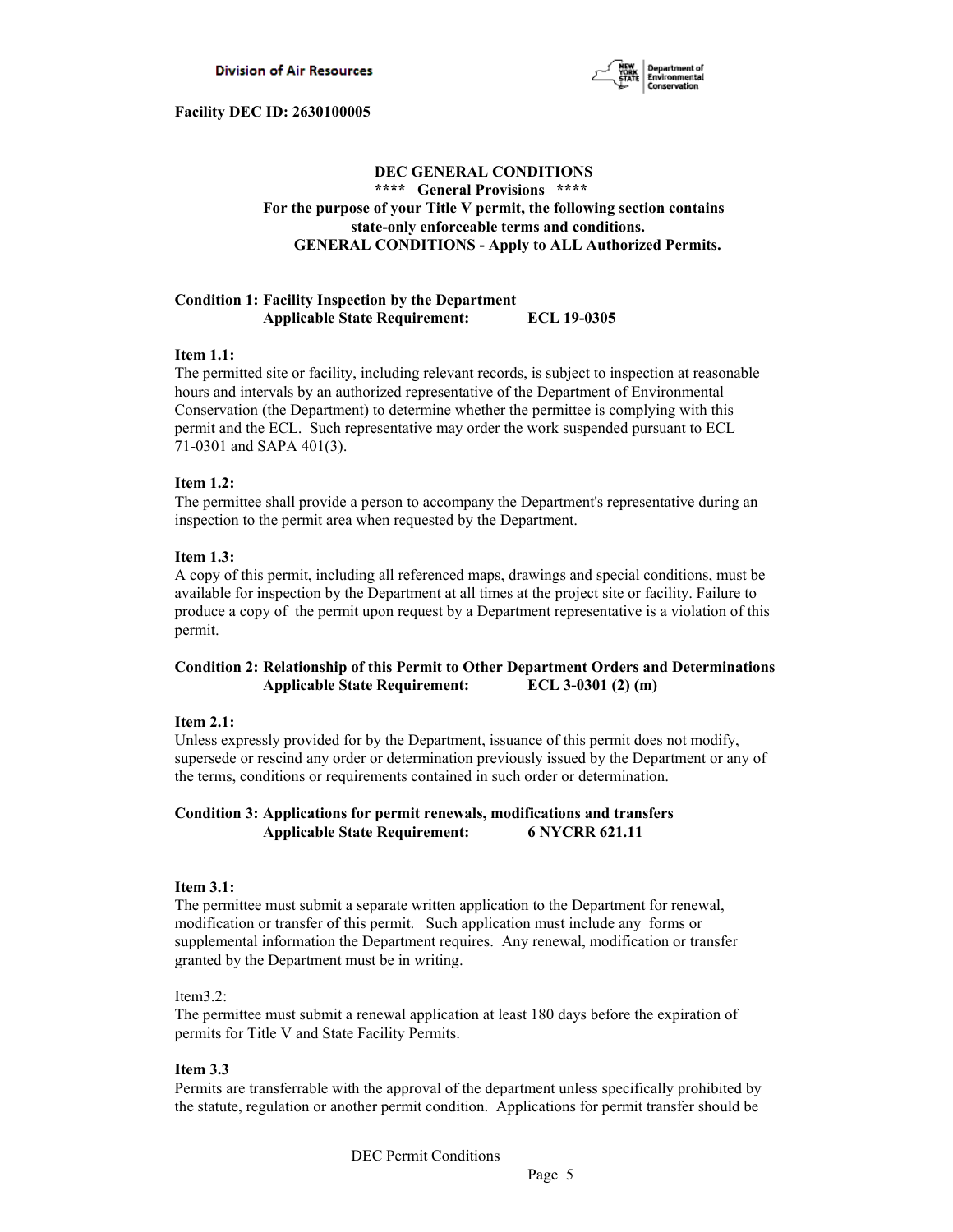



submitted prior to actual transfer of ownership.

# **Condition 4: Permit modifications, suspensions or revocations by the Department Applicable State Requirement: 6 NYCRR 621.13**

# **Item 4.1:**

The Department reserves the right to exercise all available authority to modify, suspend, or revoke this permit in accordance with 6NYCRR Part 621. The grounds for modification, suspension or revocation include:

a) materially false or inaccurate statements in the permit application or supporting papers; b) failure by the permittee to comply with any terms or conditions of the permit; c) exceeding the scope of the project as described in the permit application; d) newly discovered material information or a material change in environmental conditions, relevant technology or applicable law or regulations since the issuance of the existing permit; e) noncompliance with previously issued permit conditions, orders of the commissioner, any provisions of the Environmental Conservation Law or regulations of the Department related to the permitted activity.

# **\*\*\*\* Facility Level \*\*\*\***

# **Condition 5: Submission of application for permit modification or renewal - REGION 2 HEADQUARTERS Applicable State Requirement: 6 NYCRR 621.6 (a)**

**Item 5.1:**

Submission of applications for permit modification or renewal are to be submitted to: NYSDEC Regional Permit Administrator Region 2 Headquarters Division of Environmental Permits 1 Hunters Point Plaza, 4740 21st Street Long Island City, NY 11101-5407 (718) 482-4997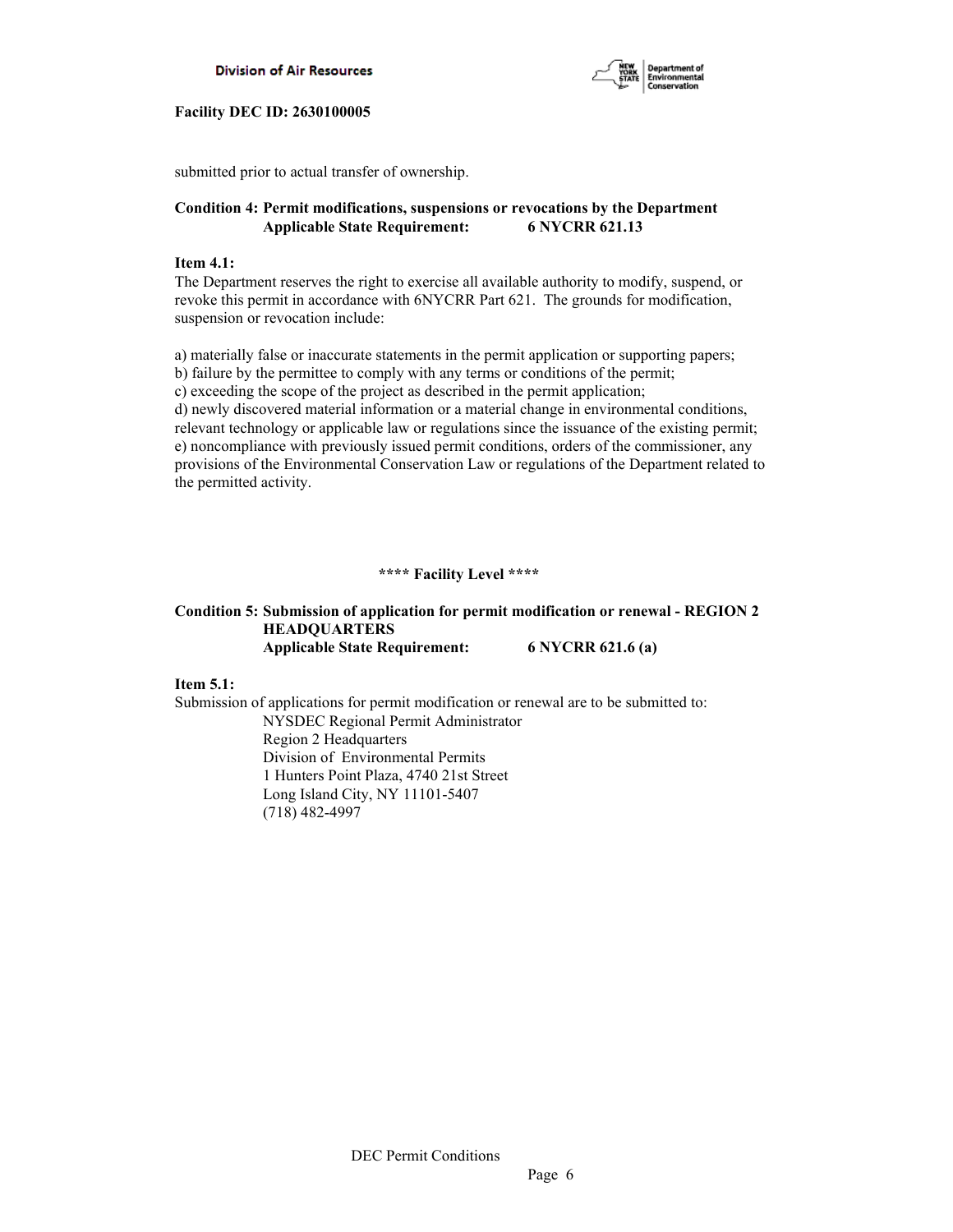

# **Permit Under the Environmental Conservation Law (ECL)**

ARTICLE 19: AIR POLLUTION CONTROL - TITLE V PERMIT

# IDENTIFICATION INFORMATION

Permit Issued To:STEINWAY AND SONS 1 STEINWAY PL LONG ISLAND CITY, NY 11105

Facility: STEINWAY & SONS - QUEENS FACILITY 1 STEINWAY PL LONG ISLAND CITY, NY 11105-2601

Authorized Activity By Standard Industrial Classification Code: 3931 - MUSICAL INSTRUMENTS

Permit Effective Date: Permit Expiration Date: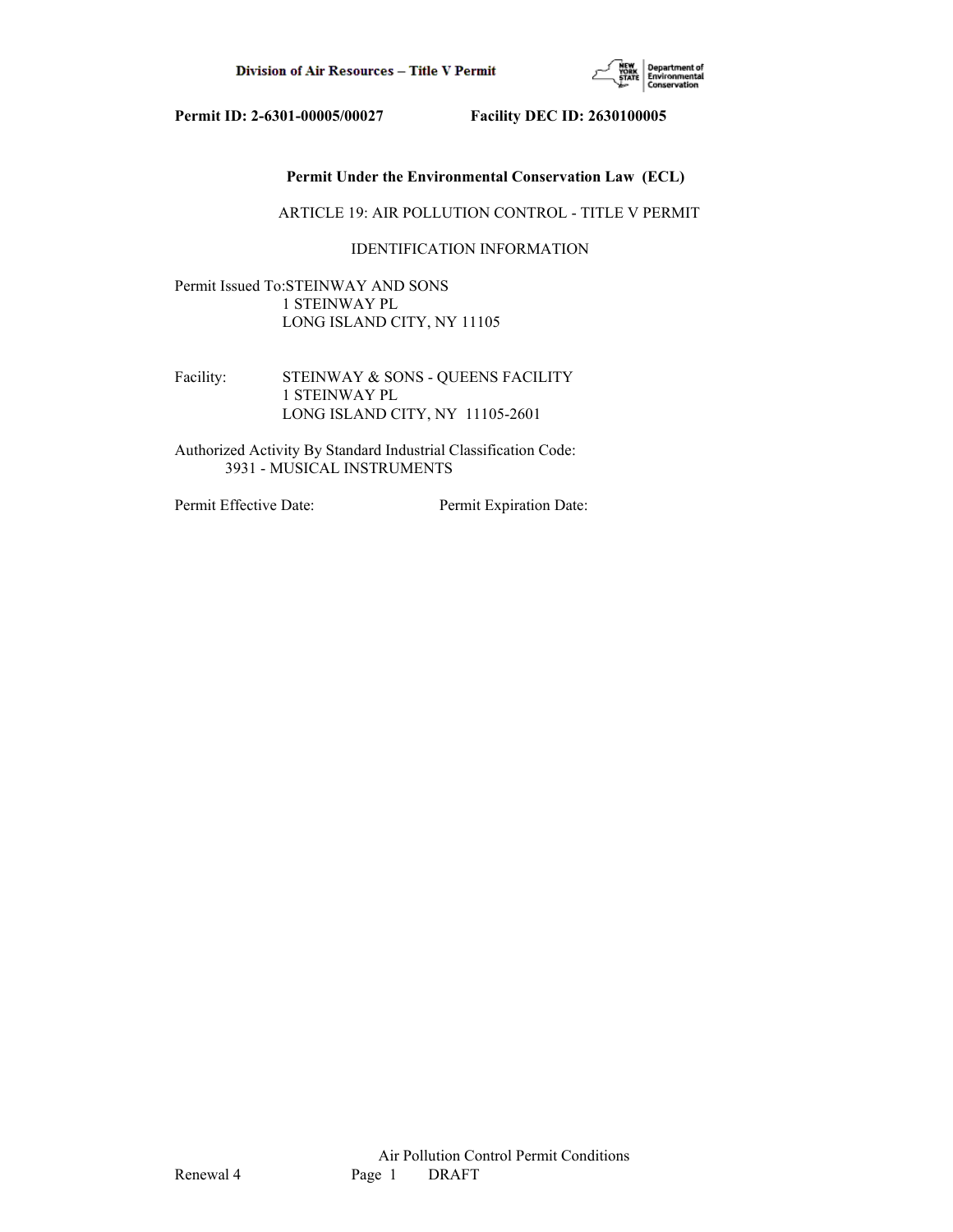

# **PAGE LOCATION OF CONDITIONS**

| <b>PAGE</b> |                                                                            |
|-------------|----------------------------------------------------------------------------|
|             | <b>FEDERALLY ENFORCEABLE CONDITIONS</b>                                    |
|             | <b>Facility Level</b>                                                      |
| 7           | 1 6 NYCRR 200.6: Acceptable Ambient Air Quality                            |
| 8           | 2 6 NYCRR 201-6.4 (a) (7): Fees                                            |
| 8           | 3 6 NYCRR 201-6.4 (c): Recordkeeping and Reporting of                      |
|             | <b>Compliance Monitoring</b>                                               |
| $8\,$       | 4 6 NYCRR 201-6.4 (c) (2): Records of Monitoring,                          |
|             | Sampling, and Measurement                                                  |
| 9           | 5 6 NYCRR 201-6.4 (c) (3) (ii): Compliance Certification                   |
| 11          | 6 6 NYCRR 201-6.4 (e): Compliance Certification                            |
| 13          | 7 6 NYCRR 202-2.1: Compliance Certification                                |
| 13          | 8 6 NYCRR 202-2.5: Recordkeeping requirements                              |
| 13          | 9 6 NYCRR 215.2: Open Fires - Prohibitions                                 |
| 15          | 10 6 NYCRR 200.7: Maintenance of Equipment                                 |
| 15          | 11 6 NYCRR 201-1.7: Recycling and Salvage                                  |
| 15          | 12 6 NYCRR 201-1.8: Prohibition of Reintroduction of                       |
|             | Collected Contaminants to the air                                          |
| 15          | 13 6 NYCRR 201-3.2 (a): Exempt Sources - Proof of Eligibility              |
| 16          | 14 6 NYCRR 201-3.3 (a): Trivial Sources - Proof of Eligibility             |
| 16          | 15 6 NYCRR 201-6.4 (a) (4): Requirement to Provide Information             |
| 16          | 16 6 NYCRR 201-6.4 (a) (8): Right to Inspect                               |
| 17          | 17 6 NYCRR 202-1.1: Required Emissions Tests                               |
| $17\,$      | 18 40 CFR Part 68: Accidental release provisions.                          |
| 17          | 19 40CFR 82, Subpart F: Recycling and Emissions Reduction                  |
| 18          | 20 6 NYCRR Subpart 201-6: Emission Unit Definition                         |
| 19          | 21 6 NYCRR 201-6.4 (d) (4): Progress Reports Due Semiannually              |
| 20          | 22 6 NYCRR 201-6.4 (f): Operational Flexibility                            |
| 20          | 23 6 NYCRR 211.2: Visible Emissions Limited                                |
| 20          | 24 6 NYCRR 225-1.2 (d): Compliance Certification                           |
| 21          | 25 6 NYCRR 225.1 (a) (3): Compliance Certification                         |
| 22          | 26 6 NYCRR 225.7 (a): Compliance Certification                             |
| 22          | 27 6 NYCRR 228-1.3 (a): Compliance Certification                           |
| 24          | 28 6 NYCRR 228-1.3 (c): Surface Coating-Prohibitions                       |
| 24          | 29 6 NYCRR 228-1.3 (d): Compliance Certification                           |
| 26          | 30 6 NYCRR 228-1.3 (e) (2): Compliance Certification                       |
| 26          | 31 6 NYCRR 228-1.4 (c) (3): Compliance Certification                       |
| 28          | 32 40CFR 63.11205(a), Subpart JJJJJJ: Good air pollution control practices |
|             | <b>Emission Unit Level</b>                                                 |
| 28          | 33 6 NYCRR Subpart 201-6: Emission Point Definition By Emission Unit       |
| 30          | 34 6 NYCRR Subpart 201-6: Process Definition By Emission Unit              |
|             | $EU=0-000SB$                                                               |
| 33          | 35 6 NYCRR 228-1.3 (b) (1): Compliance Certification                       |
|             | $EU=0-00INS$                                                               |
| 34          | 36 6 NYCRR 228-1.3 (b) (1): Compliance Certification                       |
|             |                                                                            |

# **EU=0-00MAP**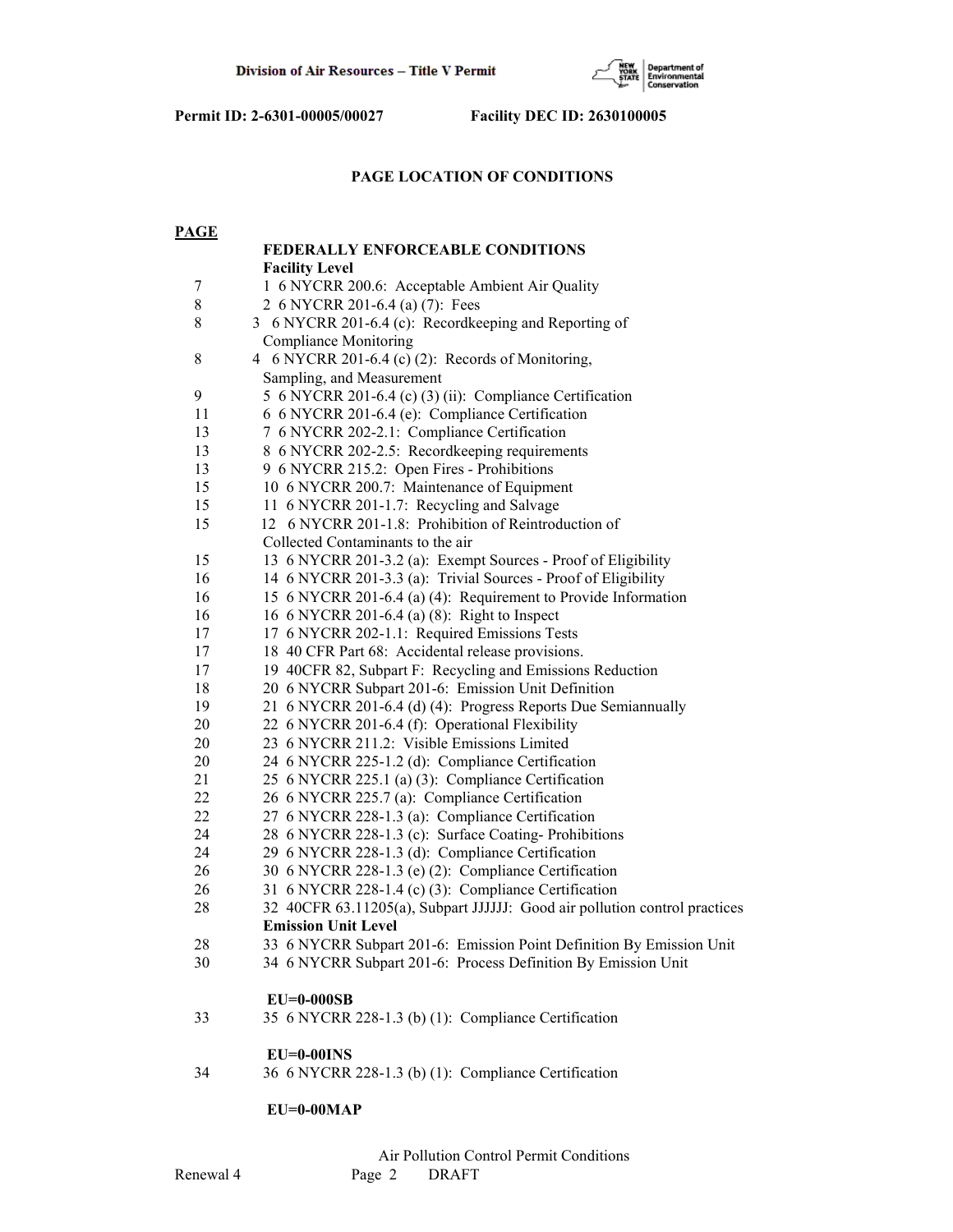

| 35 | 37 6 NYCRR 228-1.3 (b) (1): Compliance Certification              |
|----|-------------------------------------------------------------------|
|    | $EU=0-0BOIL$                                                      |
| 36 | 38 6 NYCRR 227-2.4 (c) (1): Compliance Certification              |
| 36 | 39 40CFR 60.42c(d), NSPS Subpart Dc: Compliance Certification     |
| 37 | 40 40CFR 60.48c(a), NSPS Subpart Dc: Compliance Certification     |
| 38 | 41 40CFR 60.48c(f)(1), NSPS Subpart Dc: Compliance Certification  |
| 39 | 42 40CFR 60.48c(g), NSPS Subpart Dc: Compliance Certification     |
|    | EU=0-0BOIL, Proc=BAF, ES=BOILA                                    |
| 39 | 43 6 NYCRR 227-2.4 (d): Compliance Certification                  |
| 40 | 44 40CFR 60.48c(d), NSPS Subpart Dc: Compliance Certification     |
| 40 | 45 40CFR 60.48c(i), NSPS Subpart Dc: Compliance Certification     |
|    | EU=0-0BOIL, Proc=BCF, ES=BOILC                                    |
| 41 | 46 40CFR 60.48c(d), NSPS Subpart Dc: Compliance Certification     |
| 41 | 47 40CFR 60.48c(i), NSPS Subpart Dc: Compliance Certification     |
|    | EU=0-0BOIL,EP=0100C,Proc=BAF                                      |
| 42 | 48 6 NYCRR 227.2 (b) (1): Compliance Certification                |
|    | EU=0-0BOIL,EP=0100C,Proc=BCF                                      |
| 43 | 49 6 NYCRR 227.2 (b) (1): Compliance Certification                |
|    | $EU=0$ -ADMIX                                                     |
| 44 | 50 6 NYCRR 228-1.3 (b) (1): Compliance Certification              |
|    | EU=0-PSTRP                                                        |
| 45 | 51 6 NYCRR 228-1.3 (b) (1): Compliance Certification              |
|    | <b>STATE ONLY ENFORCEABLE CONDITIONS</b>                          |
|    | <b>Facility Level</b>                                             |
| 48 | 52 ECL 19-0301: Contaminant List                                  |
| 48 | 53 6 NYCRR 201-1.4: Malfunctions and Start-up/Shutdown Activities |

49 54 6 NYCRR 211.1: Air pollution prohibited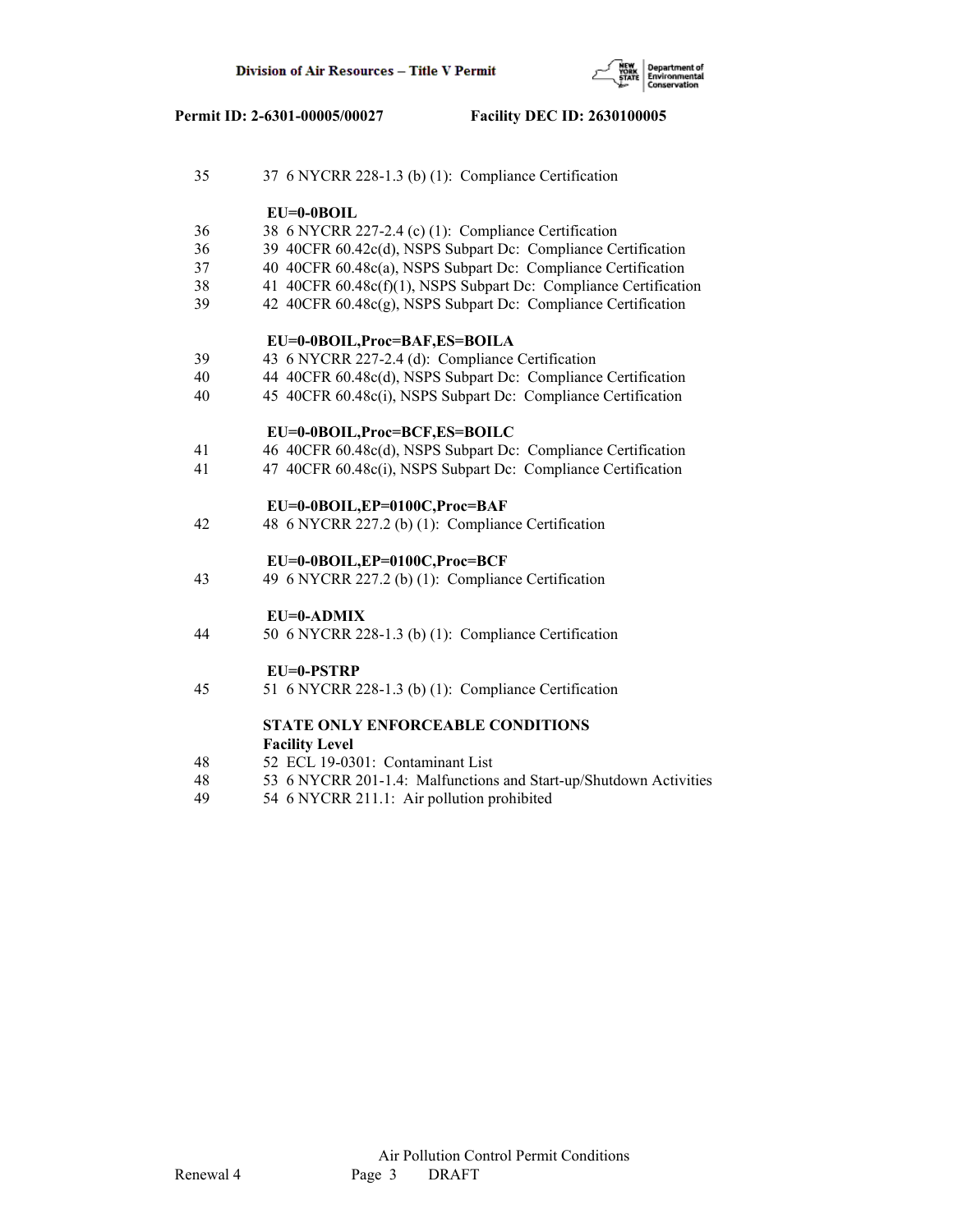

# **FEDERALLY ENFORCEABLE CONDITIONS** Renewal 4/DRAFT **\*\*\*\* Facility Level \*\*\*\***

# **NOTIFICATION OF GENERAL PERMITTEE OBLIGATIONS The items listed below are not subject to the annual compliance certification requirements under Title V. Permittees may also have other obligations under regulations of general applicability.**

# **Item A: Public Access to Recordkeeping for Title V Facilities - 6 NYCRR 201-1.10 (b)**

 The Department will make available to the public any permit application, compliance plan, permit, and monitoring and compliance certification report pursuant to Section 503(e) of the Act, except for information entitled to confidential treatment pursuant to 6 NYCRR Part 616 - Public Access to records and Section 114(c) of the Act.

# **Item B: Timely Application for the Renewal of Title V Permits - 6 NYCRR 201-6.2 (a) (4)**

 Owners and/or operators of facilities having an issued Title V permit shall submit a complete application at least 180 days, but not more than eighteen months, prior to the date of permit expiration for permit renewal purposes.

# **Item C: Certification by a Responsible Official - 6 NYCRR 201-6.2 (d) (12)**

 Any application, form, report or compliance certification required to be submitted pursuant to the federally enforceable portions of this permit shall contain a certification of truth, accuracy and completeness by a responsible official. This certification shall state that based on information and belief formed after reasonable inquiry, the statements and information in the document are true, accurate, and complete.

**Item D: Requirement to Comply With All Conditions - 6 NYCRR 201-6.4 (a) (2)**

 The permittee must comply with all conditions of the Title V facility permit. Any permit non-compliance constitutes a violation of the Act and is grounds for enforcement action; for permit termination, revocation and reissuance, or modification; or for denial of a permit renewal application.

**Item E: Permit Revocation, Modification, Reopening, Reissuance or Termination, and Associated Information Submission Requirements - 6 NYCRR 201-6.4 (a) (3)** This permit may be modified, revoked, reopened and reissued, or terminated for cause. The filing of a request by the permittee for a permit modification, revocation and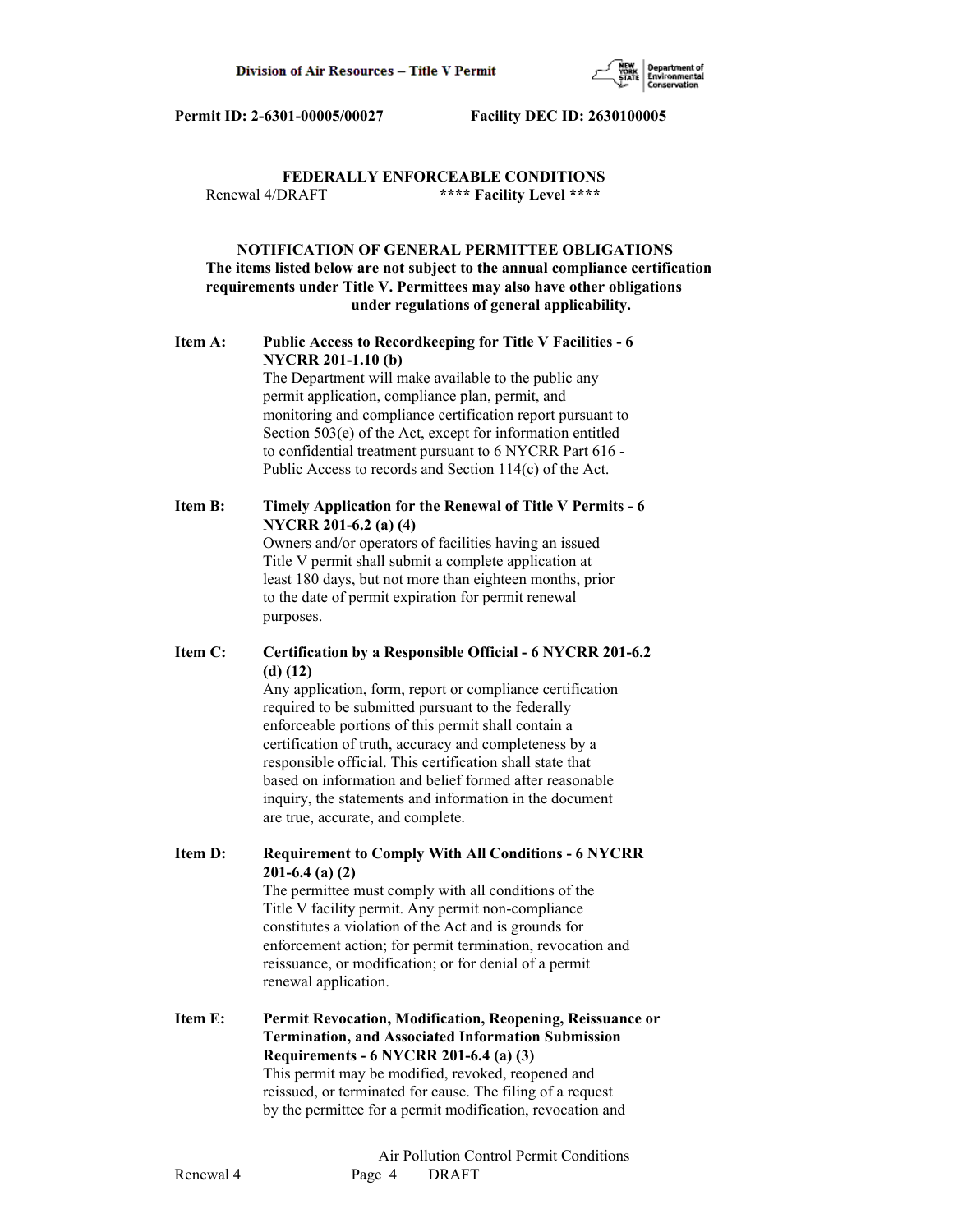

 reissuance, or termination, or of a notification of planned changes or anticipated noncompliance does not stay any permit condition.

**Item F: Cessation or Reduction of Permitted Activity Not a Defense - 6 NYCRR 201-6.4 (a) (5)** It shall not be a defense for a permittee in an enforcement action to claim that a cessation or reduction in the permitted activity would have been necessary in order to maintain compliance with the conditions of this permit.

#### **Item G: Property Rights - 6 NYCRR 201-6.4 (a) (6)**

 This permit does not convey any property rights of any sort or any exclusive privilege.

## **Item H: Severability - 6 NYCRR 201-6.4 (a) (9)**

 If any provisions, parts or conditions of this permit are found to be invalid or are the subject of a challenge, the remainder of this permit shall continue to be valid.

# **Item I: Permit Shield - 6 NYCRR 201-6.4 (g)**

 All permittees granted a Title V facility permit shall be covered under the protection of a permit shield, except as provided under 6 NYCRR Subpart 201-6. Compliance with the conditions of the permit shall be deemed compliance with any applicable requirements as of the date of permit issuance, provided that such applicable requirements are included and are specifically identified in the permit, or the Department, in acting on the permit application or revision, determines in writing that other requirements specifically identified are not applicable to the major stationary source, and the permit includes the determination or a concise summary thereof. Nothing herein shall preclude the Department from revising or revoking the permit pursuant to 6 NYCRR Part 621 or from exercising its summary abatement authority. Nothing in this permit shall alter or affect the following:

 i. The ability of the Department to seek to bring suit on behalf of the State of New York, or the Administrator to seek to bring suit on behalf of the United States, to immediately restrain any person causing or contributing to pollution presenting an imminent and substantial endangerment to public health, welfare or the environment to stop the emission of air pollutants causing or contributing to such pollution;

ii. The liability of a permittee of the Title V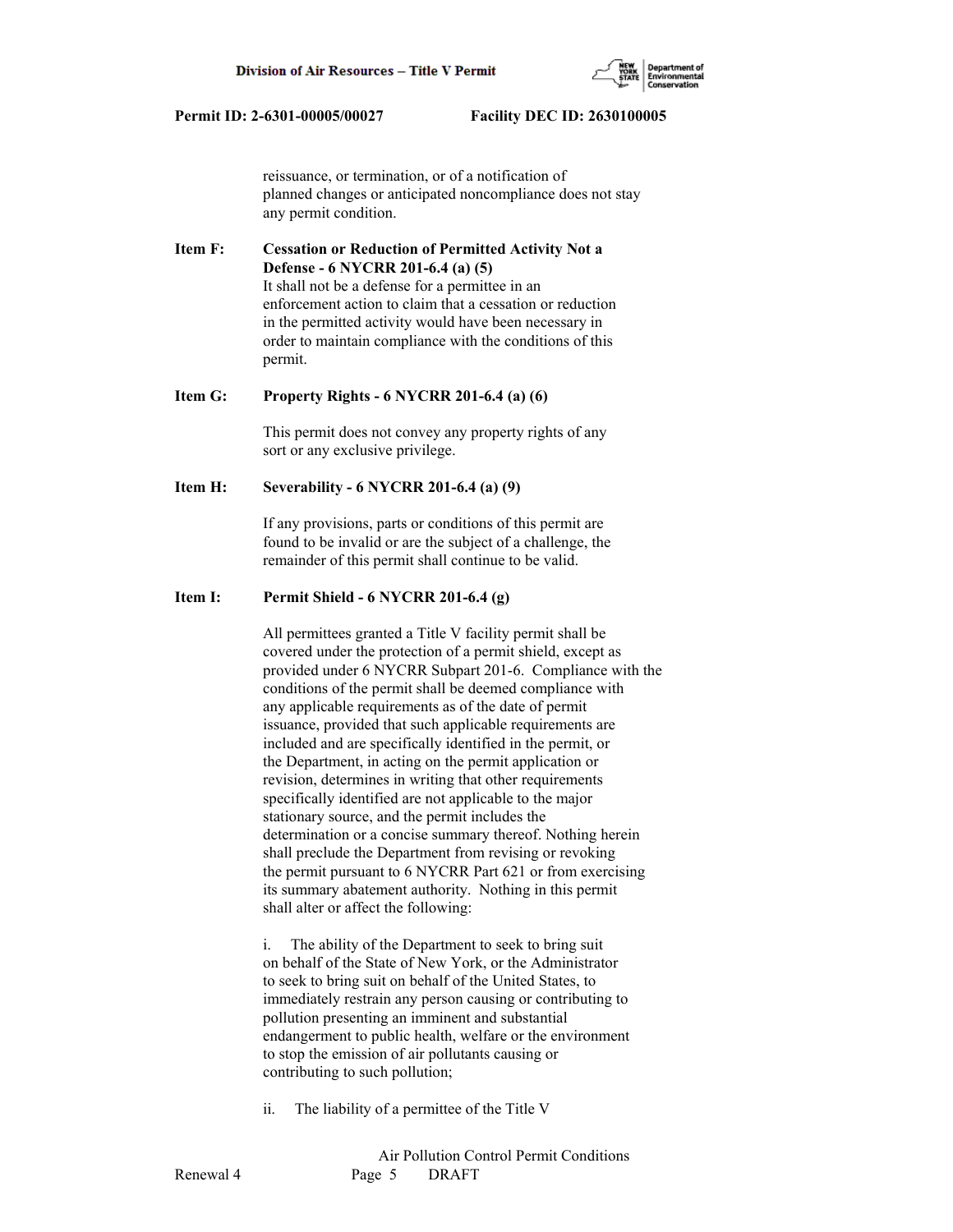

 facility for any violation of applicable requirements prior to or at the time of permit issuance;

 iii. The applicable requirements of Title IV of the Act;

 iv. The ability of the Department or the Administrator to obtain information from the permittee concerning the ability to enter, inspect and monitor the facility.

# **Item J: Reopening for Cause - 6 NYCRR 201-6.4 (i)**

 This Title V permit shall be reopened and revised under any of the following circumstances:

 i. When additional applicable requirements under the act become applicable to a title V facility with a remaining permit term of three or more years, a reopening shall be completed not later than 18 months after promulgation of the applicable requirement. No such reopening is required if the effective date of the requirement is later than the date on which the permit is due to expire, unless the original permit or any of its terms and conditions has been extended by the department pursuant to the provisions of section 201- 6.6 of this Subpart.

 ii. The Department or the Administrator determines that the permit contains a material mistake or that inaccurate statements were made in establishing the emissions standards or other terms or conditions of the permit.

 iii. The Department or the Administrator determines that the Title V permit must be revised or reopened to assure compliance with applicable requirements.

 iv. If the permitted facility is an "affected source" subject to the requirements of Title IV of the Act, and additional requirements (including excess emissions requirements) become applicable. Upon approval by the Administrator, excess emissions offset plans shall be deemed to be incorporated into the permit.

 Proceedings to reopen and issue Title V facility permits shall follow the same procedures as apply to initial permit issuance but shall affect only those parts of the permit for which cause to reopen exists.

 Reopenings shall not be initiated before a notice of such intent is provided to the facility by the Department at least thirty days in advance of the date that the permit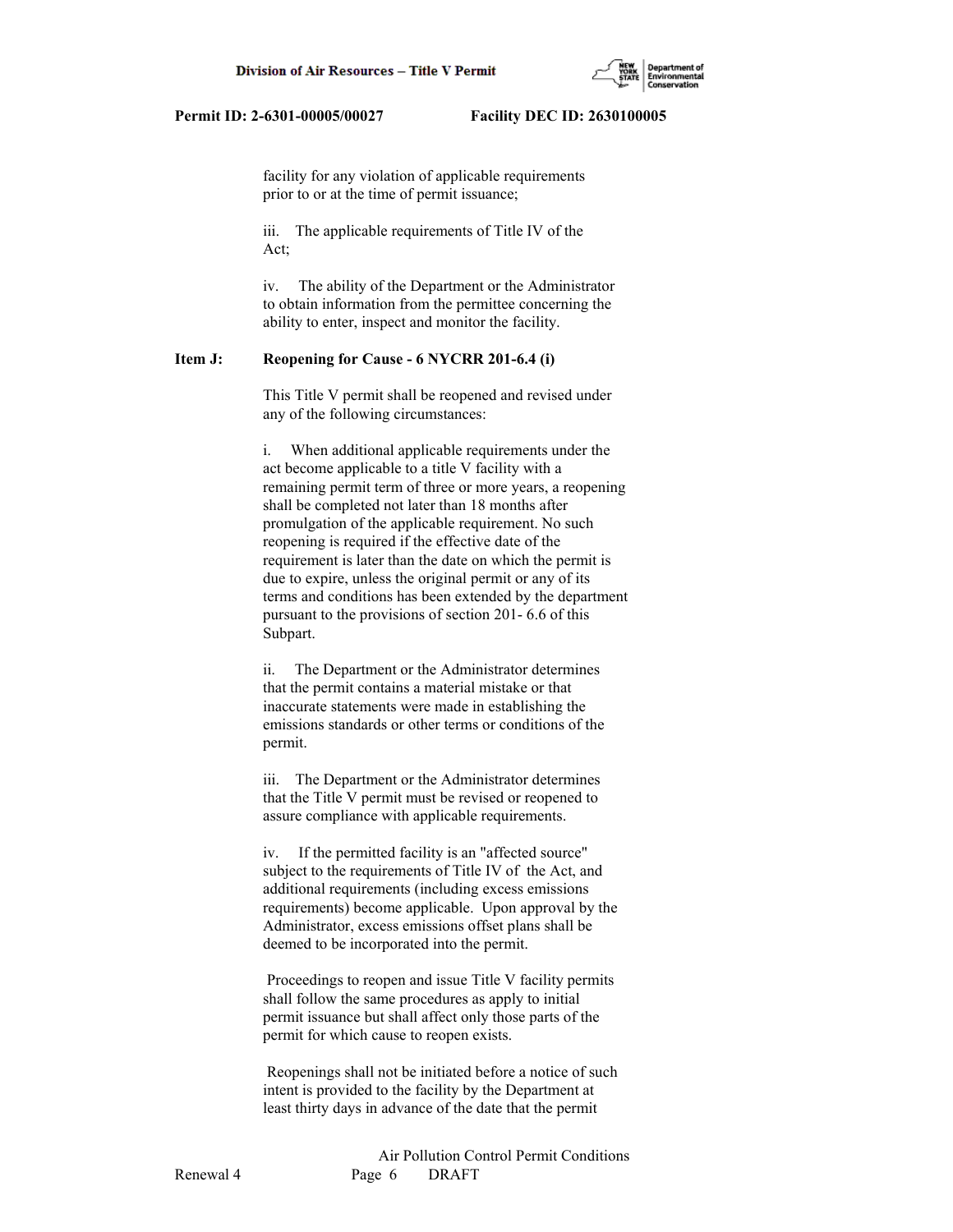

 is to be reopened, except that the Department may provide a shorter time period in the case of an emergency.

**Item K: Permit Exclusion - ECL 19-0305** The issuance of this permit by the Department and the receipt thereof by the Applicant does not and shall not be construed as barring, diminishing, adjudicating or in any way affecting any legal, administrative or equitable rights or claims, actions, suits, causes of action or demands whatsoever that the Department may have against the Applicant for violations based on facts and circumstances alleged to have occurred or existed prior to the effective date of this permit, including, but not limited to, any enforcement action authorized pursuant to the provisions of applicable federal law, the Environmental Conservation Law of the State of New York (ECL) and Chapter III of the Official Compilation of the Codes, Rules and Regulations of the State of New York (NYCRR). The issuance of this permit also shall not in any way affect pending or future enforcement actions under the Clean Air Act brought by the United States or any person.

**Item L: Federally Enforceable Requirements - 40 CFR 70.6 (b)** All terms and conditions in this permit required by the Act or any applicable requirement, including any provisions designed to limit a facility's potential to emit, are enforceable by the Administrator and citizens under the Act. The Department has, in this permit, specifically designated any terms and conditions that are not required under the Act or under any of its applicable requirements as being enforceable under only state regulations.

# **MANDATORY FEDERALLY ENFORCEABLE PERMIT CONDITIONS SUBJECT TO ANNUAL CERTIFICATIONS AT ALL TIMES**

 **The following federally enforceable permit conditions are mandatory for all Title V permits and are subject to annual compliance certification requirements at all times.**

# **Condition 1: Acceptable Ambient Air Quality Effective for entire length of Permit**

# **Applicable Federal Requirement:6 NYCRR 200.6**

# **Item 1.1:**

Notwithstanding the provisions of 6 NYCRR Chapter III, Subchapter A, no person shall allow or permit any air contamination source to emit air contaminants in quantities which alone or in combination with emissions from other air contamination sources would contravene any applicable ambient air quality standard and/or cause air pollution. In such cases where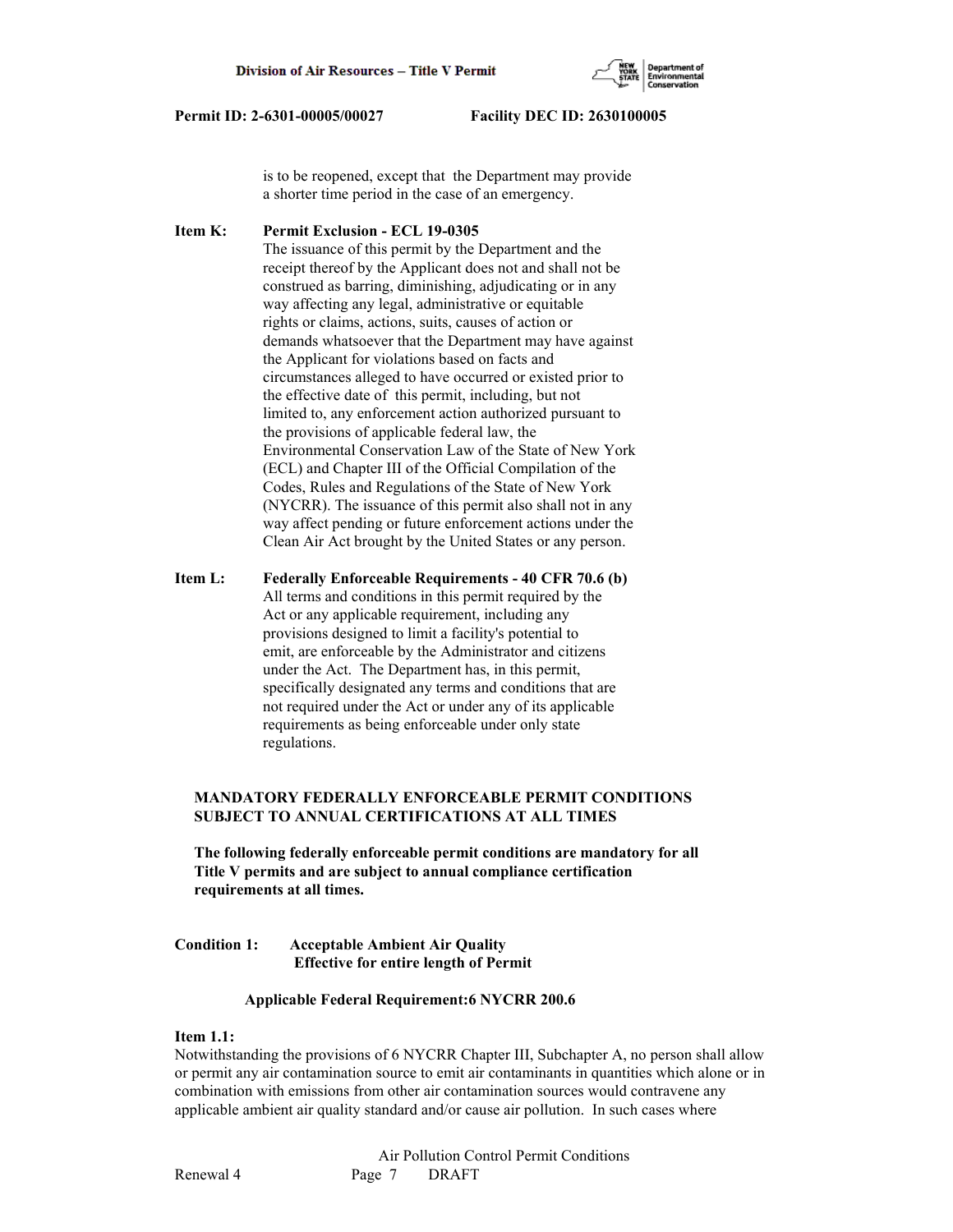

contravention occurs or may occur, the Commissioner shall specify the degree and/or method of emission control required.

**Condition 2: Fees Effective for entire length of Permit**

# **Applicable Federal Requirement:6 NYCRR 201-6.4 (a) (7)**

# **Item 2.1:**

The owner and/or operator of a stationary source shall pay fees to the Department consistent with the fee schedule authorized by ECL 72-0303.

# **Condition 3: Recordkeeping and Reporting of Compliance Monitoring Effective for entire length of Permit**

# **Applicable Federal Requirement:6 NYCRR 201-6.4 (c)**

# **Item 3.1:**

The following information must be included in any required compliance monitoring records and reports:

(i) The date, place, and time of sampling or measurements;

(ii) The date(s) analyses were performed;

(iii)The company or entity that performed the analyses;

(iv) The analytical techniques or methods used including quality assurance and quality control procedures if required;

(v) The results of such analyses including quality assurance data where required; and

(vi) The operating conditions as existing at the time of sampling or measurement.

Any deviation from permit requirements must be clearly identified in all records and reports. Reports must be certified by a responsible official, consistent with Section 201-6.2 of Part 201.

# **Condition 4: Records of Monitoring, Sampling, and Measurement Effective for entire length of Permit**

# **Applicable Federal Requirement:6 NYCRR 201-6.4 (c) (2)**

# **Item 4.1:**

Compliance monitoring and recordkeeping shall be conducted according to the terms and conditions contained in this permit and shall follow all quality assurance requirements found in applicable regulations. Records of all monitoring data and support information must be retained for a period of at least 5 years from the date of the monitoring, sampling, measurement, report, or application. Support information includes all calibration and maintenance records and all original strip-chart recordings for continuous monitoring instrumentation, and copies of all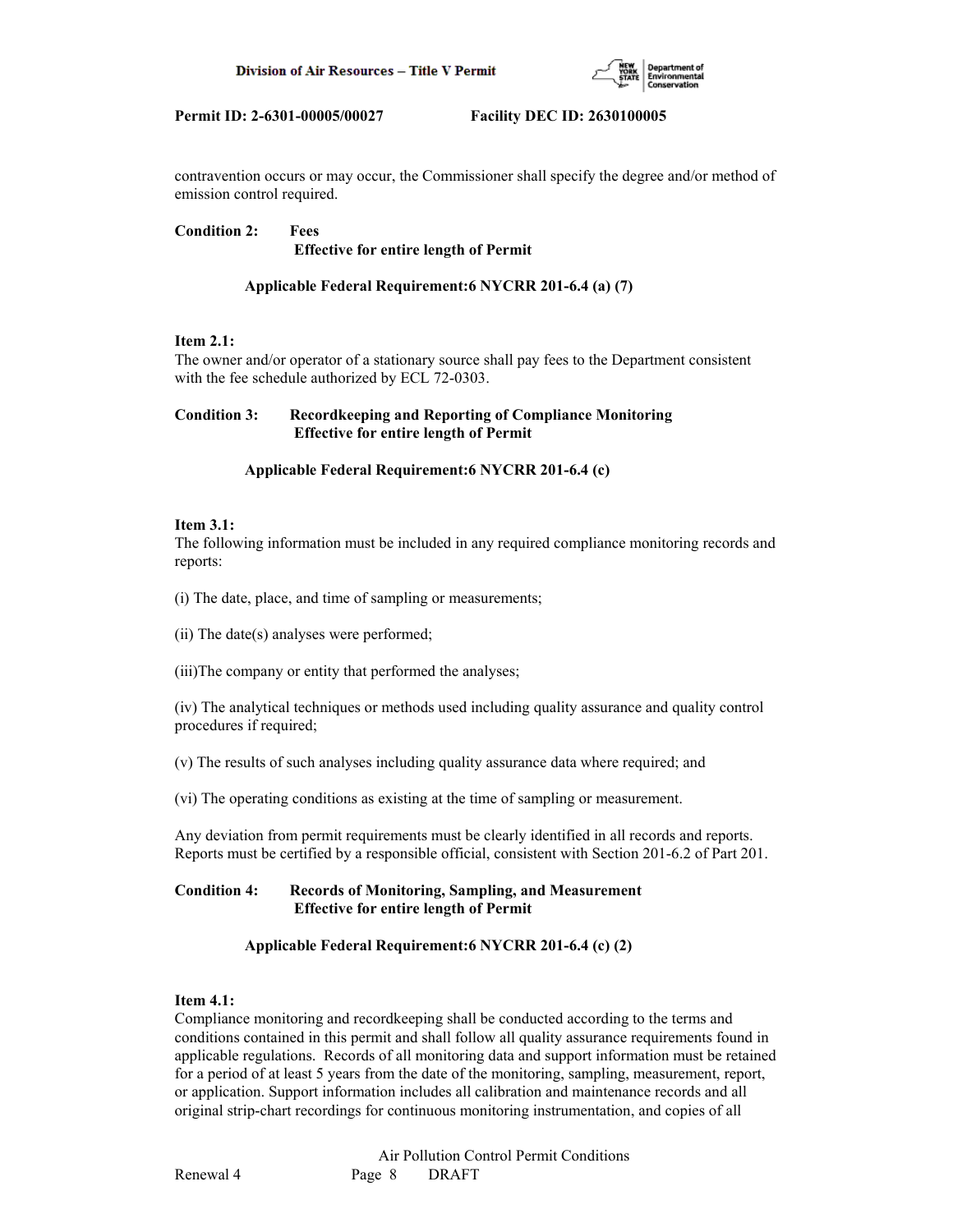

reports required by the permit.

# **Condition 5: Compliance Certification Effective for entire length of Permit**

### **Applicable Federal Requirement:6 NYCRR 201-6.4 (c) (3) (ii)**

#### **Item 5.1:**

The Compliance Certification activity will be performed for the Facility.

### **Item 5.2:**

Compliance Certification shall include the following monitoring:

# Monitoring Type: RECORD KEEPING/MAINTENANCE PROCEDURES Monitoring Description:

 To meet the requirements of this facility permit with respect to reporting, the permittee must:

 Submit reports of any required monitoring at a minimum frequency of every 6 months, based on a calendar year reporting schedule. These reports shall be submitted to the Department within 30 days after the end of a reporting period. All instances of deviations from permit requirements must be clearly identified in such reports. All required reports must be certified by the responsible official for this facility.

 Notify the Department and report permit deviations and incidences of noncompliance stating the probable cause of such deviations, and any corrective actions or preventive measures taken. Where the underlying applicable requirement contains a definition of prompt or otherwise specifies a time frame for reporting deviations, that definition or time frame shall govern. Where the underlying applicable requirement fails to address the time frame for reporting deviations, reports of deviations shall be submitted to the permitting authority based on the following schedule:

 (1) For emissions of a hazardous air pollutant (as identified in an applicable regulation) that continue for more than an hour in excess of permit requirements, the report must be made within 24 hours of the occurrence.

 (2) For emissions of any regulated air pollutant, excluding those listed in paragraph (1) of this section, that continue for more than two hours in excess of permit requirements, the report must be made within 48 hours.

(3) For all other deviations from permit requirements,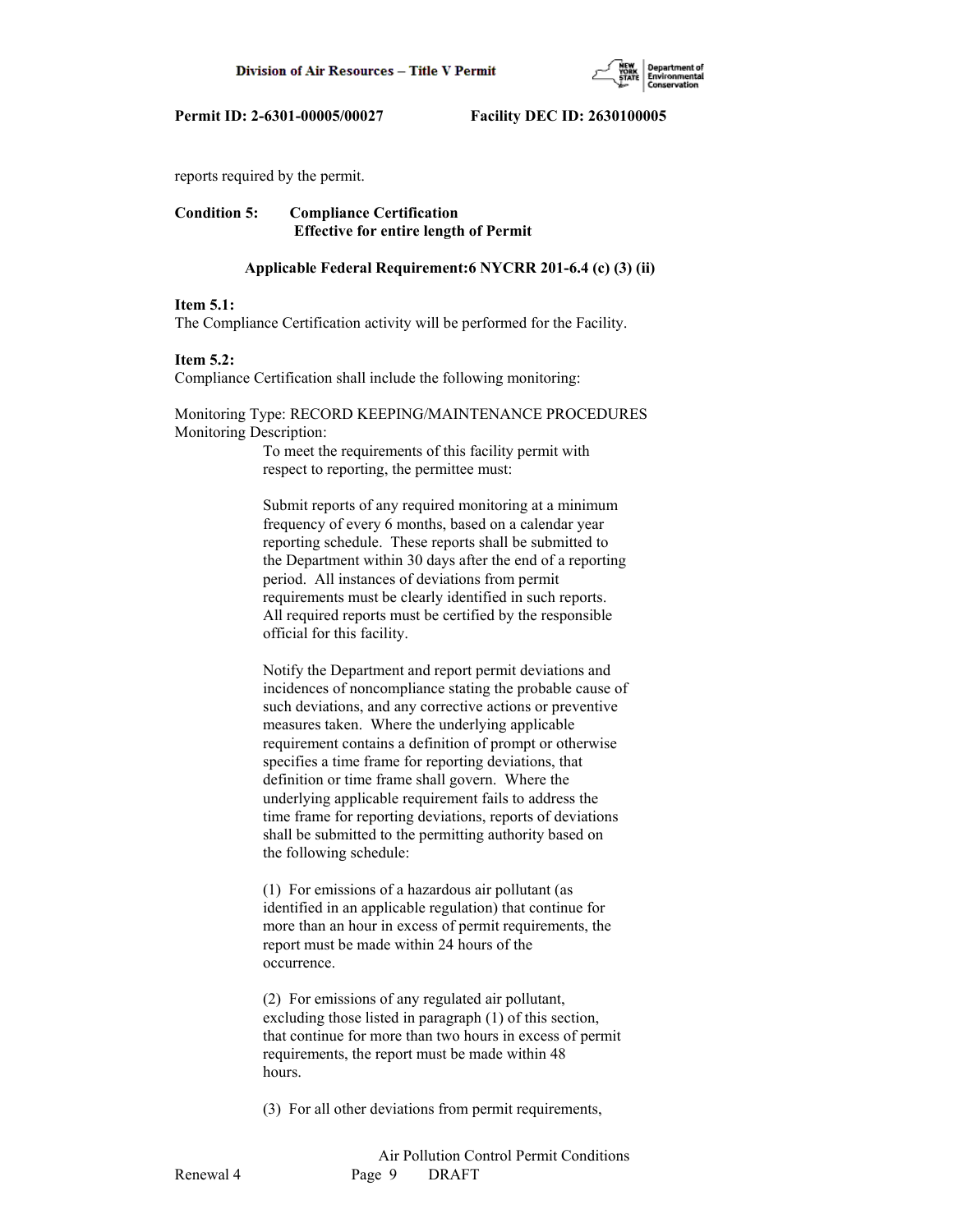the report shall be contained in the 6 month monitoring report required above.

 (4) This permit may contain a more stringent reporting requirement than required by paragraphs  $(1)$ ,  $(2)$  or  $(3)$  above. If more stringent reporting requirements have been placed in this permit or exist in applicable requirements that apply to this facility, the more stringent reporting requirement shall apply.

 If above paragraphs (1) or (2) are met, the source must notify the permitting authority by telephone during normal business hours at the Regional Office of jurisdiction for this permit, attention Regional Air Pollution Control Engineer (RAPCE) according to the timetable listed in paragraphs (1) and (2) of this section. For deviations and incidences that must be reported outside of normal business hours, on weekends, or holidays, the DEC Spill Hotline phone number at 1-800-457-7362 shall be used. A written notice, certified by a responsible official consistent with 6 NYCRR Part 201-6.2(d)(12), must be submitted within 10 working days of an occurrence for deviations reported under (1) and (2). All deviations reported under paragraphs (1) and (2) of this section must also be identified in the 6 month monitoring report required above.

 The provisions of 6 NYCRR 201-1.4 shall apply if the permittee seeks to have a violation excused unless otherwise limited by regulation. In order to have a violation of a federal regulation (such as a new source performance standard or national emissions standard for hazardous air pollutants) excused, the specific federal regulation must provide for an affirmative defense during start-up, shutdowns, malfunctions or upsets. Notwithstanding any recordkeeping and reporting requirements in 6 NYCRR 201-1.4, reports of any deviations shall not be on a less frequent basis than the reporting periods described in paragraphs (1) and (4) above.

 In the case of any condition contained in this permit with a reporting requirement of "Upon request by regulatory agency" the permittee shall include in the semiannual report, a statement for each such condition that the monitoring or recordkeeping was performed as required or requested and a listing of all instances of deviations from these requirements.

 In the case of any emission testing performed during the previous six month reporting period, either due to a request by the Department, EPA, or a regulatory requirement, the permittee shall include in the semiannual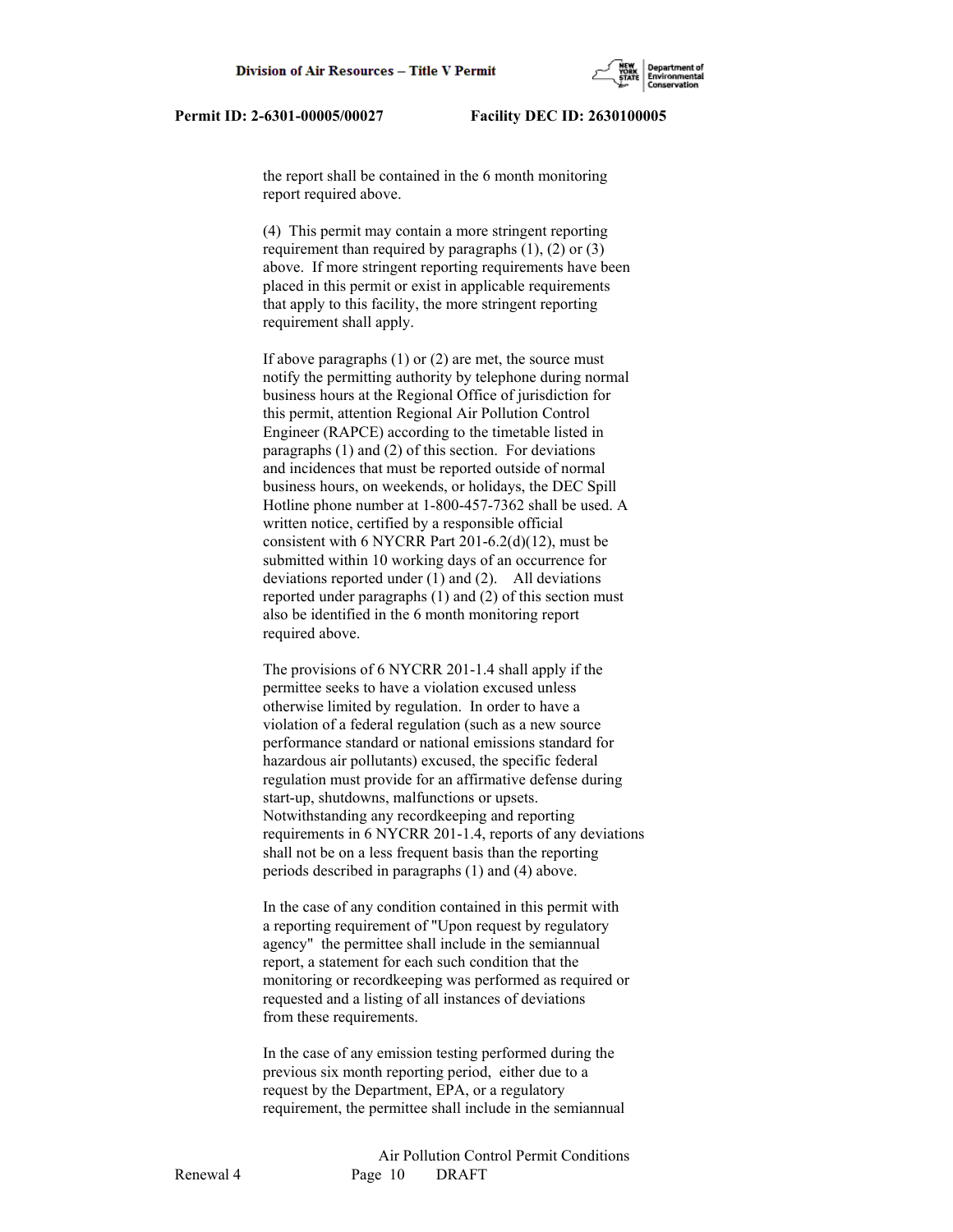

 report a summary of the testing results and shall indicate whether or not the Department or EPA has approved the results.

 All semiannual reports may be submitted electronically or physically. Electronic reports shall be submitted using the Department's Air Compliance and Emissions Electronic-Reporting system (ACE). If the facility owner or operator elects to send physical copies instead, two copies shall be sent to the Department (one copy to the regional air pollution control engineer (RAPCE) in the regional office and one copy to the Bureau of Quality Assurance (BQA) in the DEC central office) and one copy shall be sent to the Administrator (or his or her representative). Mailing addresses for the above referenced persons are contained in the monitoring condition for 6 NYCRR Part 201-6.4(e), contained elsewhere in this permit.

Reporting Requirements: SEMI-ANNUALLY (CALENDAR) Reports due 30 days after the reporting period. Subsequent reports are due every 6 calendar month(s).

# **Condition 6: Compliance Certification Effective for entire length of Permit**

# **Applicable Federal Requirement:6 NYCRR 201-6.4 (e)**

# **Item 6.1:**

The Compliance Certification activity will be performed for the Facility.

# **Item 6.2:**

Compliance Certification shall include the following monitoring:

### Monitoring Type: RECORD KEEPING/MAINTENANCE PROCEDURES Monitoring Description:

 Requirements for compliance certifications with terms and conditions contained in this facility permit include the following:

i. Compliance certifications shall contain:

- the identification of each term or condition of the
- permit that is the basis of the certification;
- the compliance status;
- whether compliance was continuous or intermittent;

 - the method(s) used for determining the compliance status of the facility, currently and over the reporting period consistent with the monitoring and related record keeping and reporting requirements of this permit; - such other facts as the Department may require to determine the compliance status of the facility as specified in any special permit terms or conditions;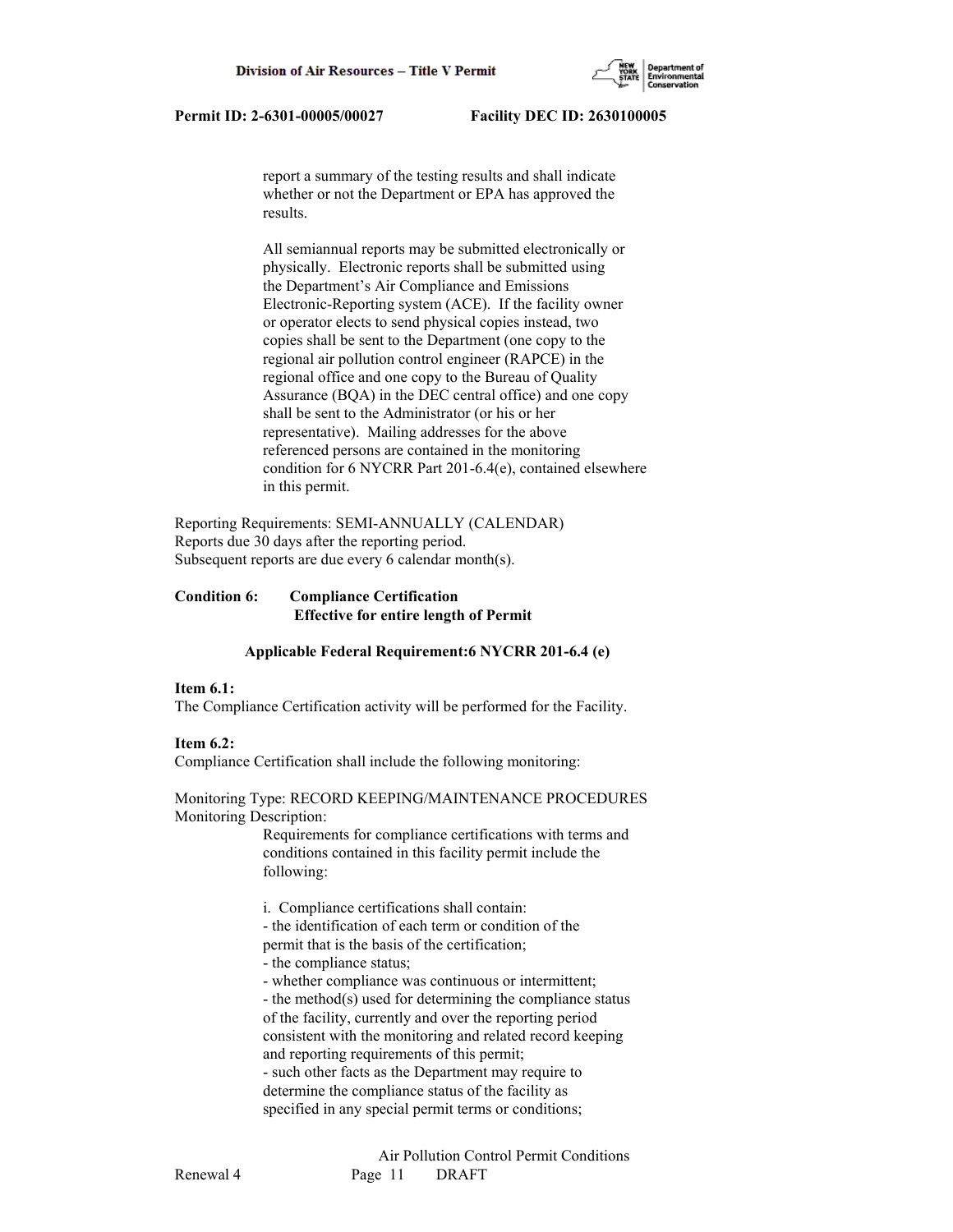#### and

 - such additional requirements as may be specified elsewhere in this permit related to compliance certification.

 ii. The responsible official must include in the annual certification report all terms and conditions contained in this permit which are identified as being subject to certification, including emission limitations, standards, or work practices. That is, the provisions labeled herein as "Compliance Certification" are not the only provisions of this permit for which an annual certification is required.

 iii. Compliance certifications shall be submitted annually. Certification reports are due 30 days after the anniversary date of four consecutive calendar quarters. The first report is due 30 days after the calendar quarter that occurs just prior to the permit anniversary date, unless another quarter has been acceptable by the Department.

 iv. All annual compliance certifications may be submitted electronically or physically. Electronic reports shall be submitted using the Department's Air Compliance and Emissions Electronic-Reporting system (ACE). If the facility owner or operator elects to send physical copies instead, two copies shall be sent to the Department (one copy to the regional air pollution control engineer (RAPCE) in the regional office and one copy to the Bureau of Quality Assurance (BQA) in the DEC central office) and one copy shall be sent to the Administrator (or his or her representative). The mailing addresses for the above referenced persons are:

 Chief – Air Compliance Branch USEPA Region 2 DECA/ACB 290 Broadway, 21st Floor New York, NY 10007

The address for the RAPCE is as follows:

 Regional Air Pollution Control Engineer Hunters Point Plaza 47-40 21st Street Long Island City, NY 11101-5407

The address for the BQA is as follows:

 NYSDEC Bureau of Quality Assurance 625 Broadway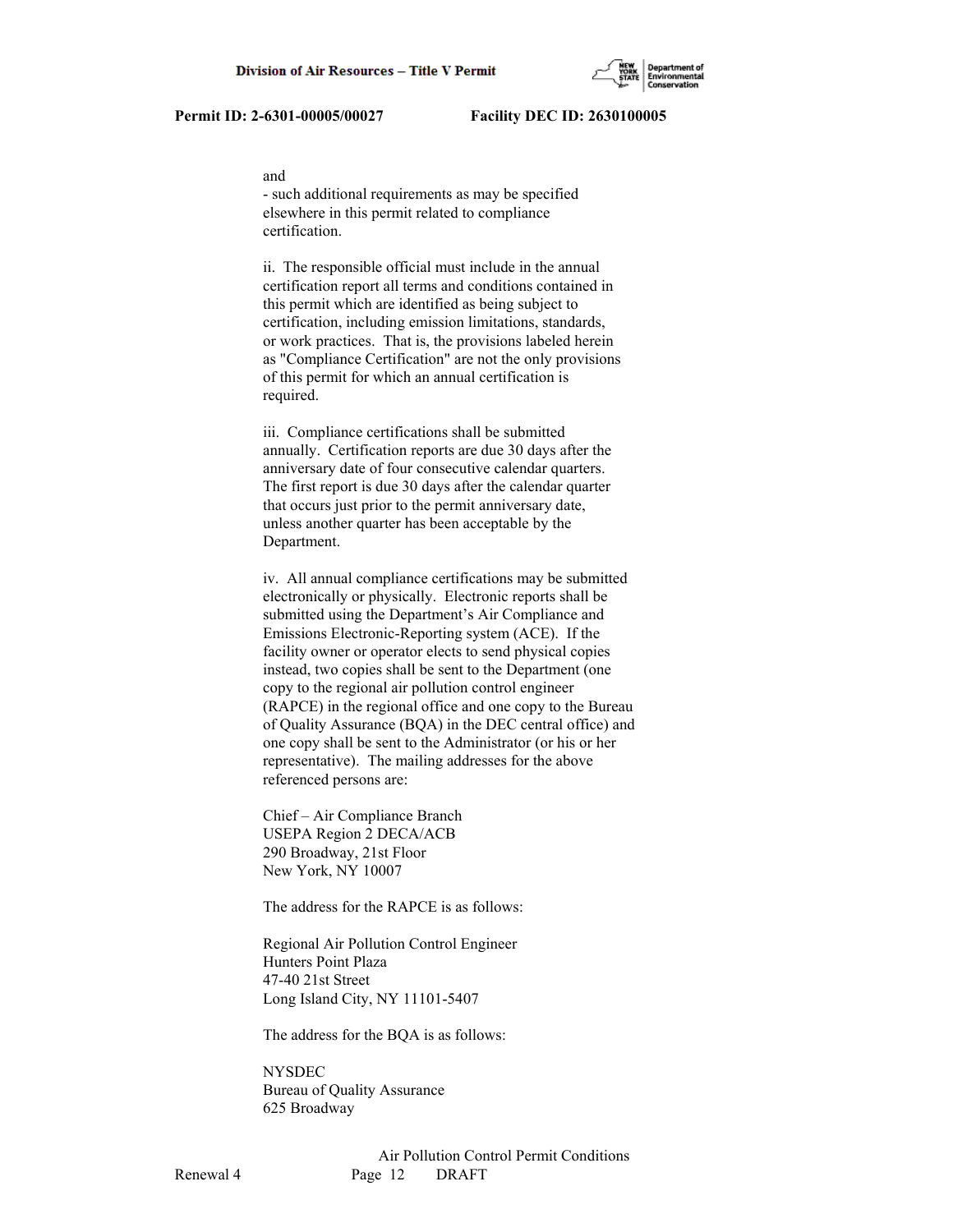

# Albany, NY 12233-3258

Monitoring Frequency: ANNUALLY Reporting Requirements: ANNUALLY (CALENDAR) Reports due 30 days after the reporting period. The initial report is due 10/30/2022. Subsequent reports are due on the same day each year

# **Condition 7: Compliance Certification Effective for entire length of Permit**

# **Applicable Federal Requirement:6 NYCRR 202-2.1**

# **Item 7.1:**

The Compliance Certification activity will be performed for the Facility.

# **Item 7.2:**

Compliance Certification shall include the following monitoring:

Monitoring Type: RECORD KEEPING/MAINTENANCE PROCEDURES Monitoring Description:

> Emission statements shall be submitted on or before April 15th each year for emissions of the previous calendar year. Statements are to be mailed to: New York State Department of Environmental Conservation, Division of Air Resources, Bureau of Air Quality Planning, 625 Broadway, Albany NY 12233-3251

Monitoring Frequency: ANNUALLY Reporting Requirements: ANNUALLY (CALENDAR) Reports due by April 15th for previous calendar year

# **Condition 8: Recordkeeping requirements Effective for entire length of Permit**

# **Applicable Federal Requirement:6 NYCRR 202-2.5**

# **Item 8.1:**

(a) The following records shall be maintained for at least five years:

(1) a copy of each emission statement submitted to the department; and

(2) records indicating how the information submitted in the emission statement was determined, including any calculations, data, measurements, and estimates used.

(b) These records shall be made available at the facility to the representatives of the department upon request during normal business hours.

# **Condition 9: Open Fires - Prohibitions Effective for entire length of Permit**

# **Applicable Federal Requirement:6 NYCRR 215.2**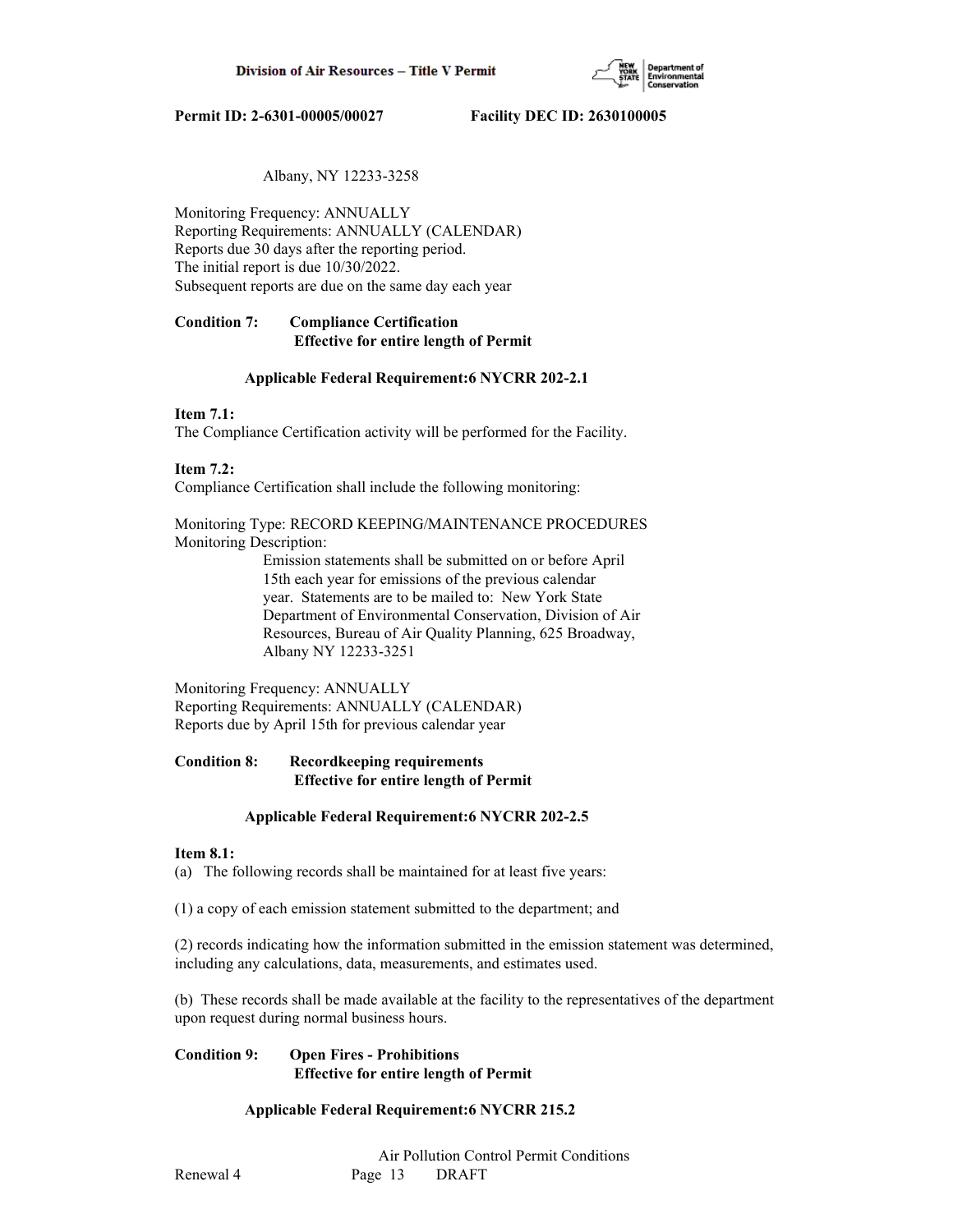

# **Item 9.1:**

Except as allowed by Title 6 NYCRR Section 215.3, no person shall burn, cause, suffer, allow or permit the burning of any materials in an open fire.

# **Item 9.2**

Per Section 215.3, burning in an open fire, provided it is not contrary to other law or regulation, will be allowed as follows:

(a) On-site burning in any town with a total population less than 20,000 of downed limbs and branches (including branches with attached leaves or needles) less than six inches in diameter and eight feet in length between May 15th and the following March 15th. For the purposes of this subdivision, the total population of a town shall include the population of any village or portion thereof located within the town. However, this subdivision shall not be construed to allow burning within any village.

(b) Barbecue grills, maple sugar arches and similar outdoor cooking devices when actually used for cooking or processing food.

(c) Small fires used for cooking and camp fires provided that only charcoal or untreated wood is used as fuel and the fire is not left unattended until extinguished.

(d) On-site burning of agricultural wastes as part of a valid agricultural operation on contiguous agricultural lands larger than five acres actively devoted to agricultural or horticultural use, provided such waste is actually grown or generated on those lands and such waste is capable of being fully burned within a 24-hour period.

(e) The use of liquid petroleum fueled smudge pots to prevent frost damage to crops.

(f) Ceremonial or celebratory bonfires where not otherwise prohibited by law, provided that only untreated wood or other agricultural products are used as fuel and the fire is not left unattended until extinguished.

(g) Small fires that are used to dispose of a flag or religious item, and small fires or other smoke producing process where not otherwise prohibited by law that are used in connection with a religious ceremony.

(h) Burning on an emergency basis of explosive or other dangerous or contraband materials by police or other public safety organization.

(i) Prescribed burns performed according to Part 194 of this Title.

(j) Fire training, including firefighting, fire rescue, and fire/arson investigation training, performed under applicable rules and guidelines of the New York State Department of State's Office of Fire Prevention and Control. For fire training performed on acquired structures, the structures must be emptied and stripped of any material that is toxic, hazardous or likely to emit toxic smoke (such as asbestos, asphalt shingles and vinyl siding or other vinyl products) prior to burning and must be at least 300 feet from other occupied structures. No more than one structure per lot or within a 300 foot radius (whichever is bigger) may be burned in a training exercise.

(k) Individual open fires as approved by the Director of the Division of Air Resources as may be required in response to an outbreak of a plant or animal disease upon request by the commissioner of the Department of Agriculture and Markets, or for the destruction of invasive plant and insect species.

(l) Individual open fires that are otherwise authorized under the environmental conservation law, or by rule or regulation of the Department.

# **MANDATORY FEDERALLY ENFORCEABLE PERMIT CONDITIONS SUBJECT TO ANNUAL CERTIFICATIONS ONLY IF APPLICABLE**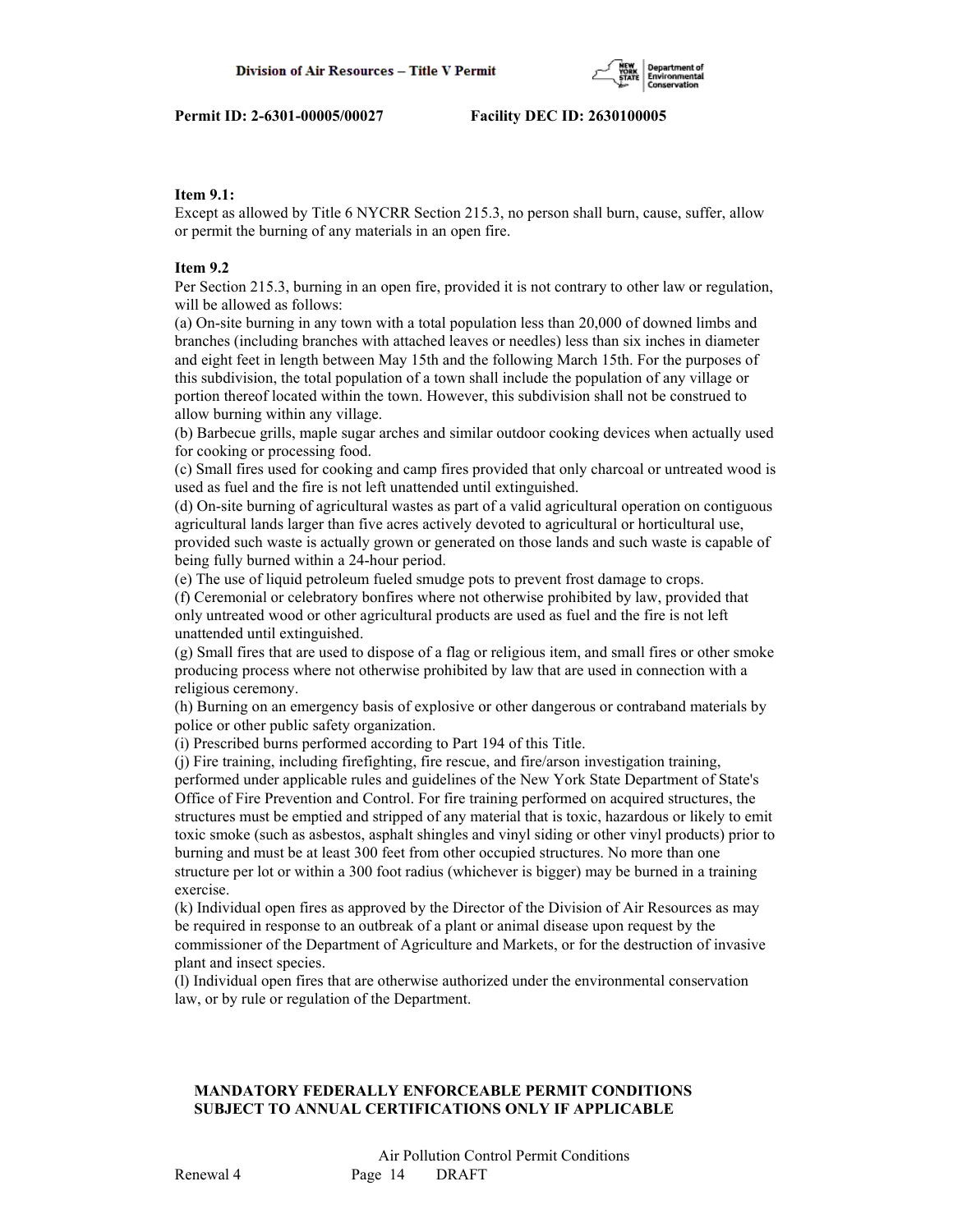

 **The following federally enforceable permit conditions are mandatory for all Title V permits and are subject to annual compliance certification requirements only if effectuated during the reporting period. [NOTE: The corresponding annual compliance certification for those conditions not effectuated during the reporting period shall be specified as "not applicable".]**

**Condition 10: Maintenance of Equipment Effective for entire length of Permit**

# **Applicable Federal Requirement:6 NYCRR 200.7**

# **Item 10.1:**

Any person who owns or operates an air contamination source which is equipped with an emission control device shall operate such device and keep it in a satisfactory state of maintenance and repair in accordance with ordinary and necessary practices, standards and procedures, inclusive of manufacturer's specifications, required to operate such device effectively.

# **Condition 11: Recycling and Salvage Effective for entire length of Permit**

# **Applicable Federal Requirement:6 NYCRR 201-1.7**

# **Item 11.1:**

Where practical, the owner or operator of an air contamination source shall recycle or salvage air contaminants collected in an air cleaning device according to the requirements of the ECL.

# **Condition 12: Prohibition of Reintroduction of Collected Contaminants to**

 **the air**

 **Effective for entire length of Permit**

# **Applicable Federal Requirement:6 NYCRR 201-1.8**

# **Item 12.1:**

No person shall unnecessarily remove, handle or cause to be handled, collected air contaminants from an air cleaning device for recycling, salvage or disposal in a manner that would reintroduce them to the outdoor atmosphere.

# **Condition 13: Exempt Sources - Proof of Eligibility Effective for entire length of Permit**

# **Applicable Federal Requirement:6 NYCRR 201-3.2 (a)**

# **Item 13.1:**

The owner or operator of an emission source or activity that is listed as being exempt may be required to certify that it is operated within the specific criteria described in this Subpart. The owner or operator of any such emission source or activity must maintain all records necessary for demonstrating compliance with this Subpart on-site for a period of five years, and make

 Air Pollution Control Permit Conditions Renewal 4 Page 15 DRAFT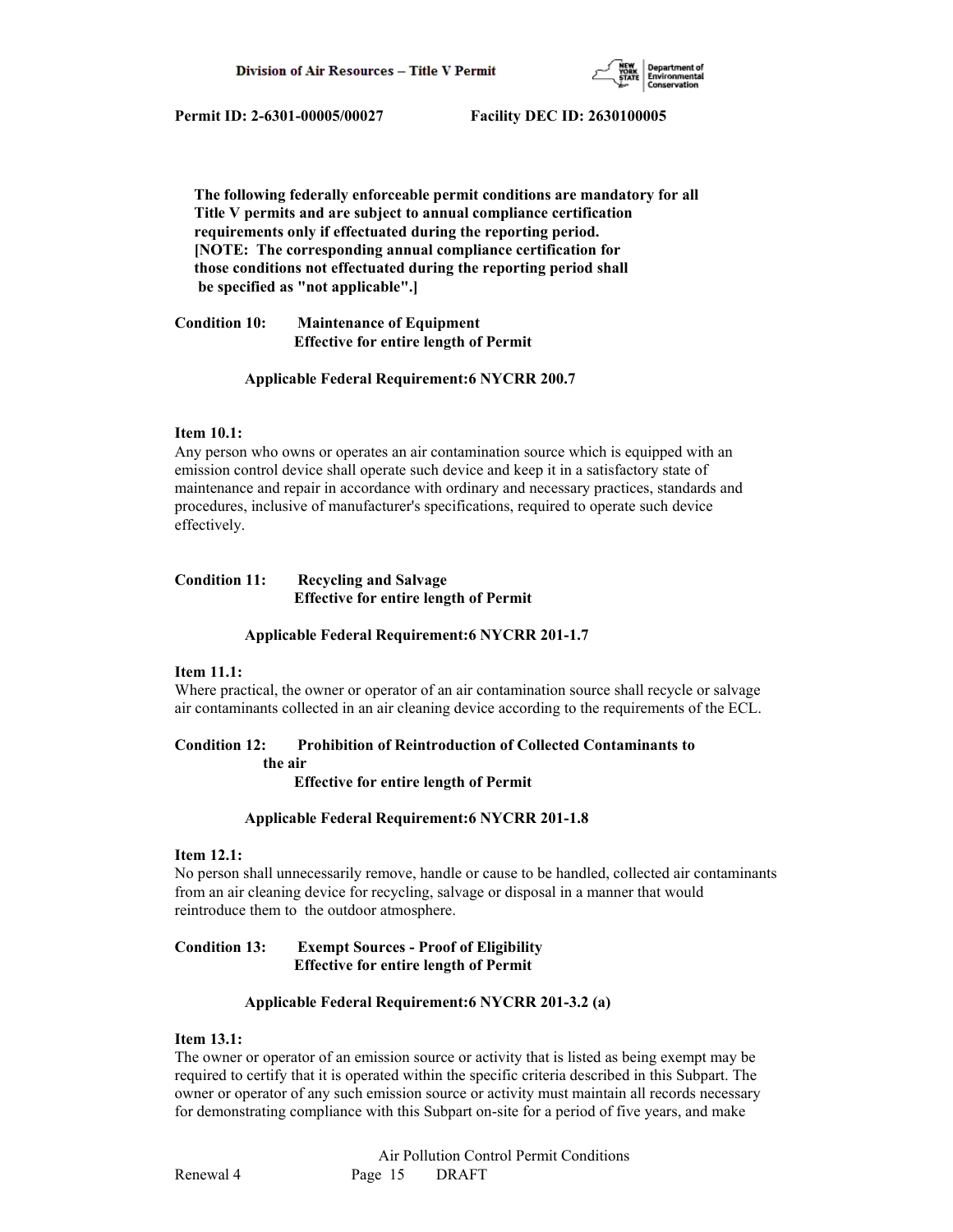

them available to representatives of the department upon request.

**Condition 14: Trivial Sources - Proof of Eligibility Effective for entire length of Permit**

### **Applicable Federal Requirement:6 NYCRR 201-3.3 (a)**

### **Item 14.1:**

The owner or operator of an emission source or activity that is listed as being trivial in this Section may be required to certify that it is operated within the specific criteria described in this Subpart. The owner or operator of any such emission source or activity must maintain all required records on-site for a period of five years and make them available to representatives of the department upon request.

**Condition 15: Requirement to Provide Information Effective for entire length of Permit**

 **Applicable Federal Requirement:6 NYCRR 201-6.4 (a) (4)**

# **Item 15.1:**

The owner and/or operator shall furnish to the department, within a reasonable time, any information that the department may request in writing to determine whether cause exists for modifying, revoking and reissuing, or terminating the permit or to determine compliance with the permit. Upon request, the permittee shall also furnish to the department copies of records required to be kept by the permit or, for information claimed to be confidential, the permittee may furnish such records directly to the administrator along with a claim of confidentiality, if the administrator initiated the request for information or otherwise has need of it.

**Condition 16: Right to Inspect Effective for entire length of Permit**

# **Applicable Federal Requirement:6 NYCRR 201-6.4 (a) (8)**

#### **Item 16.1:**

The department or an authorized representative shall be allowed upon presentation of credentials and other documents as may be required by law to:

(i) enter upon the permittee's premises where a facility subject to the permitting requirements of this Subpart is located or emissions-related activity is conducted, or where records must be kept under the conditions of the permit;

(ii) have access to and copy, at reasonable times, any records that must be kept under the conditions of the permit;

(iii) inspect at reasonable times any emission sources, equipment (including monitoring and air pollution control equipment), practices, and operations regulated or required under the permit; and

(iv) sample or monitor at reasonable times substances or parameters for the purpose of assuring compliance with the permit or applicable requirements.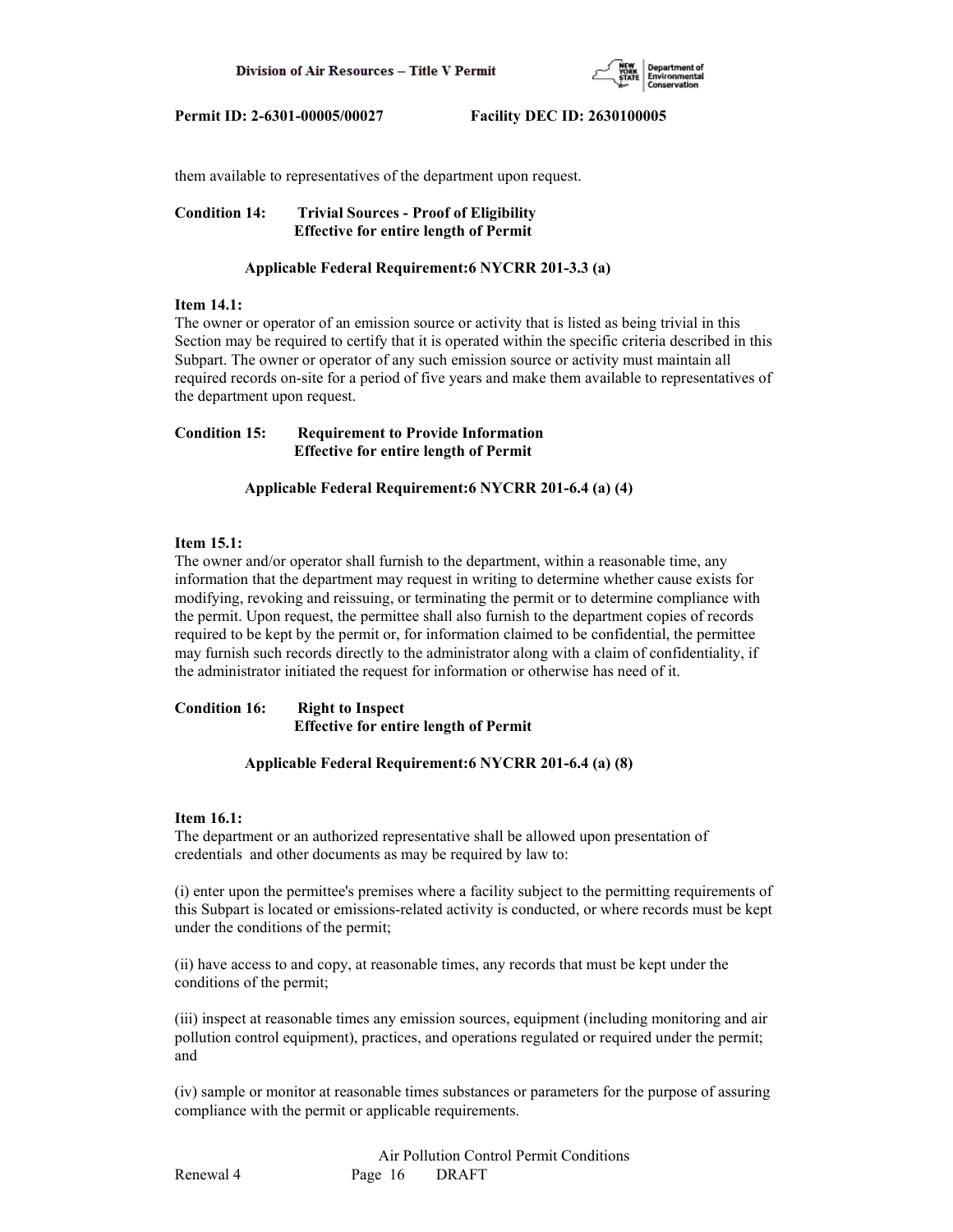

# **Condition 17: Required Emissions Tests Effective for entire length of Permit**

# **Applicable Federal Requirement:6 NYCRR 202-1.1**

# **Item 17.1:**

For the purpose of ascertaining compliance or non-compliance with any air pollution control code, rule or regulation, the commissioner may require the person who owns such air contamination source to submit an acceptable report of measured emissions within a stated time.

# **Condition 18: Accidental release provisions. Effective for entire length of Permit**

# **Applicable Federal Requirement:40 CFR Part 68**

# **Item 18.1:**

If a chemical is listed in Tables 1,2,3 or 4 of 40 CFR §68.130 is present in a process in quantities greater than the threshold quantity listed in Tables 1,2,3 or 4, the following requirements will apply:

a) The owner or operator shall comply with the provisions of 40 CFR Part 68 and;

b) The owner or operator shall submit at the time of permit issuance (if not previously submitted) one of the following, if such quantities are present:

1) A compliance schedule for meeting the requirements of 40 CFR Part 68 by the date provided in 40 CFR §68.10(a) or,

2) A certification statement that the source is in compliance with all requirements of 40 CFR Part 68, including the registration and submission of the Risk Management Plan. Information should be submitted to:

Risk Management Plan Reporting Center C/O CSC 8400 Corporate Dr Carrollton, Md. 20785

# **Condition 19: Recycling and Emissions Reduction Effective for entire length of Permit**

# **Applicable Federal Requirement:40CFR 82, Subpart F**

# **Item 19.1:**

The permittee shall comply with all applicable provisions of 40 CFR Part 82.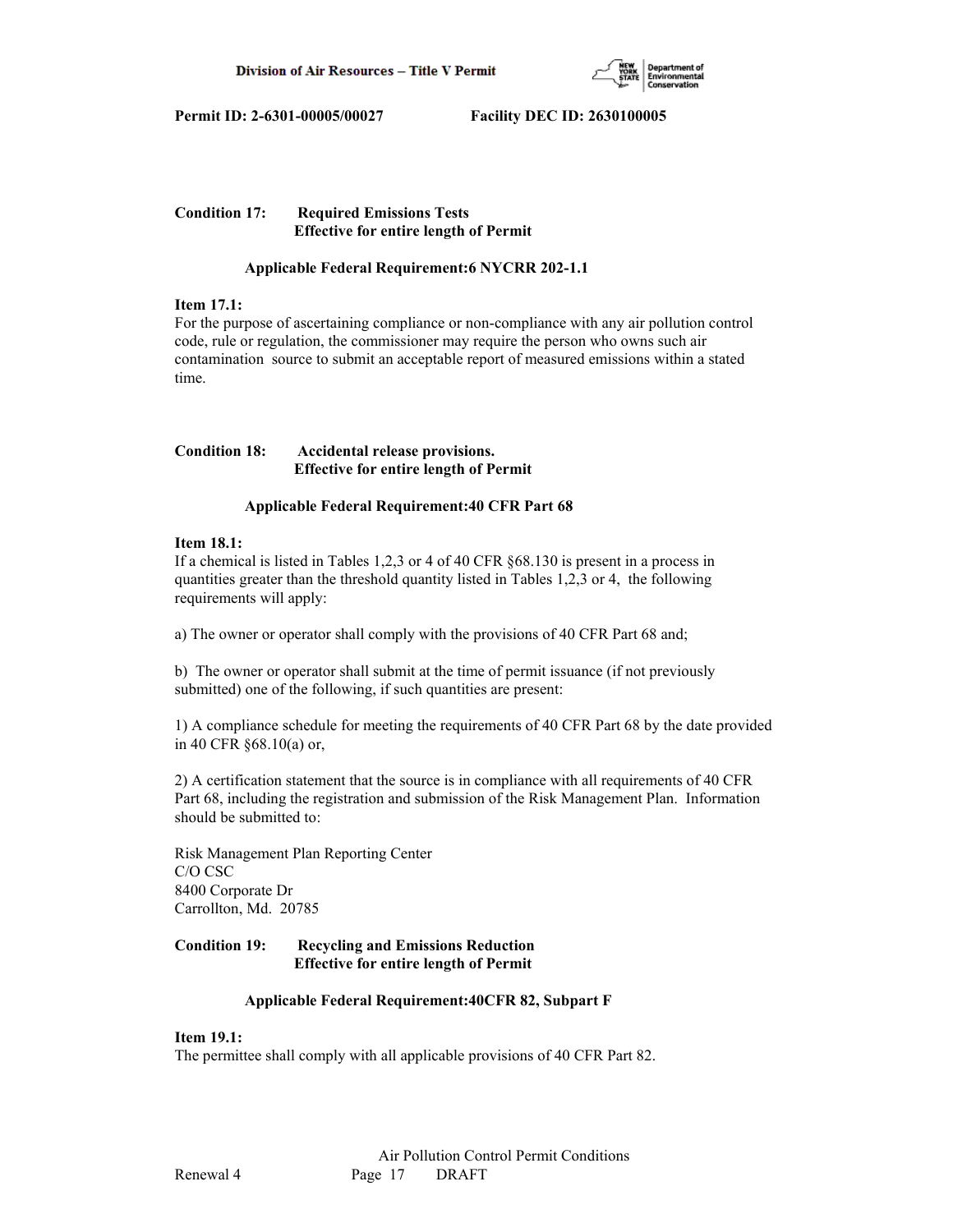

 **The following conditions are subject to annual compliance certification requirements for Title V permits only.**

# **Condition 20: Emission Unit Definition Effective for entire length of Permit**

### **Applicable Federal Requirement:6 NYCRR Subpart 201-6**

#### **Item 20.1:**

The facility is authorized to perform regulated processes under this permit for: Emission Unit: 0-000SB Emission Unit Description: Surface Coating: SB5 - Five Spray Booth EP B1, C1, D1, E1, F1.

SB3: One Spray Booth (EP-1).

SB1: One Spray Booth (EP-104).

SB 4: One Spray Booth (EP-8).

| Building(s): $39$ |    |
|-------------------|----|
|                   | 85 |
|                   | 87 |

# **Item 20.2:**

The facility is authorized to perform regulated processes under this permit for: Emission Unit: 0-00INS

Emission Unit Description:

 Insignificant fugitive emissions from the application of adhesives to wood surfaces by mechanical and hand applied means throughout the facility.

 Building(s): 27 39 85 and 2012 and 2013 and 2014 and 2014 and 2014 and 2014 and 2014 and 2014 and 2014 and 2014 and 2014 and 2014

| 85 |
|----|
| 86 |
| 94 |

# **Item 20.3:**

The facility is authorized to perform regulated processes under this permit for: Emission Unit: 0-00MAP

Emission Unit Description:

 Two rubbing and polishing machines used to impart smoothness or desired finish on flat wood surfaces. Fugitive emissions occur from the evaporation of rubbing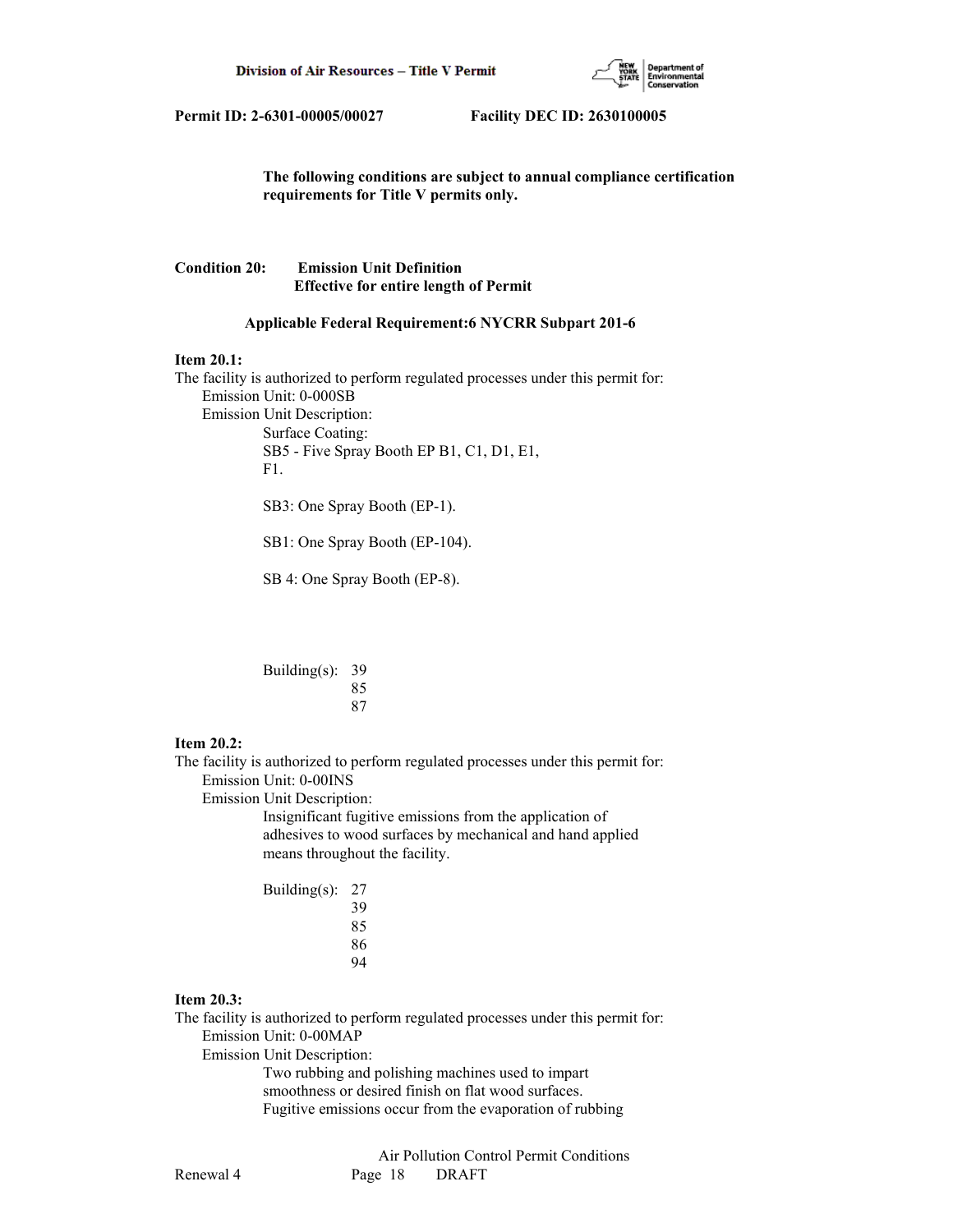

agents.

Building(s): 87

# **Item 20.4:**

The facility is authorized to perform regulated processes under this permit for: Emission Unit: 0-0BOIL

Emission Unit Description:

 Stationary combustion installation consists of two boilers ducted to a common stack: A. Federal FST-600 natural gas or #2 oil, with design heat input capacity of 24.2mmbtu/hr. and C. Cleaver Brooks, SB600-600 natural gas or #2 oil, with design heat input capacity of 25.2 mmbtu/hr.

Building(s): 29

# **Item 20.5:**

The facility is authorized to perform regulated processes under this permit for: Emission Unit: 0-ADMIX Emission Unit Description:

Fugitive Emissions from mixing of wood adhesives.

Building(s): 86

# **Item 20.6:**

The facility is authorized to perform regulated processes under this permit for: Emission Unit: 0-EMGEN Emission Unit Description:

Diesel Fuel Emergency Generators

| Building(s): EMG 1 |                  |
|--------------------|------------------|
|                    | EMG <sub>2</sub> |
|                    | EMG <sub>3</sub> |

#### **Item 20.7:**

The facility is authorized to perform regulated processes under this permit for: Emission Unit: 0-PSTRP Emission Unit Description:

 Insignificant Fugitive Emissions from use of Paint Stripper on Wood Surfaces applied by hand in the Stripping department.

Building(s): 39

**Condition 21: Progress Reports Due Semiannually Effective for entire length of Permit**

# **Applicable Federal Requirement:6 NYCRR 201-6.4 (d) (4)**

# **Item 21.1:**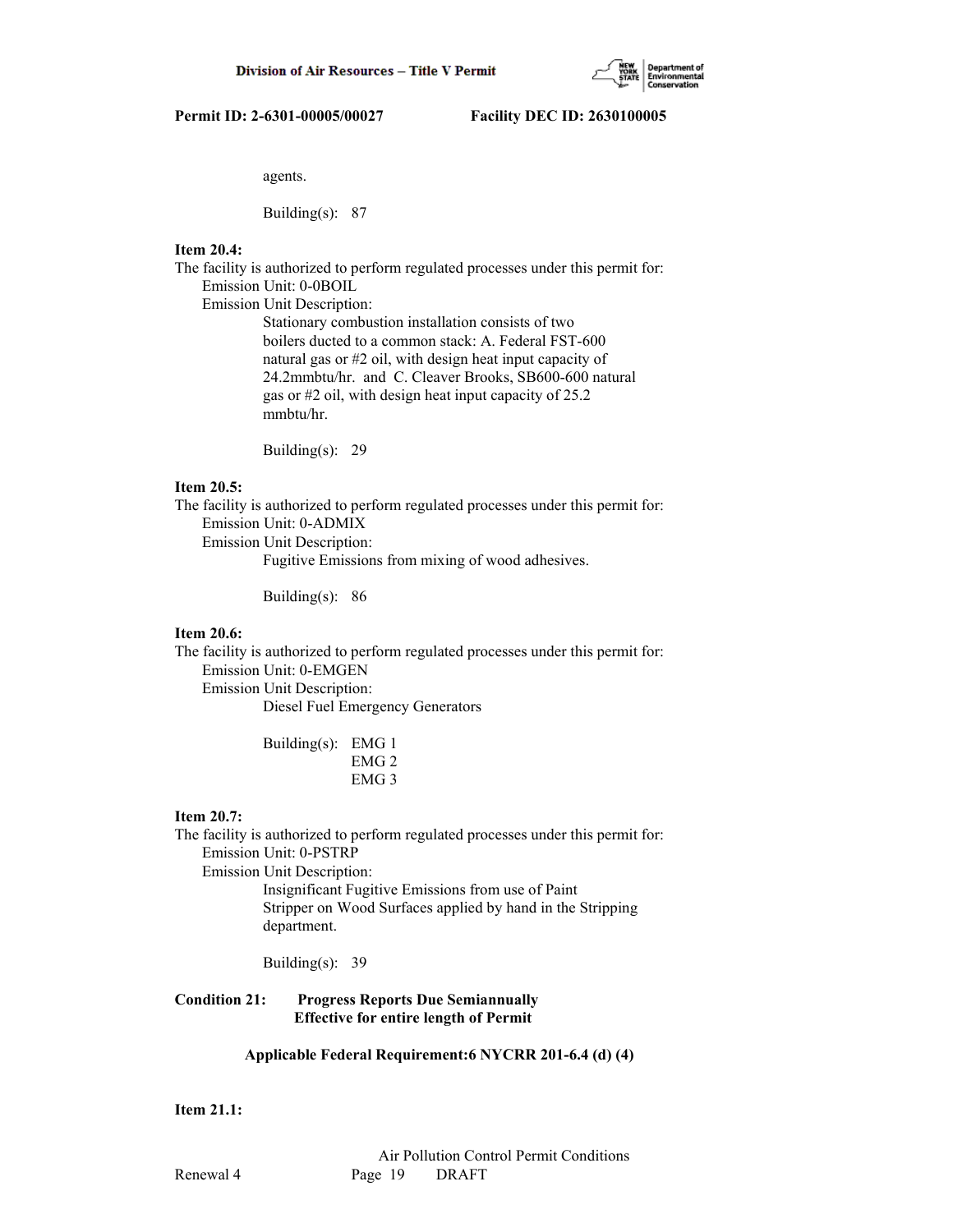

Progress reports consistent with an applicable schedule of compliance are to be submitted at least semiannually, or at a more frequent period if specified in the applicable requirement or by the department. Such progress reports shall contain the following:

(i) dates for achieving the activities, milestones, or compliance required in the schedule of compliance, and dates when such activities, milestones or compliance were achieved; and

(ii) an explanation of why any dates in the schedule of compliance were not or will not be met, and any preventive or corrective measures adopted.

# **Condition 22: Operational Flexibility Effective for entire length of Permit**

### **Applicable Federal Requirement:6 NYCRR 201-6.4 (f)**

# **Item 22.1:**

A permit modification is not required for changes that are provided for in the permit. Such changes include approved alternate operating scenarios and changes that have been submitted and approved pursuant to an established operational flexibility protocol and the requirements of this section. Each such change cannot be a modification under any provision of Title I of the Clean Air Act or exceed, or cause the facility to exceed, an emissions cap or limitation in the permit. The facility owner or operator must incorporate all changes into any compliance certifications, record keeping, and/or reporting required by the permit.

# **Condition 23: Visible Emissions Limited Effective for entire length of Permit**

#### **Applicable Federal Requirement:6 NYCRR 211.2**

#### **Item 23.1:**

Except as permitted by a specific part of this Subchapter and for open fires for which a restricted burning permit has been issued, no person shall cause or allow any air contamination source to emit any material having an opacity equal to or greater than 20 percent (six minute average) except for one continuous six-minute period per hour of not more than 57 percent opacity.

**Condition 24: Compliance Certification Effective for entire length of Permit**

#### **Applicable Federal Requirement:6 NYCRR 225-1.2 (d)**

#### **Item 24.1:**

The Compliance Certification activity will be performed for the Facility.

**Item 24.2:** Compliance Certification shall include the following monitoring:

Monitoring Type: WORK PRACTICE INVOLVING SPECIFIC OPERATIONS Monitoring Description: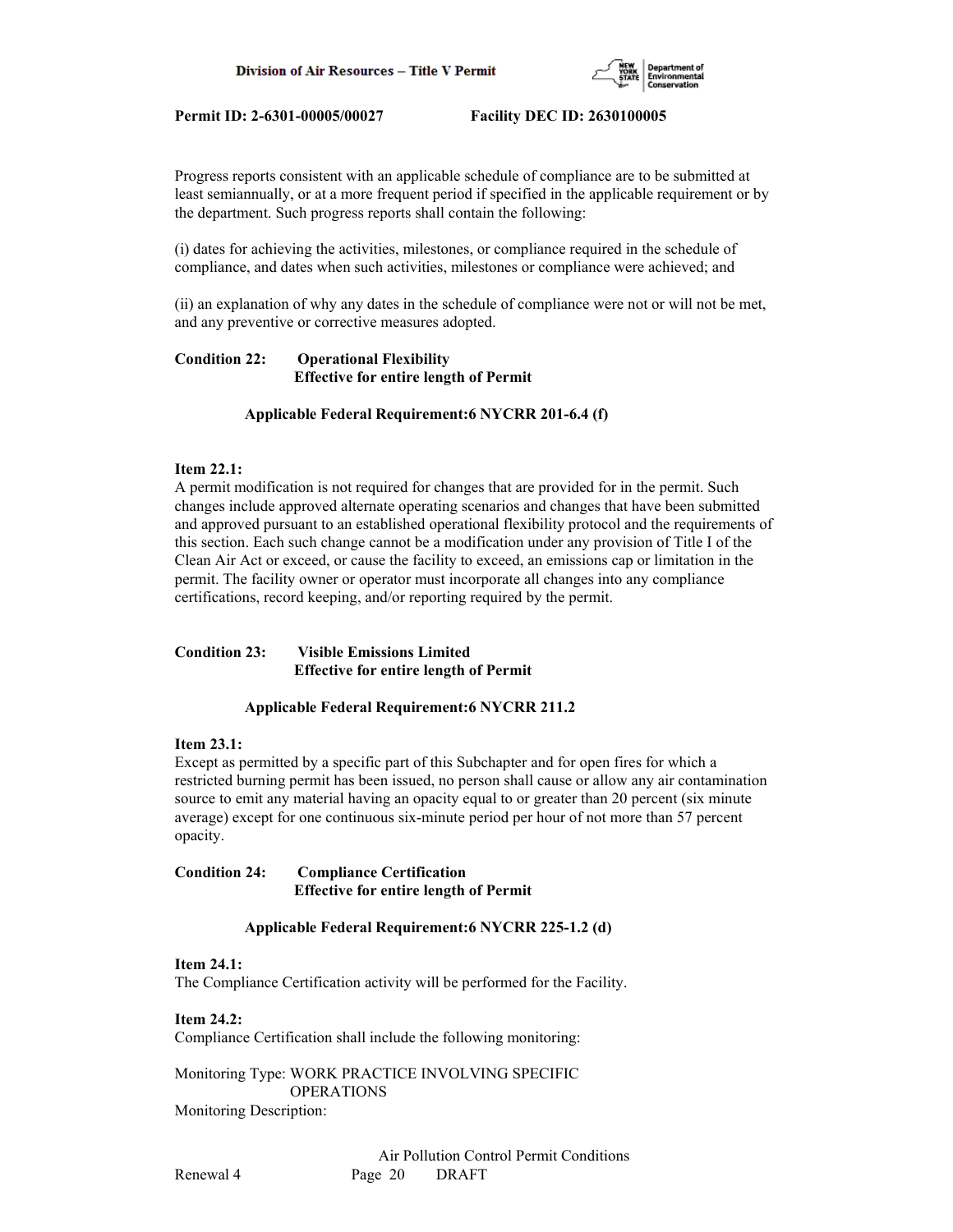

 Owners or operators of emission sources that fire distillate oil are limited to a 0.0015 percent sulfur content by weight of the fuel. Compliance with the sulfur-in-fuel limitation is based on fuel vendor receipts. All fuel vendor receipts must be maintained on site or at a Department approved alternative location for a minimum of five years.

 Note - Process sources and incinerators must comply with the above requirements on or after July 1, 2023.

Work Practice Type: PARAMETER OF PROCESS MATERIAL Process Material: DISTILLATES - NUMBER 1 AND NUMBER 2 OIL Parameter Monitored: SULFUR CONTENT Upper Permit Limit: 0.0015 percent by weight Monitoring Frequency: PER DELIVERY Averaging Method: MAXIMUM - NOT TO BE EXCEEDED AT ANY TIME (INSTANTANEOUS/DISCRETE OR GRAB) Reporting Requirements: SEMI-ANNUALLY (CALENDAR) Reports due 30 days after the reporting period. Subsequent reports are due every 6 calendar month(s).

# **Condition 25: Compliance Certification Effective for entire length of Permit**

#### **Applicable Federal Requirement:6 NYCRR 225.1 (a) (3)**

#### **Item 25.1:**

The Compliance Certification activity will be performed for the Facility.

# **Item 25.2:**

Compliance Certification shall include the following monitoring:

Monitoring Type: WORK PRACTICE INVOLVING SPECIFIC OPERATIONS

#### Monitoring Description:

 No person shall sell, offer for sale, purchase or use any distillate oil which has sulfur content greater than 0.20 percent by weight. A log of the sulfur content in oil per delivery must be maintained on site for a minimum of five years after the date of the last entry.

Work Practice Type: PARAMETER OF PROCESS MATERIAL Process Material: DISTILLATES - NUMBER 1 AND NUMBER 2 OIL Parameter Monitored: SULFUR CONTENT Upper Permit Limit: 0.20 percent by weight Monitoring Frequency: PER DELIVERY Averaging Method: MAXIMUM - NOT TO BE EXCEEDED AT ANY TIME (INSTANTANEOUS/DISCRETE OR GRAB) Reporting Requirements: ANNUALLY (CALENDAR) Reports due 30 days after the reporting period. Subsequent reports are due every 12 calendar month(s).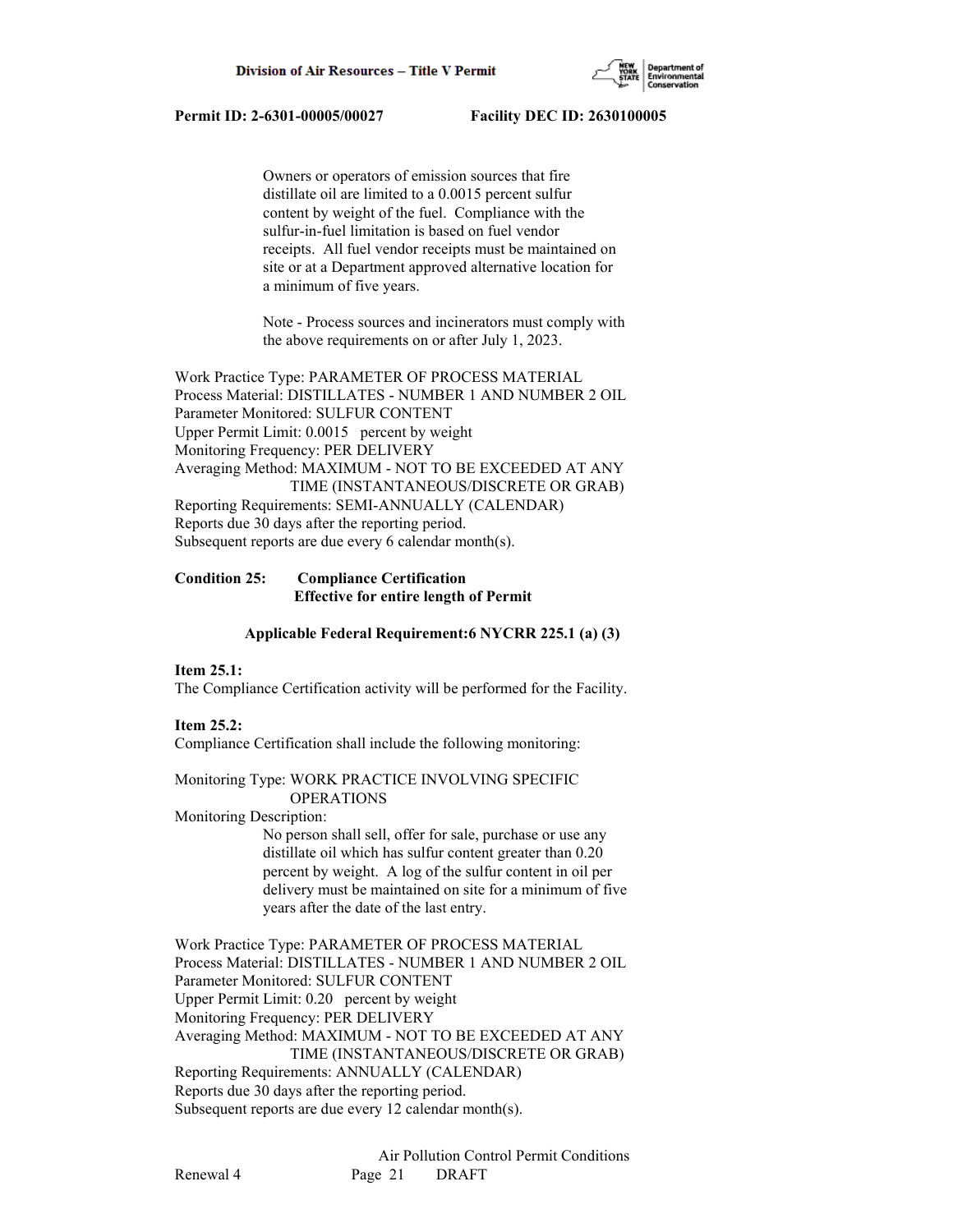

# **Condition 26: Compliance Certification Effective for entire length of Permit**

# **Applicable Federal Requirement:6 NYCRR 225.7 (a)**

### **Item 26.1:**

The Compliance Certification activity will be performed for the Facility.

# **Item 26.2:**

Compliance Certification shall include the following monitoring:

### Monitoring Type: RECORD KEEPING/MAINTENANCE PROCEDURES Monitoring Description:

 The permittee shall retain fuel oil supplier certifications for each shipment of oil received. Such certifications shall contain, as a minimum, supplier name, date of shipment, quantity shipped, heating value of the oil, oil sulfur content, and the method used to determine the sulfur content. Such certifications shall be available for inspection by, or submitted to, the NYSDEC as per the stated reporting requirement.

Monitoring Frequency: PER DELIVERY Reporting Requirements: ANNUALLY (CALENDAR) Reports due 30 days after the reporting period. Subsequent reports are due every 12 calendar month(s).

# **Condition 27: Compliance Certification Effective for entire length of Permit**

# **Applicable Federal Requirement:6 NYCRR 228-1.3 (a)**

# **Item 27.1:**

The Compliance Certification activity will be performed for the Facility.

### **Item 27.2:**

Compliance Certification shall include the following monitoring:

# Monitoring Type: MONITORING OF PROCESS OR CONTROL DEVICE PARAMETERS AS SURROGATE

#### Monitoring Description:

 No person shall cause or allow emissions having an average opacity during any six consecutive minutes of 20 percent or greater from any process emission source, except only the emission of uncombined water. Compliance will be determined by conducting a Method 9 opacity evaluation at a minimum frequency of once per year, while the source is in normal operating mode.

In addition to the above opacity evaluation, the permittee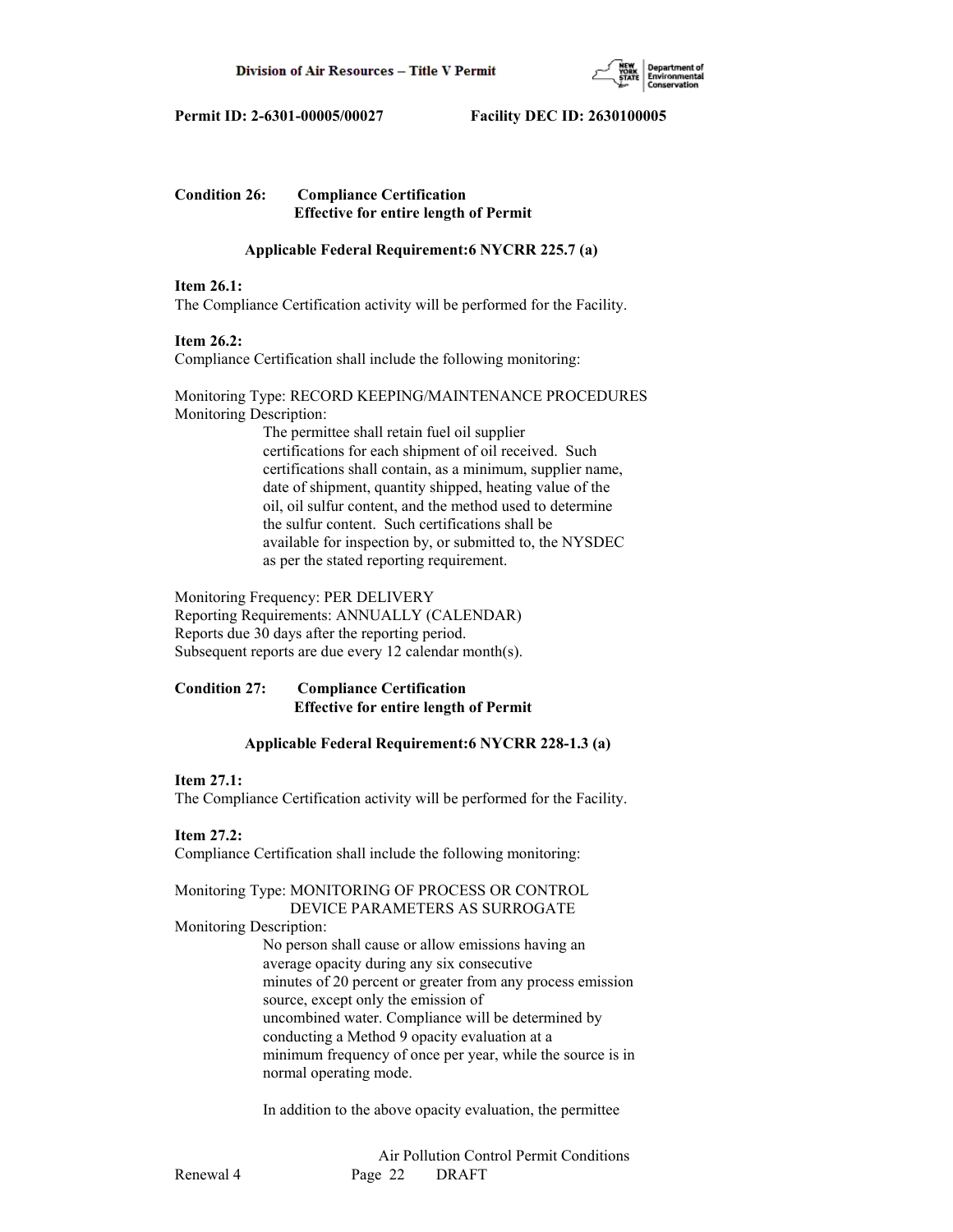will conduct daily observations of visible emissions from the emission unit, process, etc. to which this condition applies. The observation(s) must be

 conducted during daylight hours except during adverse weather conditions (fog, rain, or snow).

 The results of each observation must be recorded in a bound logbook or other format acceptable to the

 Department. The following data must be recorded for each stack:

- date and time of day

- observer's name
- identity of emission point
- weather condition
- was a plume observed?

 Inclement weather conditions shall be recorded for those days when observations are prohibited. This logbook must be retained at the facility for five (5) years after the date of the last entry. If the operator observes any visible emissions (other than steam - see below) the permittee will immediately investigate any such occurrence and take corrective action, as necessary, to reduce or eliminate the emissions. If visible emissions above those that are normal and in compliance continue to be present after corrections are made, the permittee will immediately notify the department and conduct a Method 9 assessment within 24 hours to determine the degree of opacity.

 Records of these observations, investigations and corrective actions will be kept on-site in a format

 acceptable to the department and the semiannual progress report and annual compliance certifications required of all permittees subject to Title V must include a summary of theses instances.

 \*\* NOTE \*\* Steam plumes generally form after leaving the top of the stack (this is known as a detached plume). The distance between the stack and the beginning of the detached plume may vary, however, there is (normally) a distinctive distance between the plume and stack. Steam plumes are white in color and have a billowy consistency. Steam plumes dissipate within a short distance of the stack (the colder the air the longer the steam plume will last) and leave no dispersion trail downwind of the stack.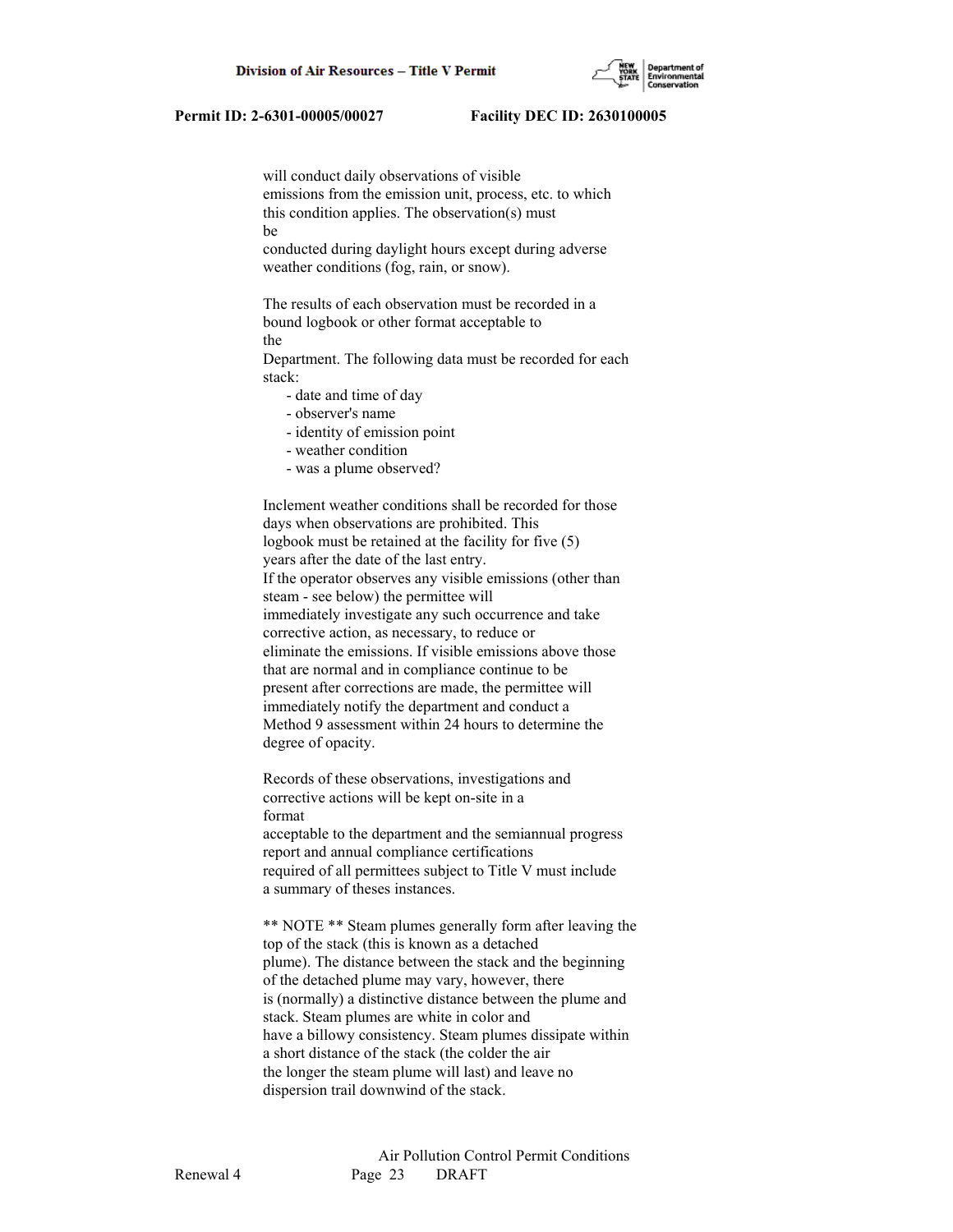

Parameter Monitored: OPACITY Upper Permit Limit: 20 percent Monitoring Frequency: AS REQUIRED - SEE PERMIT MONITORING DESCRIPTION Averaging Method: 6-MINUTE AVERAGE (METHOD 9) Reporting Requirements: UPON REQUEST BY REGULATORY AGENCY

# **Condition 28: Surface Coating- Prohibitions Effective for entire length of Permit**

# **Applicable Federal Requirement:6 NYCRR 228-1.3 (c)**

# **Item 28.1:**

(1) No person shall sell, supply, offer for sale, solicit, use, specify, or require for use, the application of a coating on a part or product at a facility with a coating line described in Subpart 228-1.1(a) if such sale, specification, or use is prohibited by any of the provisions of this Subpart. The prohibition shall apply to all written or oral contracts under the terms of which any coating is to be applied to any part or product at an affected facility. This prohibition shall not apply to the following:

(i) coatings utilized at surface coating lines where control equipment has been installed to meet the maximum permitted VOC content limitations specified in the tables of Subpart 228-1.4;

(ii) coatings utilized at surface coating lines where a coating system is used which meets the requirements specified in Subpart 228-1.5(d); and

(iii) coatings utilized at surface coating lines that have been granted variances pursuant to Subpart 228-1.5(e).

(2) Any person selling a coating for use in a coating line subject to Subpart 228-1 must, upon request, provide the user with certification of the VOC content of the coating supplied.

# **Condition 29: Compliance Certification Effective for entire length of Permit**

# **Applicable Federal Requirement:6 NYCRR 228-1.3 (d)**

# **Item 29.1:**

The Compliance Certification activity will be performed for the Facility.

# **Item 29.2:**

Compliance Certification shall include the following monitoring:

Monitoring Type: RECORD KEEPING/MAINTENANCE PROCEDURES Monitoring Description: Within the work area(s) associated with a coating line, the owner or operator of a facility subject to this

Subpart must:

 (a) use closed, non-leaking containers to store or dispose of cloth or other absorbent applicators impregnated with VOC solvents that are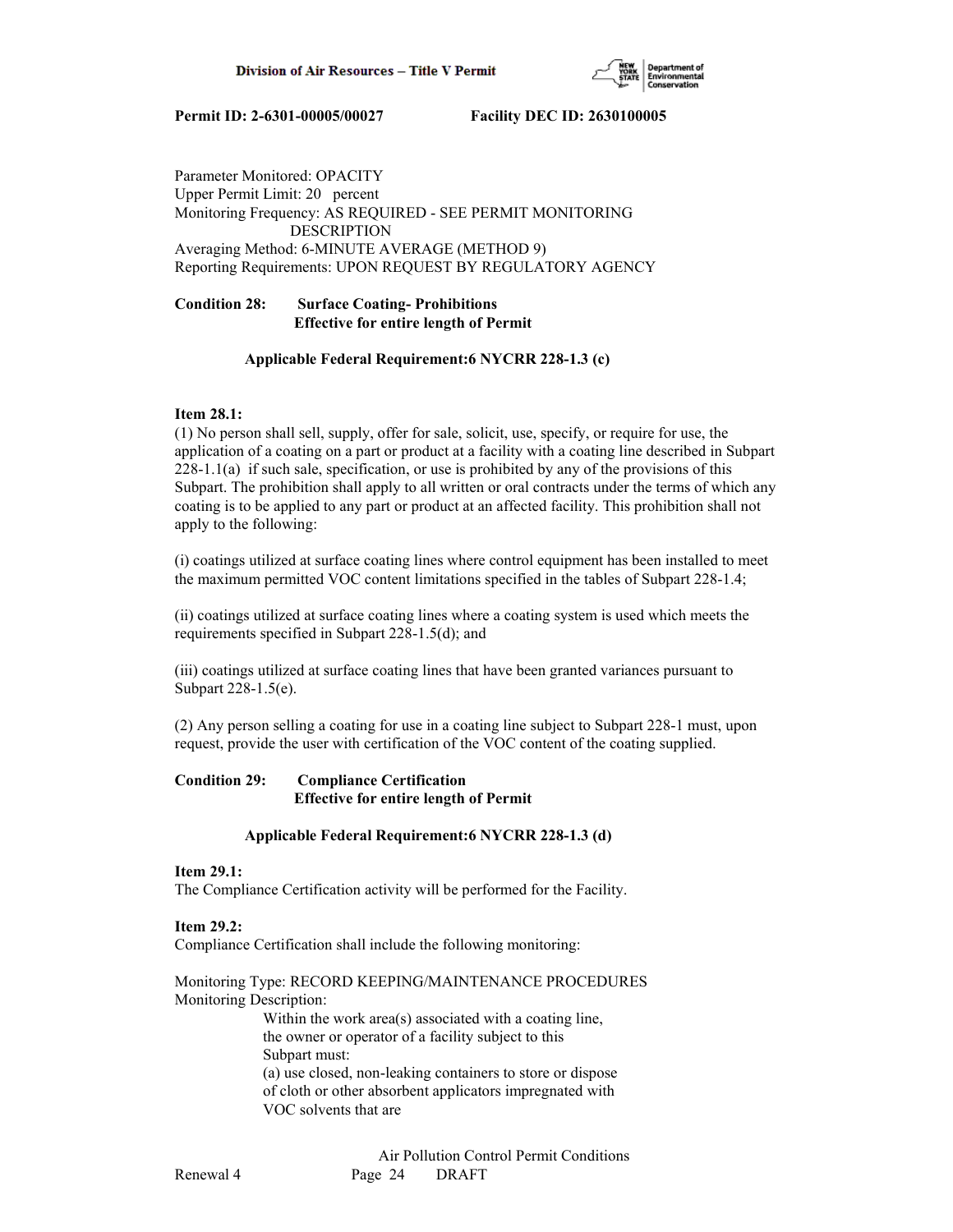

 used for surface preparation, cleanup or coating removal; (b) store in closed, non-leaking containers spent or fresh VOC solvents to be used for surface preparation, cleanup or coating removal; (c) not use VOC solvents to cleanup spray equipment unless equipment is used to collect the cleaning compounds and to minimize VOC evaporation; (d) not use open containers to store or dispense surface coatings and/or inks unless production, sampling, maintenance or inspection procedures require operational access. This provision does not apply to the actual device or equipment designed for the purpose of applying a coating material to a substrate. These devices may include, but are not limited to: spray guns, flow coaters, dip tanks, rollers, knife coaters, and extrusion coaters; (e) not use open containers to store or dispose of spent surface coatings, or spent VOC solvents; (f) minimize spills during the handling and transfer of coatings and VOC solvents; and (g) clean hand held spray guns by one of the following: (1) an enclosed spray gun cleaning system that is kept closed when not in use; (2) non-atomized discharge of VOC solvent into a paint waste container that is kept closed when not in use; (3) disassembling and cleaning of the spray gun in a vat that is kept closed when not in use; or (4) atomized spray into a paint waste container that is fitted with a device designed to capture atomized VOC solvent emissions. Open containers, if found, shall be covered and such deviations shall be noted in a log maintained in the operating area. The log shall include the following information: - date and time of observation - description of observed deviation from this permit condition - corrective measures taken, if necessary Monitoring Frequency: AS REQUIRED - SEE PERMIT MONITORING

 DESCRIPTION Reporting Requirements: SEMI-ANNUALLY (CALENDAR) Reports due 30 days after the reporting period.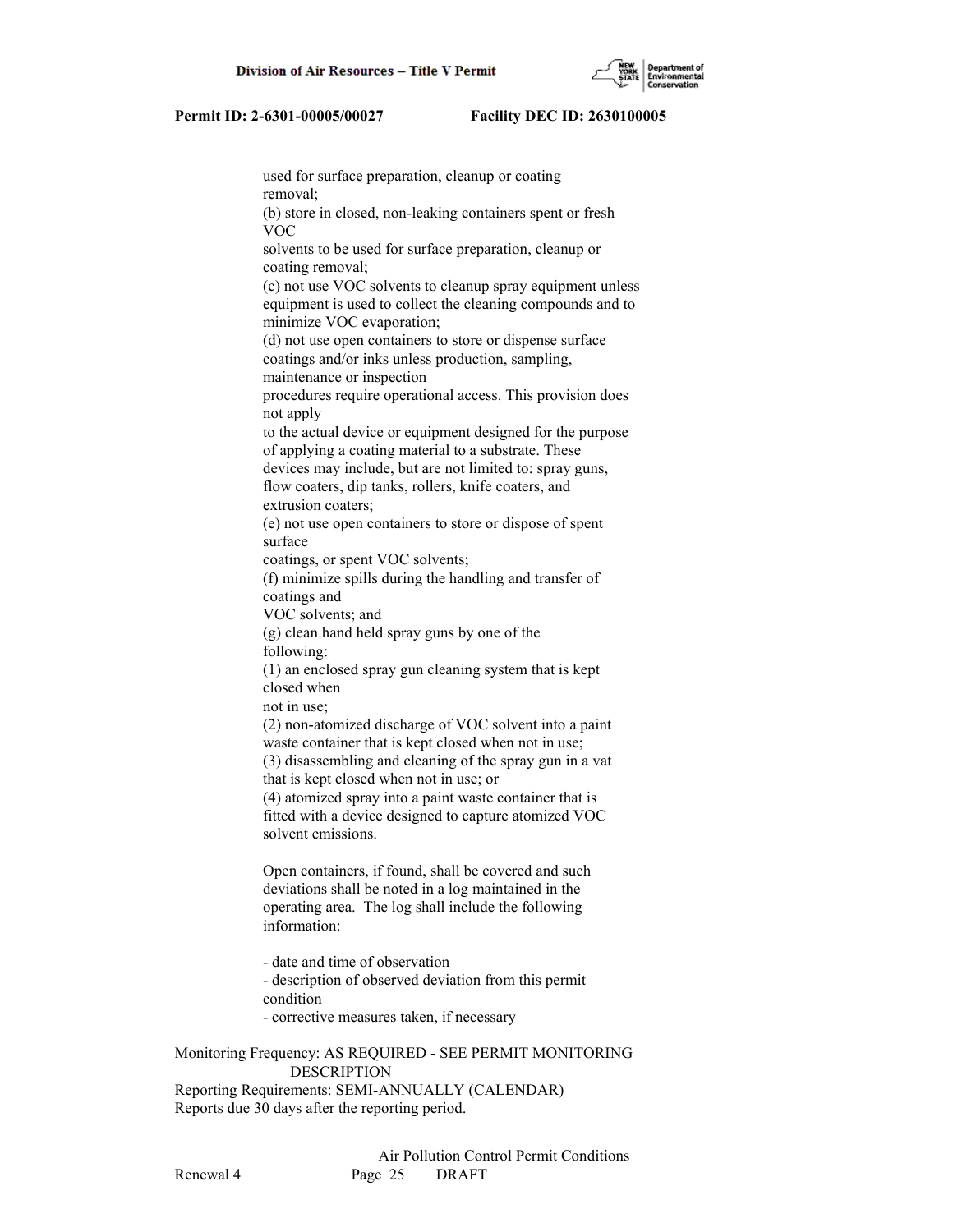

Subsequent reports are due every 6 calendar month(s).

# **Condition 30: Compliance Certification Effective for entire length of Permit**

# **Applicable Federal Requirement:6 NYCRR 228-1.3 (e) (2)**

# **Item 30.1:**

The Compliance Certification activity will be performed for the Facility.

# **Item 30.2:**

Compliance Certification shall include the following monitoring:

# Monitoring Type: WORK PRACTICE INVOLVING SPECIFIC OPERATIONS

Monitoring Description:

 A facility containing a coating line (other than a class A coating line) may use up to 55 gallons of coatings (facility wide) on a 12-month rolling total basis which does not comply with the VOC content limits set forth in section 228-1.4 ; provided such use is recorded on an as used basis and maintained at the facility for a period of five years.

Work Practice Type: PROCESS MATERIAL THRUPUT Process Material: COATING Upper Permit Limit: 55 gallons per year Monitoring Frequency: MONTHLY Averaging Method: ANNUAL MAXIMUM ROLLED MONTHLY Reporting Requirements: SEMI-ANNUALLY (CALENDAR) Reports due 30 days after the reporting period. Subsequent reports are due every 6 calendar month(s).

# **Condition 31: Compliance Certification Effective for entire length of Permit**

# **Applicable Federal Requirement:6 NYCRR 228-1.4 (c) (3)**

## **Item 31.1:**

The Compliance Certification activity will be performed for the facility: The Compliance Certification applies to:

Emission Unit: 0-000SB

Emission Unit: 0-00INS

Emission Unit: 0-00MAP

Emission Unit: 0-ADMIX

Emission Unit: 0-PSTRP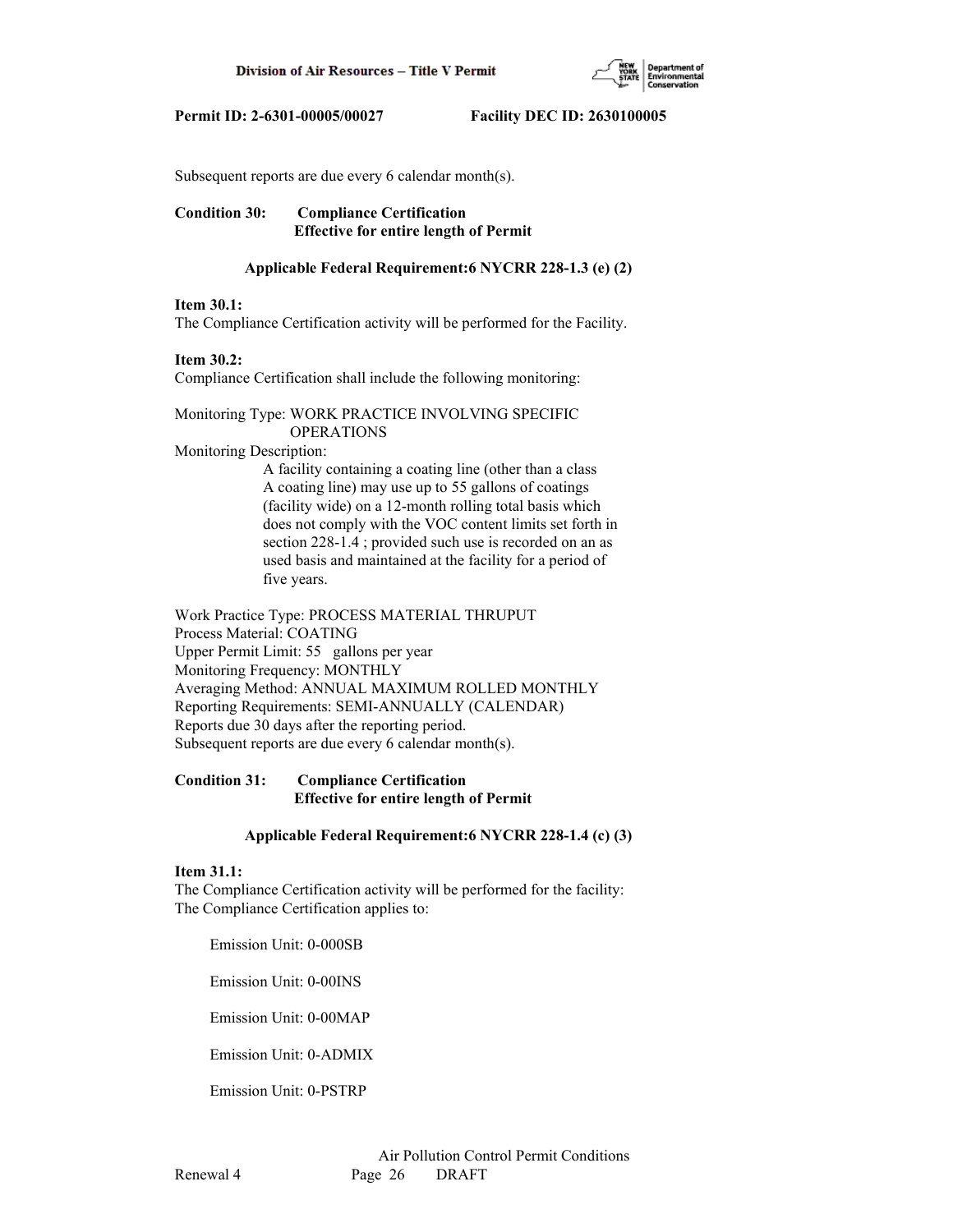

# **Item 31.2:**

Compliance Certification shall include the following monitoring:

Monitoring Type: RECORD KEEPING/MAINTENANCE PROCEDURES Monitoring Description:

> A facility applying wood finishing coatings may use one of two approaches to comply with VOC content requirements. The facility may not use coatings with VOC contents greater than the limits specified in either table C-1 (Low VOC Topcoats) or table C-2 (High solids Sealers and Topcoats). The facility must specify which table (approach) it will be using for the purpose of compliance and recordkeeping. The units in tables C-1 and C-2 are in terms of weight (kilograms or pounds) of VOC per weight (kilograms or pounds) of applied, which exceed the limits specified in either table C-1 or table C-2.

 Table C-1 Wood Finishing VOC Content Limit (Low VOC Topcoats) Coating Categories VOC content limit kg VOC/kg solids (lb VOC/lb solids)

Topcoat

 s...... ....... ....... ....... ....... ....... .........................................0.80

# Table C-2

 Wood Finishing VOC Content Limit (High Solids Sealers and Topcoats) Coating Categories VOC content limit kg VOC/kg solids (lb VOC/lb solids)

Sealer.

 ....... ....... ....... ....... ....... ....... ....... ....... ....... ....... .......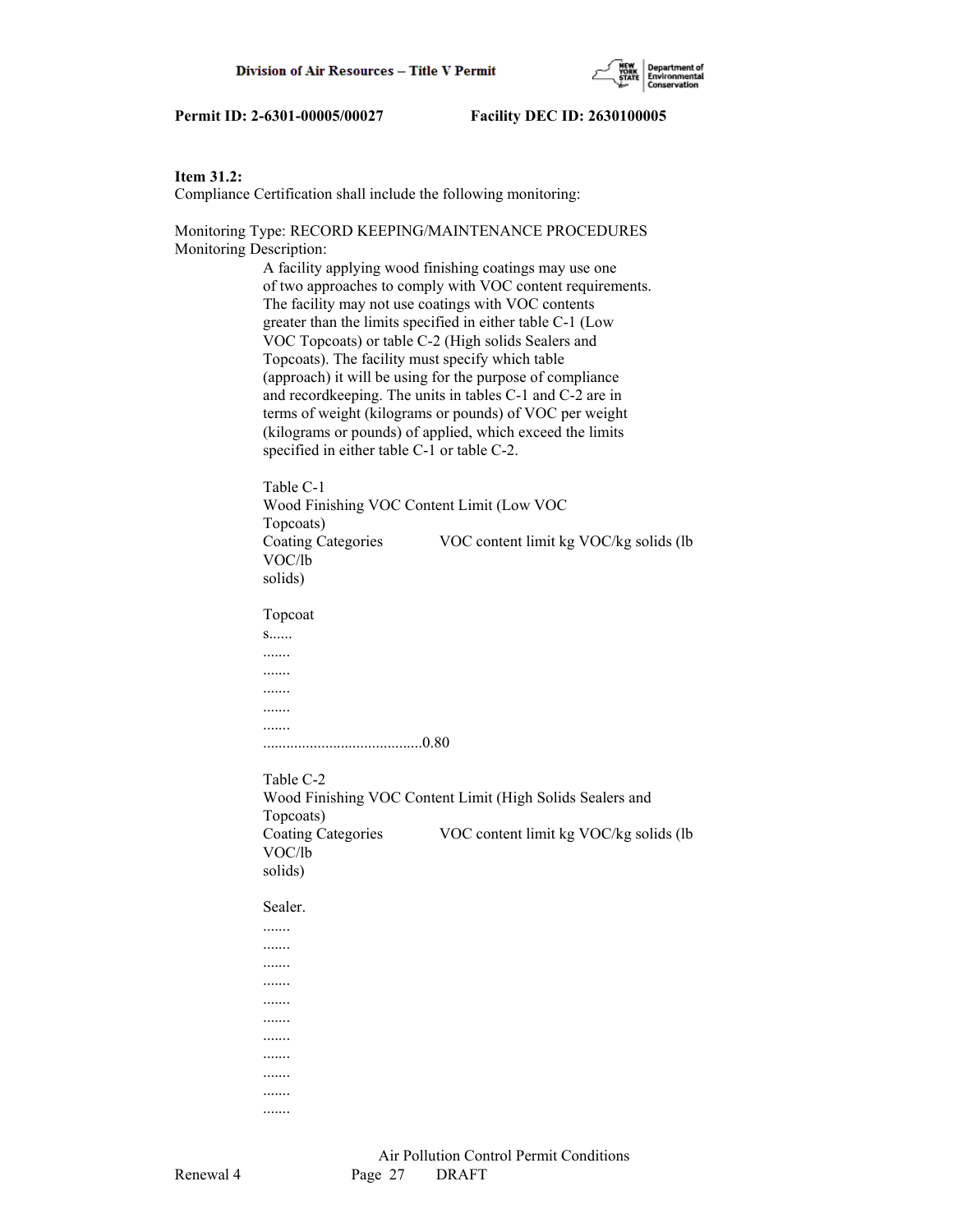

| .1.9                                      |    |
|-------------------------------------------|----|
| Topcoat                                   |    |
|                                           |    |
|                                           |    |
|                                           |    |
|                                           |    |
|                                           |    |
|                                           |    |
|                                           |    |
| Acid-cured alkyd amino vinyl              |    |
| sealers                                   |    |
| 2.3                                       |    |
| Acid-cured alkyd amino conversion varnish |    |
| sealers                                   | 20 |

Monitoring Frequency: AS REQUIRED - SEE PERMIT MONITORING DESCRIPTION Reporting Requirements: ANNUALLY (CALENDAR) Reports due 30 days after the reporting period. Subsequent reports are due every 12 calendar month(s).

# **Condition 32: Good air pollution control practices Effective for entire length of Permit**

# **Applicable Federal Requirement:40CFR 63.11205(a), Subpart JJJJJJ**

# **Item 32.1:**

At all times the owner or operator must operate and maintain any affected source, including associated air pollution control equipment and monitoring equipment, in a manner consistent with safety and good air pollution control practices for minimizing emissions. The general duty to minimize emissions does not require any further efforts to reduce emissions if levels required by this standard have been achieved. Determination of whether such operation and maintenance procedures are being used will be based on information available to the Administrator that may include, but is not limited to, monitoring results, review of operation and maintenance procedures, review of operation and maintenance records, and inspection of the source.

#### **\*\*\*\* Emission Unit Level \*\*\*\***

# **Condition 33: Emission Point Definition By Emission Unit Effective for entire length of Permit**

# **Applicable Federal Requirement:6 NYCRR Subpart 201-6**

#### **Item 33.1:**

The following emission points are included in this permit for the cited Emission Unit: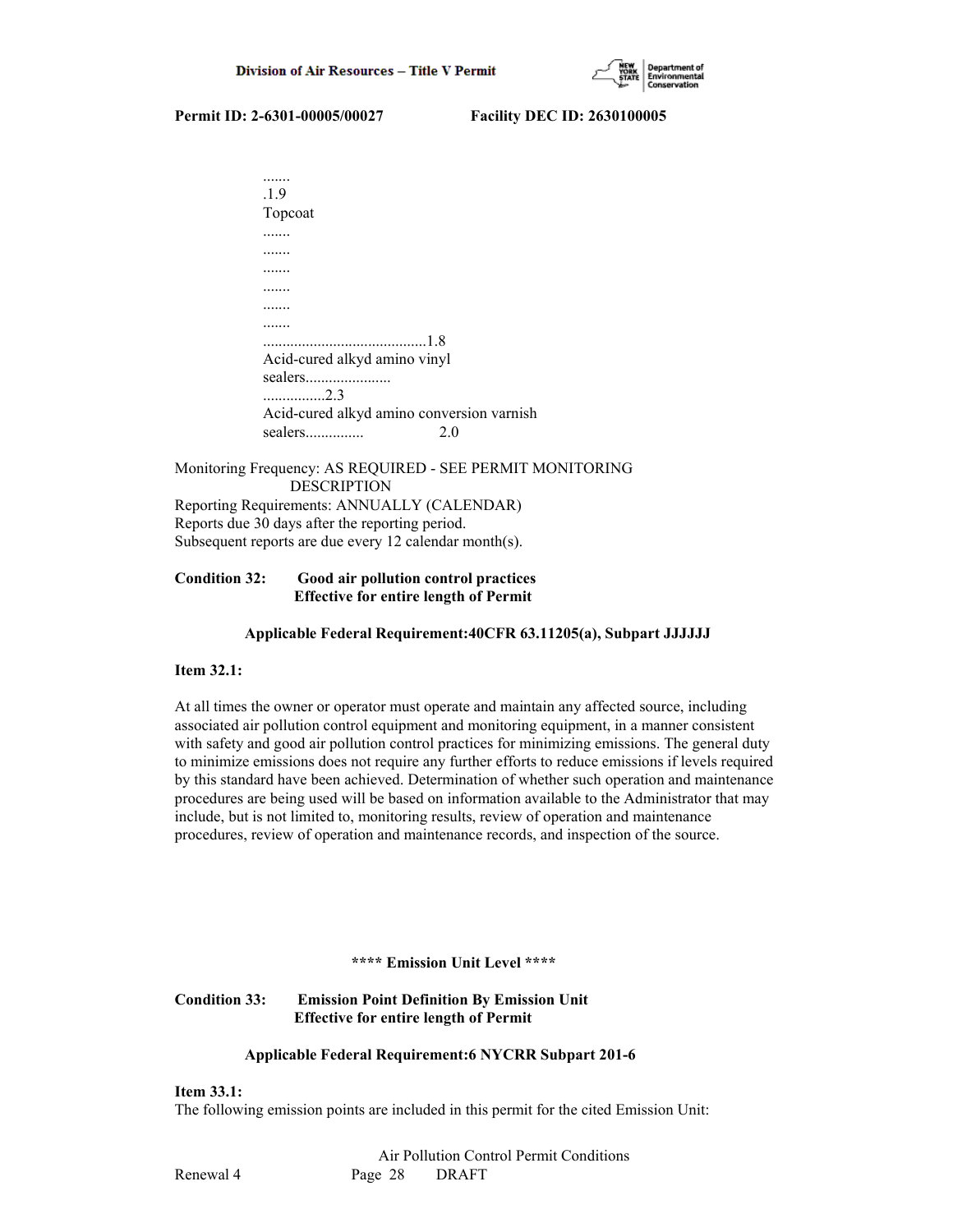

| <b>Emission Unit:</b><br>$0-000SB$                                             |                                            |              |
|--------------------------------------------------------------------------------|--------------------------------------------|--------------|
| <b>Emission Point:</b><br>00001<br>Height $(ft.): 65$<br>NYTMN (km.): 4514.922 | Diameter (in.): 42<br>NYTME (km.): 592.833 | Building: 87 |
| <b>Emission Point:</b><br>00008<br>Height $(ft.): 65$<br>NYTMN (km.): 4514.923 | Diameter (in.): 35<br>NYTME (km.): 593.233 | Building: 39 |
| <b>Emission Point:</b><br>000B1<br>Height $(ft.): 65$<br>NYTMN (km.): 4514.923 | Diameter (in.): 42<br>NYTME (km.): 593.233 | Building: 87 |
| <b>Emission Point:</b><br>000C1<br>Height $(ft.): 65$<br>NYTMN (km.): 4514.923 | Diameter (in.): 42<br>NYTME (km.): 593.233 | Building: 87 |
| <b>Emission Point:</b><br>000D1<br>Height $(ft.): 65$<br>NYTMN (km.): 4514.923 | Diameter (in.): 42<br>NYTME (km.): 593.233 | Building: 87 |
| <b>Emission Point:</b><br>000E1<br>Height $(ft.): 65$<br>NYTMN (km.): 4514.923 | Diameter (in.): 42<br>NYTME (km.): 593.233 | Building: 87 |
| <b>Emission Point:</b><br>000F1<br>Height $(ft.): 65$<br>NYTMN (km.): 4514.923 | Diameter (in.): 42<br>NYTME (km.): 593.233 | Building: 87 |
| <b>Emission Point:</b><br>00104<br>Height $(ft.): 65$<br>NYTMN (km.): 4514.922 | Diameter (in.): 34<br>NYTME (km.): 592.833 | Building: 85 |

#### **Item 33.2:**

The following emission points are included in this permit for the cited Emission Unit:

| Emission Unit: 0-0BOIL                     |                      |              |
|--------------------------------------------|----------------------|--------------|
| Emission Point: 0100C                      |                      |              |
| Height $(ft.)$ : 125                       | Diameter (in.): $96$ |              |
| NYTMN (km.): 4514.923 NYTME (km.): 593.233 |                      | Building: 29 |

# **Item 33.3:**

The following emission points are included in this permit for the cited Emission Unit:

Emission Unit: 0-EMGEN

 Emission Point: EMG01 Height (ft.): 9 Diameter (in.): 3 NYTMN (km.): 4514.922 NYTME (km.): 592.833 Building: EMG 1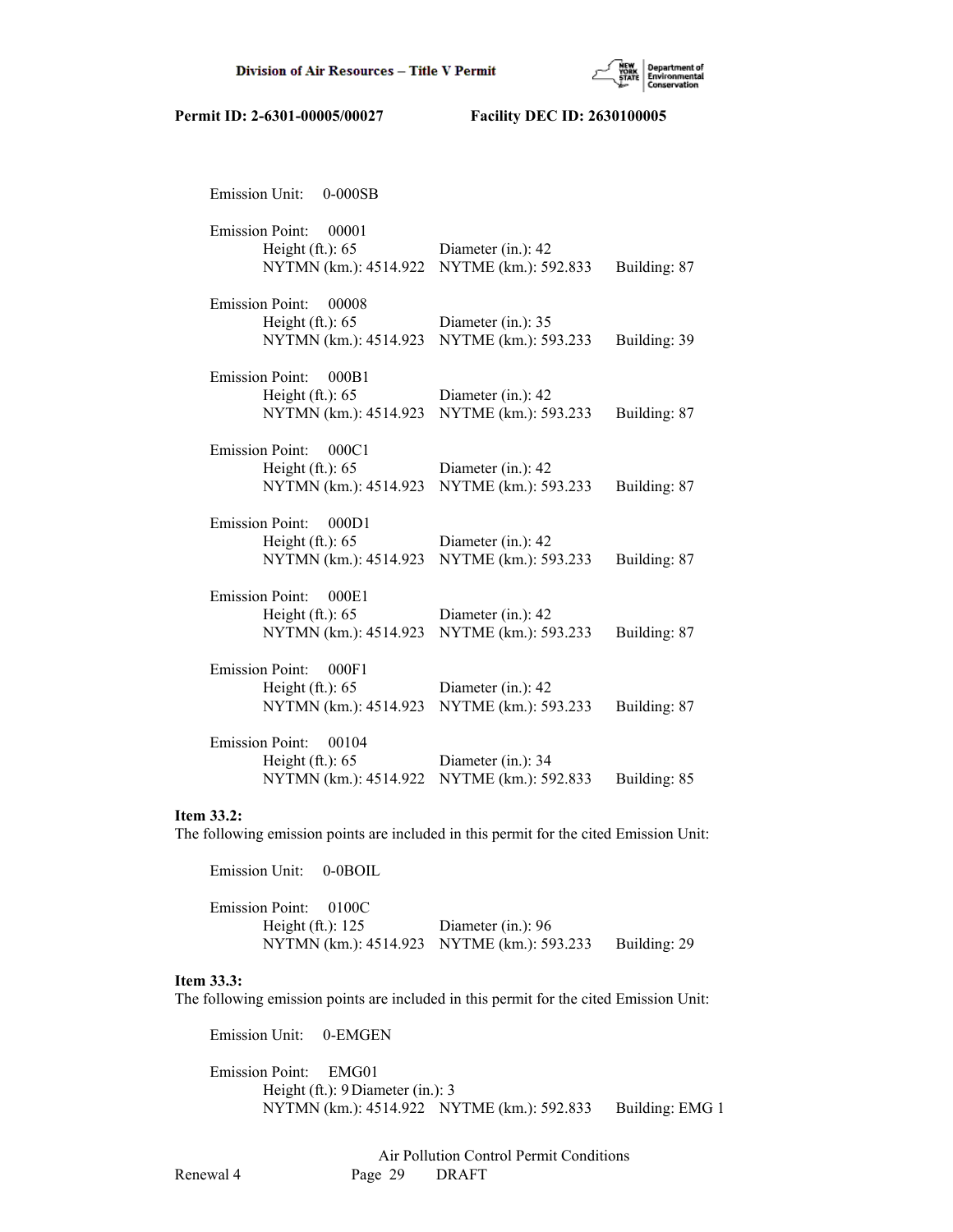

 Emission Point: EMG02 Height (ft.): 9 Diameter (in.): 3 NYTMN (km.): 4514.922 NYTME (km.): 592.833 Building: EMG 2 Emission Point: EMG03

 Height (ft.): 9 Diameter (in.): 3 NYTMN (km.): 4514.922 NYTME (km.): 592.833 Building: EMG 3

# **Condition 34: Process Definition By Emission Unit Effective for entire length of Permit**

#### **Applicable Federal Requirement:6 NYCRR Subpart 201-6**

#### **Item 34.1:**

This permit authorizes the following regulated processes for the cited Emission Unit:

 Emission Unit: 0-000SB Process: SB1 Source Classification Code: 4-02-999-98 Process Description: Touch up work to appply compliant coatings on partially completed and completed wood pianos.

Emission Source/Control: 00104 - Process

# **Item 34.2:**

This permit authorizes the following regulated processes for the cited Emission Unit:

 Emission Unit: 0-000SB Process: SB3 Source Classification Code: 4-02-999-98 Process Description: Compliant Polyester Coatings are applied to partially completed and completed wood pianos.

Emission Source/Control: 00001 - Process

# **Item 34.3:**

This permit authorizes the following regulated processes for the cited Emission Unit:

 Emission Unit: 0-000SB Process: SB4 Source Classification Code: 4-02-999-98 Process Description: Touch up and air brush work to apply compliant coatings to partially completed and completed wood pianos.

Emission Source/Control: 00008 - Process

# **Item 34.4:**

This permit authorizes the following regulated processes for the cited Emission Unit:

| Emission Unit: 0-000SB |                                         |
|------------------------|-----------------------------------------|
| Process: SB5           | Source Classification Code: 4-02-999-98 |

 Air Pollution Control Permit Conditions Renewal 4 Page 30 DRAFT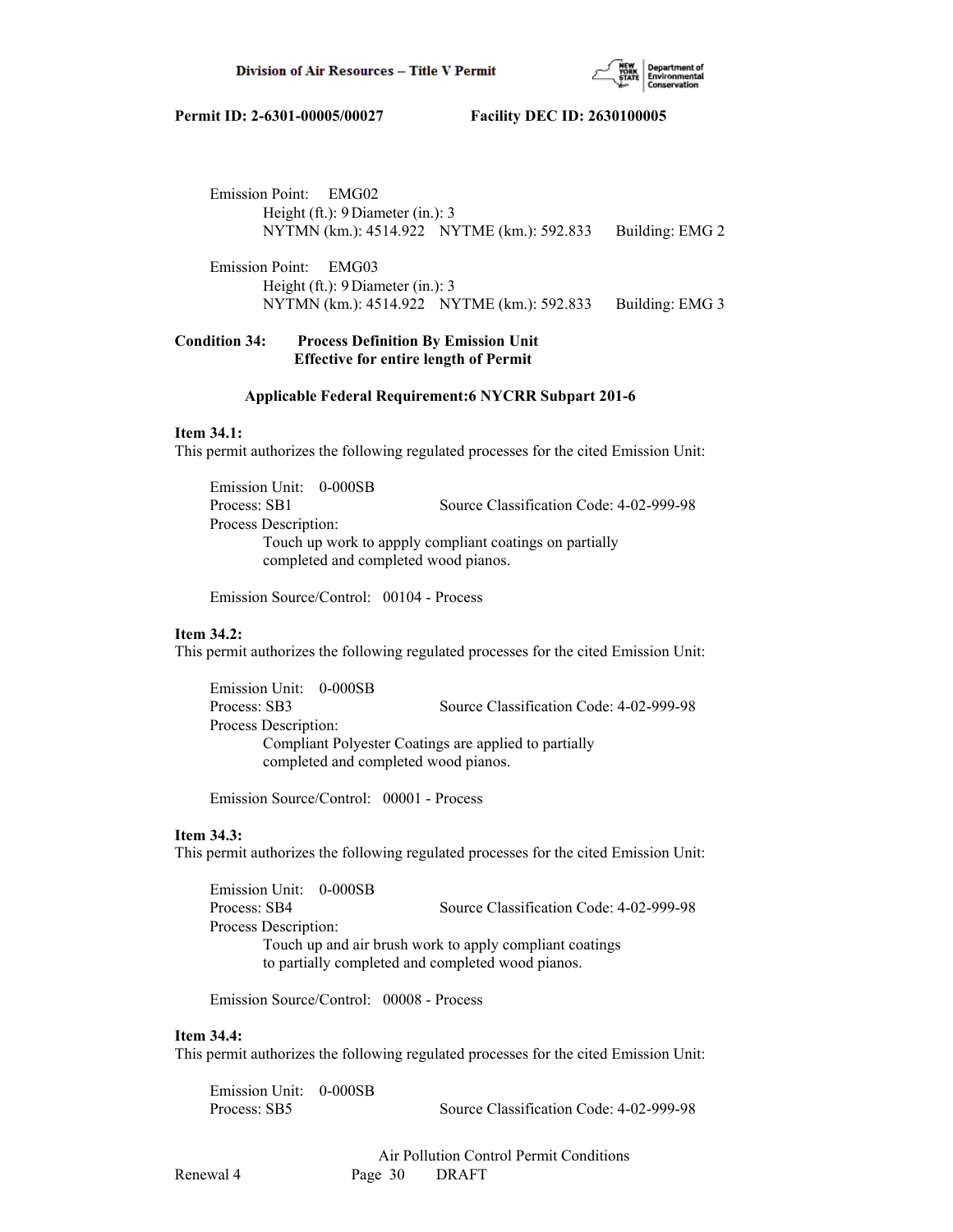

Process Description:

 Compliant Coatings are applied to partially completed and completed wood pianos.

Emission Source/Control: 000B1 - Process

Emission Source/Control: 000C1 - Process

Emission Source/Control: 000D1 - Process

Emission Source/Control: 000E1 - Process

Emission Source/Control: 000F1 - Process

#### **Item 34.5:**

This permit authorizes the following regulated processes for the cited Emission Unit:

 Emission Unit: 0-00INS Process: IAM Source Classification Code: 4-02-007-01 Process Description: Machine applied adhesives to wood components in the construction of pianos. Insignificant fugitive emissions are generated in the process. Additional buildings for this process are: Building 27, first floor; Building 85, first floor; Building 86, cellar; Building 94, first floor; building 39, cellar and first floor.

Emission Source/Control: INSAM - Process

### **Item 34.6:**

This permit authorizes the following regulated processes for the cited Emission Unit:

| Emission Unit: 0-00MAP |                                                            |  |  |
|------------------------|------------------------------------------------------------|--|--|
| Process: M87           | Source Classification Code: 4-02-888-22                    |  |  |
| Process Description:   |                                                            |  |  |
|                        | Rubbing and polishing machine, located in the coating      |  |  |
|                        | dept., used to impart smoothness or desired finish on flat |  |  |
|                        | wood surfaces. Fugitive emissions occur from the           |  |  |
|                        | evaporation of rubbing agents.                             |  |  |

Emission Source/Control: MAP87 - Process

#### **Item 34.7:**

This permit authorizes the following regulated processes for the cited Emission Unit:

 Emission Unit: 0-0BOIL Process: BAF Source Classification Code: 1-03-005-02 Process Description: 24.2 mmbtu/hr Federal FST 600 boiler. Burns #2 fuel oil for standby only, subject to NSPS Subpart Dc.

Emission Source/Control: BOILA - Combustion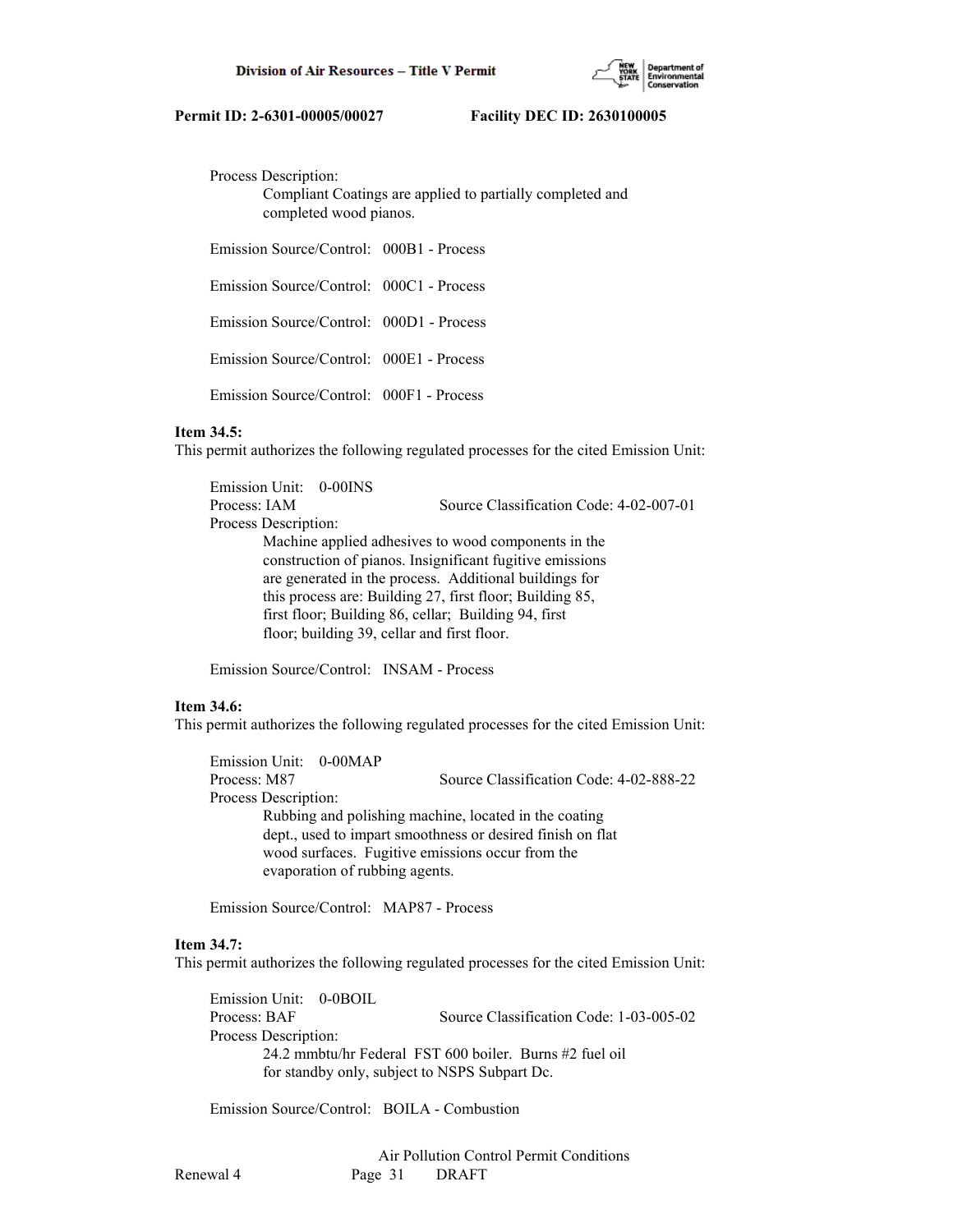

Design Capacity: 24.2 million Btu per hour

### **Item 34.8:**

This permit authorizes the following regulated processes for the cited Emission Unit:

 Emission Unit: 0-0BOIL Process: BAG Source Classification Code: 1-03-006-02 Process Description: 24.2 mmbtu/hr Federal FST Boiler. Burns Natural Gas.

 Emission Source/Control: BOILA - Combustion Design Capacity: 24.2 million Btu per hour

# **Item 34.9:**

This permit authorizes the following regulated processes for the cited Emission Unit:

 Emission Unit: 0-0BOIL Process: BCF Source Classification Code: 1-02-005-02 Process Description: 25.2 mmbtu/hr Cleaver Brooks 600 boiler. Burns #2 fuel oil for standby only, subject to NSPS Subpart Dc.

 Emission Source/Control: BOILC - Combustion Design Capacity: 25.2 million Btu per hour

### **Item 34.10:**

This permit authorizes the following regulated processes for the cited Emission Unit:

 Emission Unit: 0-0BOIL Process: BCG Source Classification Code: 1-02-006-02 Process Description: 25.2 mmbtu/hr Cleaver Brooks CB600-600 Boiler. Burns Natural Gas.

 Emission Source/Control: BOILC - Combustion Design Capacity: 25.2 million Btu per hour

## **Item 34.11:**

This permit authorizes the following regulated processes for the cited Emission Unit:

 Emission Unit: 0-ADMIX Process: AMR Source Classification Code: 4-02-007-06 Process Description: Mixing of adhesives in RIM Department

Emission Source/Control: 00AMR - Process

#### **Item 34.12:**

This permit authorizes the following regulated processes for the cited Emission Unit:

 Emission Unit: 0-EMGEN Process: EMG Source Classification Code: 2-02-004-01 Process Description: Burning Diesel / number 2 fuel oil.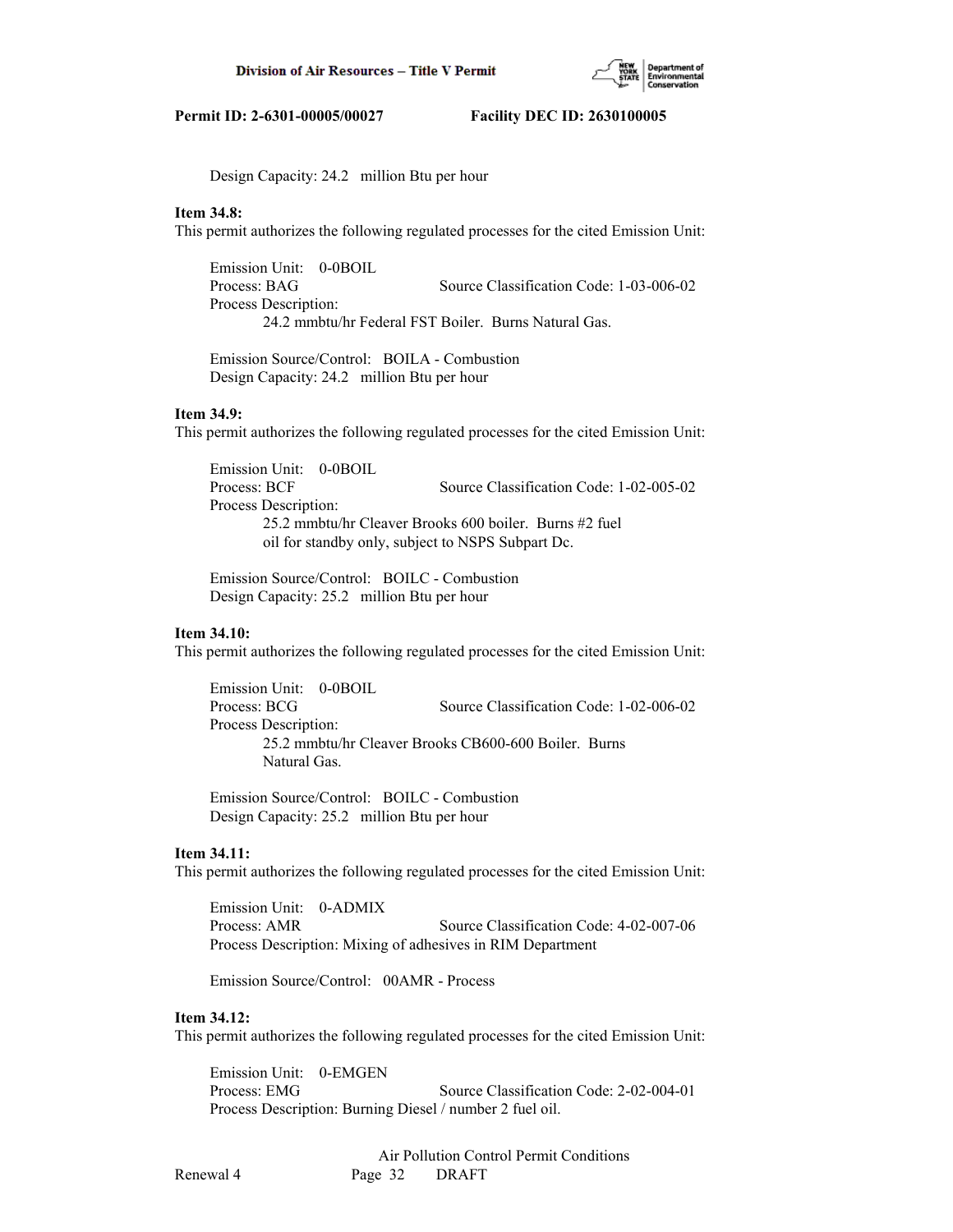

Emission Source/Control: EMG01 - Combustion

Emission Source/Control: EMG02 - Combustion

Emission Source/Control: EMG03 - Combustion

# **Item 34.13:**

This permit authorizes the following regulated processes for the cited Emission Unit:

 Emission Unit: 0-PSTRP Process: PST Source Classification Code: 4-01-003-02 Process Description: Manual paint stripping of wood surfaces.

Emission Source/Control: 00PST - Process

# **Condition 35: Compliance Certification Effective for entire length of Permit**

# **Applicable Federal Requirement:6 NYCRR 228-1.3 (b) (1)**

# **Item 35.1:**

The Compliance Certification activity will be performed for:

Emission Unit: 0-000SB

# **Item 35.2:**

Compliance Certification shall include the following monitoring:

Monitoring Type: RECORD KEEPING/MAINTENANCE PROCEDURES Monitoring Description:

> The owner or operator of an emission source subject to 6 NYCRR Part 228-1 must maintain the following records in a format acceptable to the department for a period of at least five years:

 1. A certification from the coating supplier or manufacturer which lists the parameters used to determine the actual VOC content of each as applied coating used at the facility.

 2. Purchase, usage and/or production records of each coating material, including solvents.

 3. Records identifying each air cleaning device that has an overall removal efficiency of at least 90 percent.

 4. Records verifying each parameter used to calculate the overall removal efficiency, as described in Equation 2 of Section 228-1.5(c), if applicable.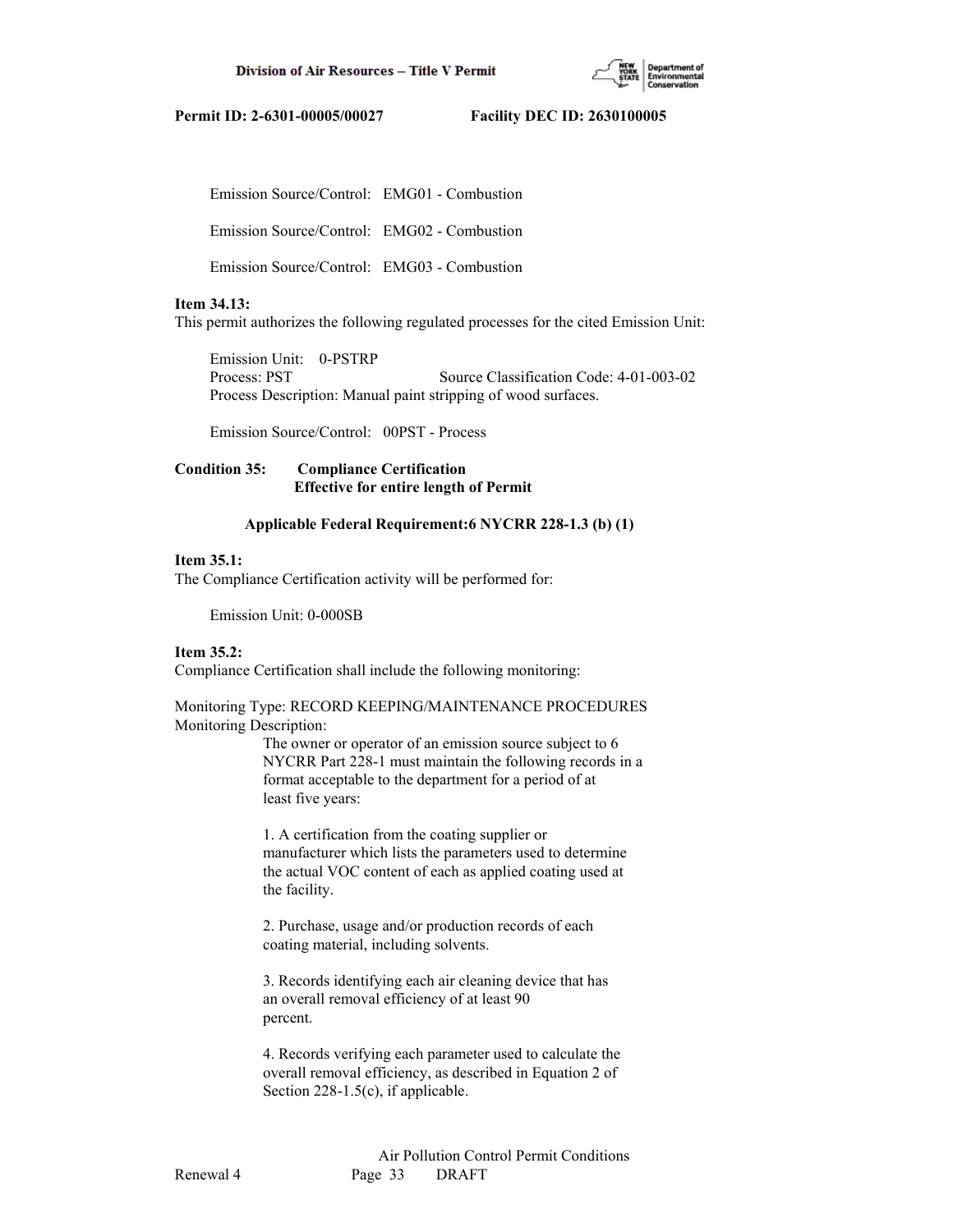

 5. Any additional information required to determine compliance with Part 228-1.

 Upon request, the owner or operator of an emission source subject to 6 NYCRR Part 228-1 must submit a copy of the records kept in accordance with this condition to the department within 90 days of receipt of the request.

# Monitoring Frequency: AS REQUIRED - SEE PERMIT MONITORING DESCRIPTION

Reporting Requirements: UPON REQUEST BY REGULATORY AGENCY

# **Condition 36: Compliance Certification Effective for entire length of Permit**

# **Applicable Federal Requirement:6 NYCRR 228-1.3 (b) (1)**

### **Item 36.1:**

The Compliance Certification activity will be performed for:

Emission Unit: 0-00INS

# **Item 36.2:**

Compliance Certification shall include the following monitoring:

Monitoring Type: RECORD KEEPING/MAINTENANCE PROCEDURES Monitoring Description:

> The owner or operator of an emission source subject to 6 NYCRR Part 228-1 must maintain the following records in a format acceptable to the department for a period of at least five years:

 1. A certification from the coating supplier or manufacturer which lists the parameters used to determine the actual VOC content of each as applied coating used at the facility.

 2. Purchase, usage and/or production records of each coating material, including solvents.

 3. Records identifying each air cleaning device that has an overall removal efficiency of at least 90 percent.

 4. Records verifying each parameter used to calculate the overall removal efficiency, as described in Equation 2 of Section 228-1.5(c), if applicable.

 5. Any additional information required to determine compliance with Part 228-1.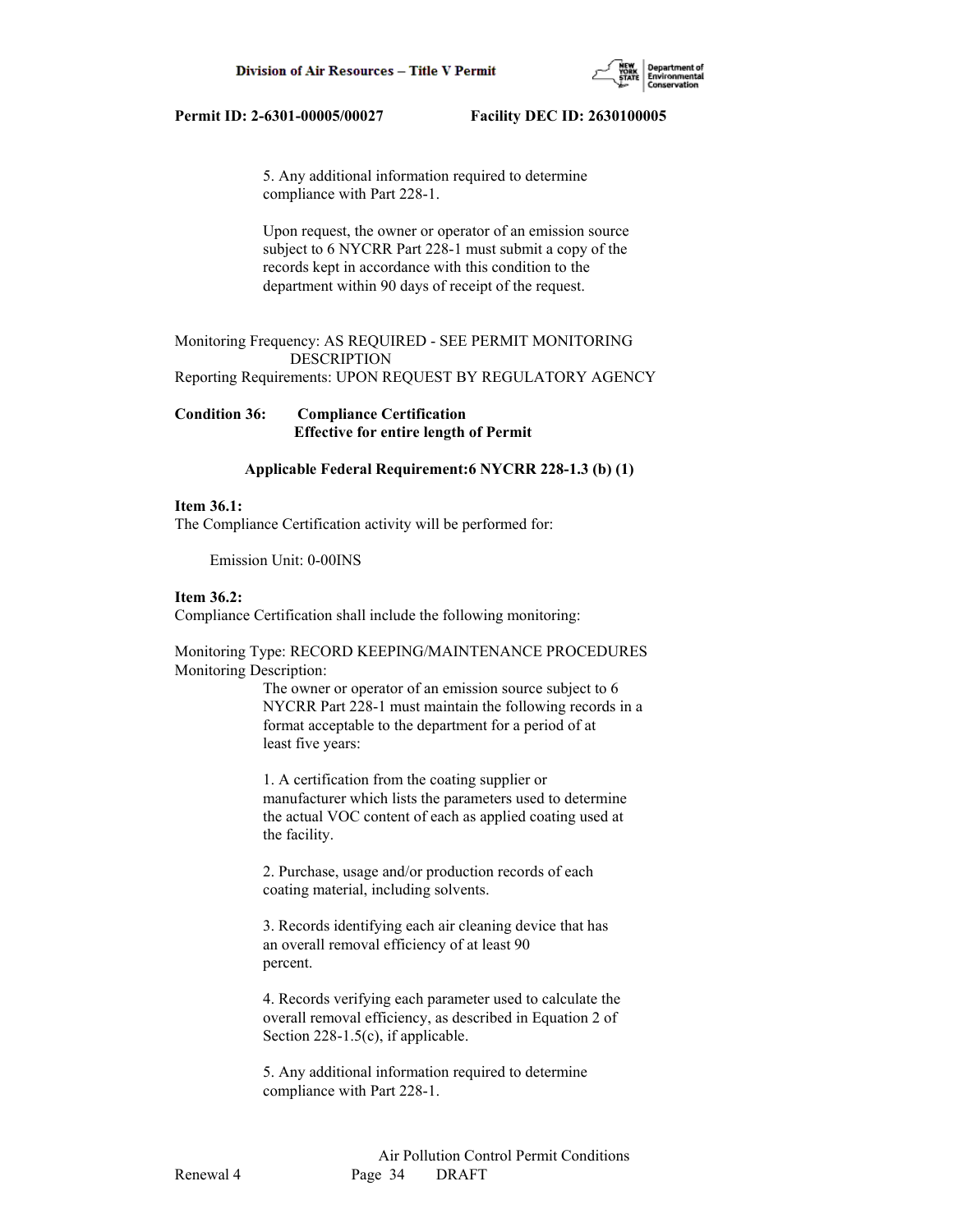

 Upon request, the owner or operator of an emission source subject to 6 NYCRR Part 228-1 must submit a copy of the records kept in accordance with this condition to the department within 90 days of receipt of the request.

# Monitoring Frequency: AS REQUIRED - SEE PERMIT MONITORING DESCRIPTION

Reporting Requirements: UPON REQUEST BY REGULATORY AGENCY

# **Condition 37: Compliance Certification Effective for entire length of Permit**

### **Applicable Federal Requirement:6 NYCRR 228-1.3 (b) (1)**

### **Item 37.1:**

The Compliance Certification activity will be performed for:

Emission Unit: 0-00MAP

# **Item 37.2:**

Compliance Certification shall include the following monitoring:

Monitoring Type: RECORD KEEPING/MAINTENANCE PROCEDURES Monitoring Description:

> The owner or operator of an emission source subject to 6 NYCRR Part 228-1 must maintain the following records in a format acceptable to the department for a period of at least five years:

 1. A certification from the coating supplier or manufacturer which lists the parameters used to determine the actual VOC content of each as applied coating used at the facility.

 2. Purchase, usage and/or production records of each coating material, including solvents.

 3. Records identifying each air cleaning device that has an overall removal efficiency of at least 90 percent.

 4. Records verifying each parameter used to calculate the overall removal efficiency, as described in Equation 2 of Section 228-1.5(c), if applicable.

 5. Any additional information required to determine compliance with Part 228-1.

 Upon request, the owner or operator of an emission source subject to 6 NYCRR Part 228-1 must submit a copy of the records kept in accordance with this condition to the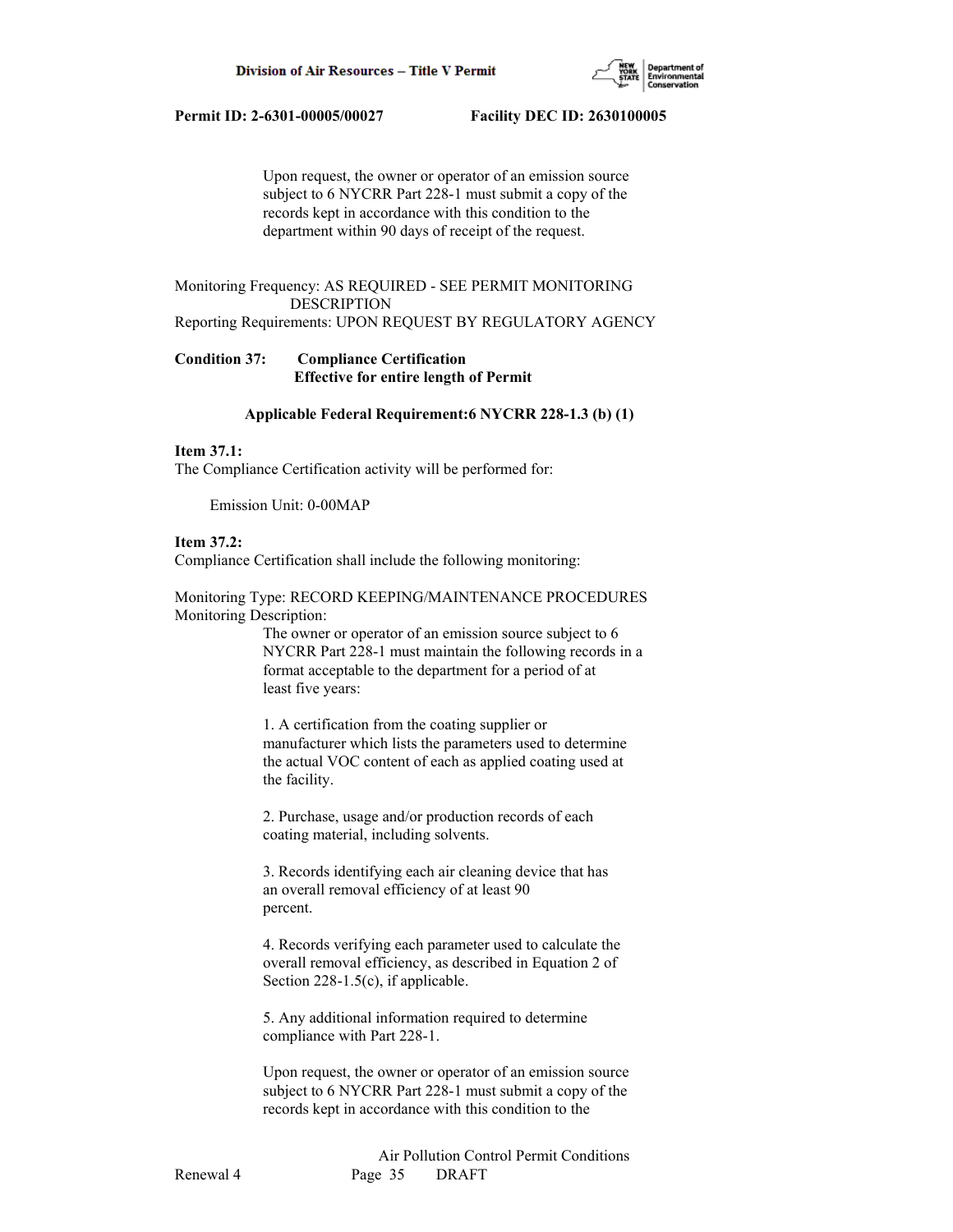

department within 90 days of receipt of the request.

Monitoring Frequency: AS REQUIRED - SEE PERMIT MONITORING DESCRIPTION

Reporting Requirements: UPON REQUEST BY REGULATORY AGENCY

# **Condition 38: Compliance Certification Effective for entire length of Permit**

### **Applicable Federal Requirement:6 NYCRR 227-2.4 (c) (1)**

#### **Item 38.1:**

The Compliance Certification activity will be performed for:

Emission Unit: 0-0BOIL

 Regulated Contaminant(s): CAS No: 0NY210-00-0 OXIDES OF NITROGEN

## **Item 38.2:**

Compliance Certification shall include the following monitoring:

Monitoring Type: INTERMITTENT EMISSION TESTING Monitoring Description:

> This condition applies to distillate oil/gas firing mid-size boilers. The owner or operator shall submit a testing protocol to the Department for approval a minimum of 90 days prior to any stack testing.

 The owner or operator will maintain records on-site for a minimum of five years.

Parameter Monitored: OXIDES OF NITROGEN Upper Permit Limit: 0.08 pounds per million Btus Reference Test Method: 40 CFR 60 Appendix A - Method 7, 7E, or 19 Monitoring Frequency: Once every five years Averaging Method: 1-HOUR AVERAGE Reporting Requirements: SEMI-ANNUALLY (CALENDAR) Reports due 30 days after the reporting period. Subsequent reports are due every 6 calendar month(s).

# **Condition 39: Compliance Certification Effective for entire length of Permit**

#### **Applicable Federal Requirement:40CFR 60.42c(d), NSPS Subpart Dc**

# **Item 39.1:**

The Compliance Certification activity will be performed for:

Emission Unit: 0-0BOIL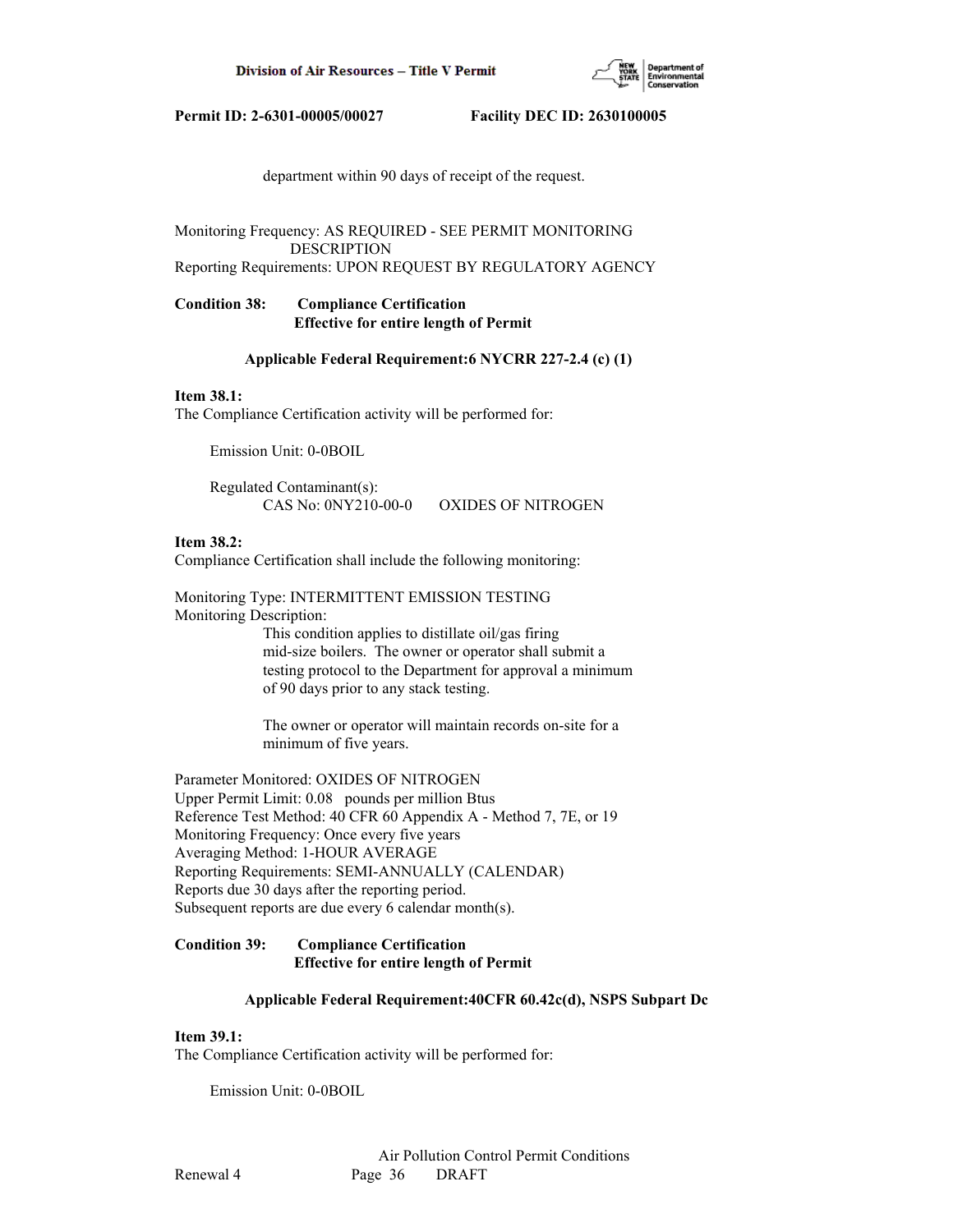

 Regulated Contaminant(s): CAS No: 007446-09-5 SULFUR DIOXIDE

# **Item 39.2:**

Compliance Certification shall include the following monitoring:

### Monitoring Type: WORK PRACTICE INVOLVING SPECIFIC OPERATIONS

Monitoring Description:

 On or after the date on which the initial performance test is completed or required to be completed under section 60.8 of this part, no owner or operator of an affected facility that combusts oil shall combust oil with a sulfur content in excess of 0.5 percent by weight.

Work Practice Type: PARAMETER OF PROCESS MATERIAL Process Material: DISTILLATES - NUMBER 1 AND NUMBER 2 OIL Parameter Monitored: SULFUR CONTENT Upper Permit Limit: 0.5 percent by weight Monitoring Frequency: PER DELIVERY Averaging Method: MAXIMUM - NOT TO BE EXCEEDED AT ANY TIME (INSTANTANEOUS/DISCRETE OR GRAB) Reporting Requirements: SEMI-ANNUALLY (CALENDAR) Reports due 30 days after the reporting period. Subsequent reports are due every 6 calendar month(s).

**Condition 40: Compliance Certification Effective for entire length of Permit**

# **Applicable Federal Requirement:40CFR 60.48c(a), NSPS Subpart Dc**

# **Item 40.1:**

The Compliance Certification activity will be performed for:

Emission Unit: 0-0BOIL

#### **Item 40.2:**

Compliance Certification shall include the following monitoring:

Monitoring Type: RECORD KEEPING/MAINTENANCE PROCEDURES Monitoring Description:

> The owner and operator of each affected facility shall submit notification of the date of construction or reconstruction, anticipated startup, and actual startup, as provided by 40 CFR 60.7 of this part. This notification shall include:

> (1) The design heat input capacity of the affected facility and identification of fuels to be combusted in the affected facility.

> (2) If applicable, a copy of any Federally enforceable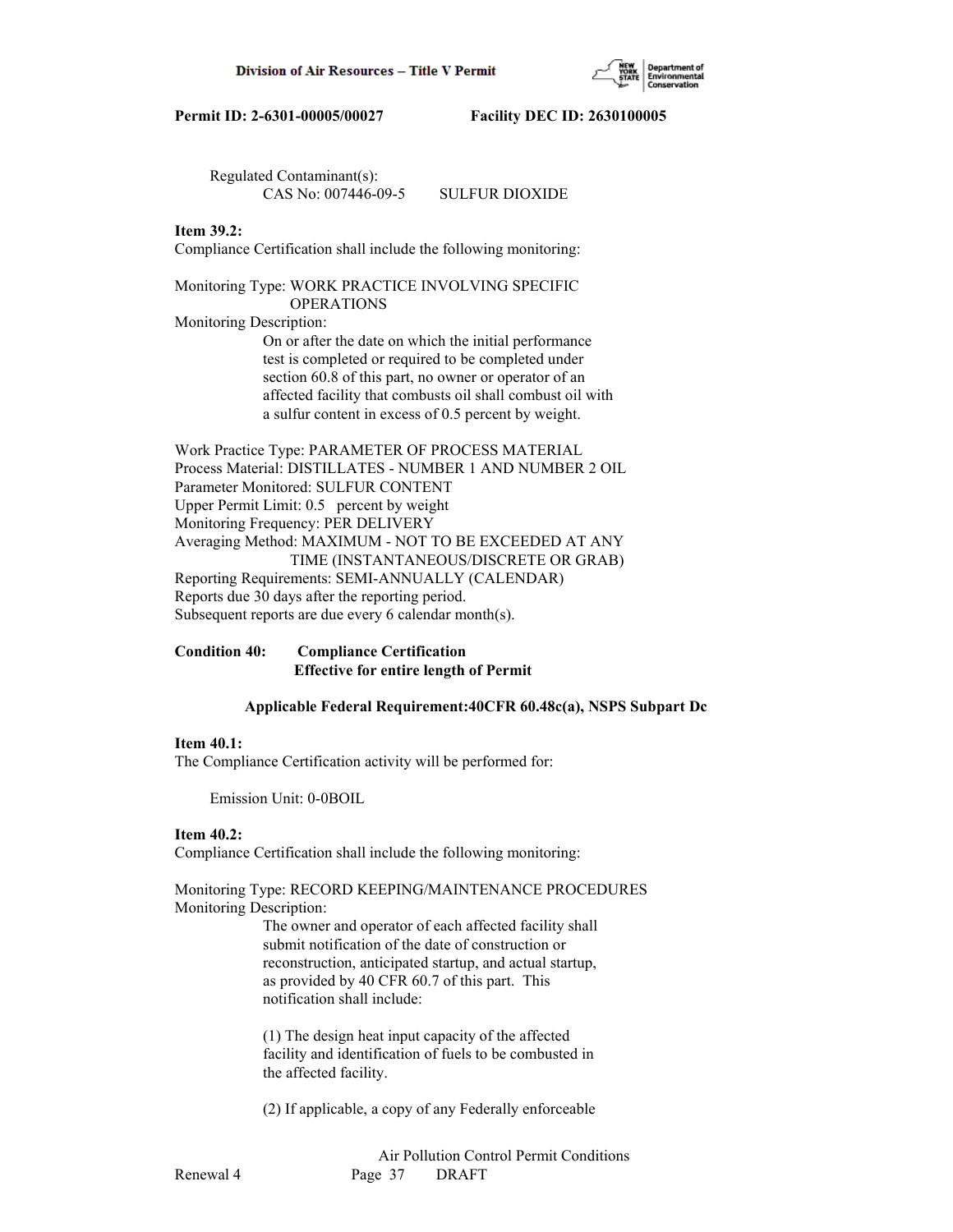

 requirement that limits the annual capacity factor for any fuel or mixture of fuels under 40 CFR 60.42c., or 40 CFR 60.43c.

 (3) The annual capacity factor at which the owner or operator anticipates operating the affected facility based on all fuels fired and based on each individual fuel fired.

Monitoring Frequency: SINGLE OCCURRENCE Reporting Requirements: AS REQUIRED - SEE MONITORING DESCRIPTION

**Condition 41: Compliance Certification Effective for entire length of Permit**

# **Applicable Federal Requirement:40CFR 60.48c(f)(1), NSPS Subpart Dc**

# **Item 41.1:**

The Compliance Certification activity will be performed for:

Emission Unit: 0-0BOIL

 Regulated Contaminant(s): CAS No: 007446-09-5 SULFUR DIOXIDE

#### **Item 41.2:**

Compliance Certification shall include the following monitoring:

Monitoring Type: RECORD KEEPING/MAINTENANCE PROCEDURES Monitoring Description:

> Fuel supplier certification shall include the following information for distillate oil:

i) The name of the oil supplier, and

 ii) A statement from the oil supplier that the oil complies with the specifications under the definition of distillate oil in §60.41c. 60-Dc 41c defines distillate oil as fuel that complies with the specifications for fuel oil numbers 1 or 2, as defined by the American Society for Testing and Materials in ASTM D396-78, A standard Specification for Fuel Oils.

 iii) The sulfur content or maximum sulfur content of the oil.

Monitoring Frequency: PER DELIVERY Reporting Requirements: SEMI-ANNUALLY (CALENDAR) Reports due 30 days after the reporting period. Subsequent reports are due every 6 calendar month(s).

# **Condition 42: Compliance Certification**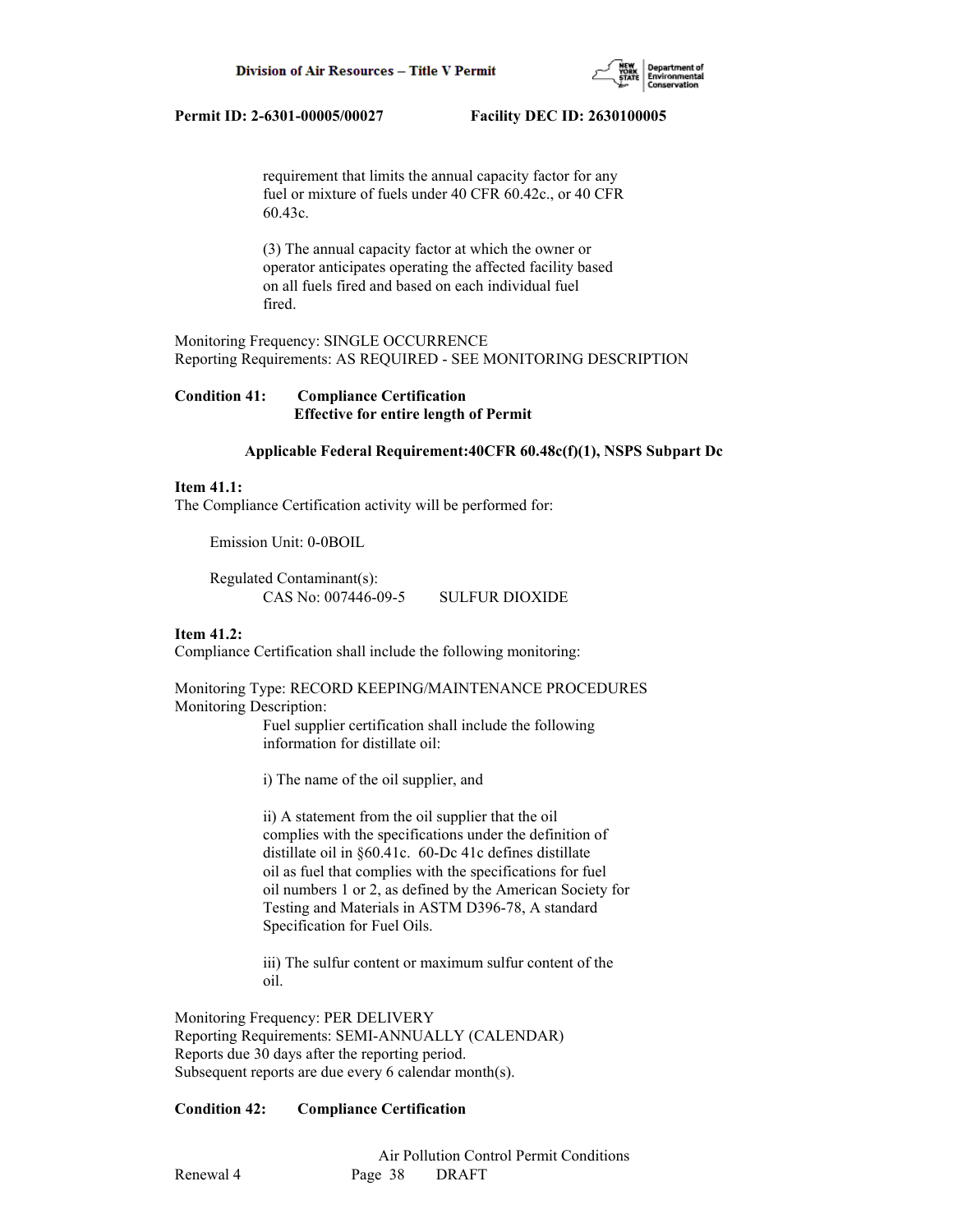

### **Effective for entire length of Permit**

#### **Applicable Federal Requirement:40CFR 60.48c(g), NSPS Subpart Dc**

# **Item 42.1:**

The Compliance Certification activity will be performed for:

Emission Unit: 0-0BOIL

# **Item 42.2:**

Compliance Certification shall include the following monitoring:

Monitoring Type: RECORD KEEPING/MAINTENANCE PROCEDURES Monitoring Description:

 The owner or operator of an affected facility shall record and maintain records of the amounts of each fuel combusted during each day.

Monitoring Frequency: DAILY Reporting Requirements: ANNUALLY (CALENDAR) Reports due 30 days after the reporting period. Subsequent reports are due every 12 calendar month(s).

# **Condition 43: Compliance Certification Effective for entire length of Permit**

#### **Applicable Federal Requirement:6 NYCRR 227-2.4 (d)**

#### **Item 43.1:**

The Compliance Certification activity will be performed for:

| Emission Unit: 0-0BOIL |                        |
|------------------------|------------------------|
| Process: BAF           | Emission Source: BOILA |

 Regulated Contaminant(s): CAS No: 0NY210-00-0 OXIDES OF NITROGEN

## **Item 43.2:**

Compliance Certification shall include the following monitoring:

Monitoring Type: RECORD KEEPING/MAINTENANCE PROCEDURES Monitoring Description:

> The owner or operator of a small boiler, small combustion turbine, or small internal combustion engine must perform an annual tune-up of their equipment. This tune-up should be performed in accordance with the requirements of the DAR-5 guidance document. Records of each tune-up must be kept on-site for a minimum of five years.

Monitoring Frequency: ANNUALLY Reporting Requirements: ANNUALLY (CALENDAR) Reports due 30 days after the reporting period.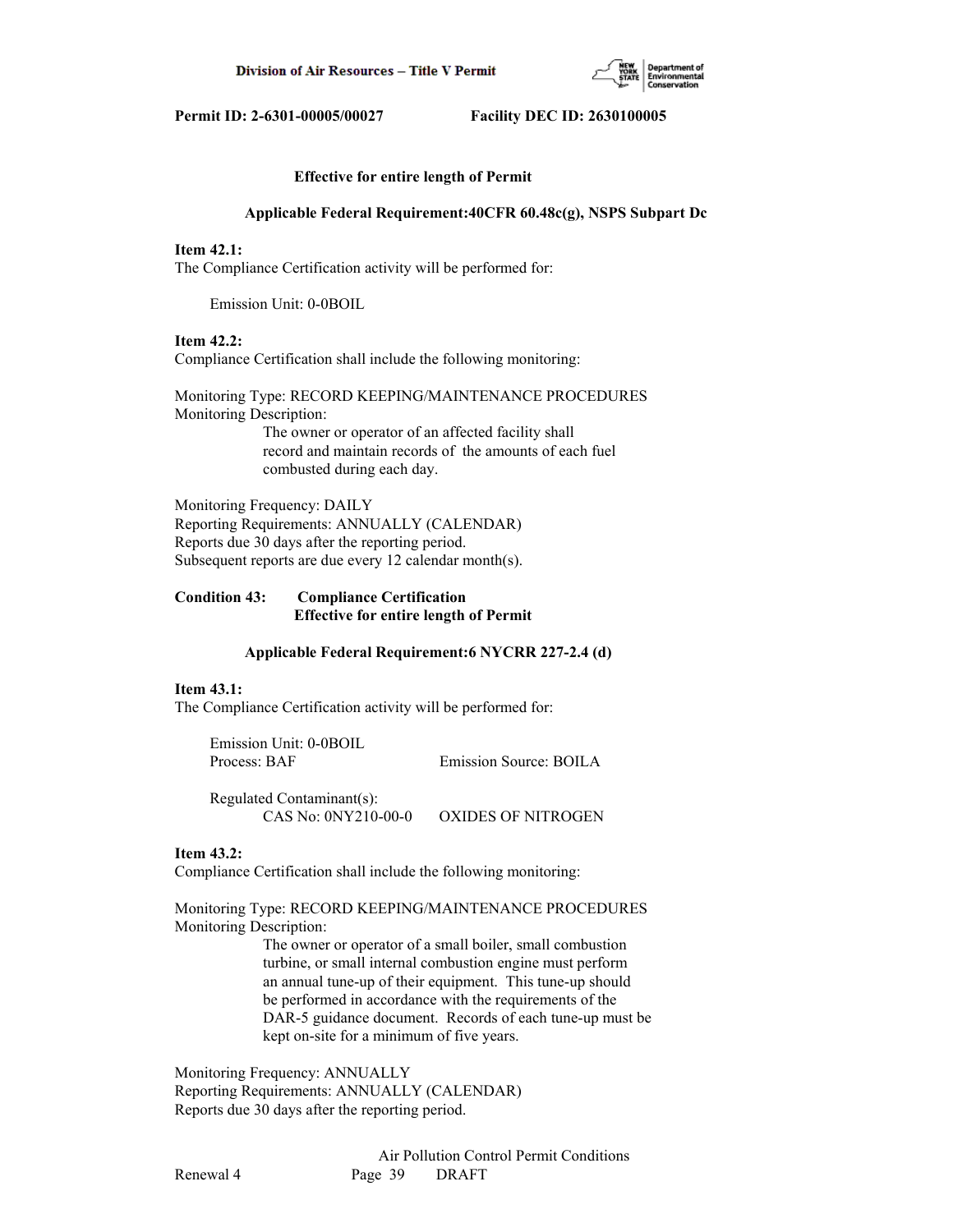

Subsequent reports are due every 12 calendar month(s).

# **Condition 44: Compliance Certification Effective for entire length of Permit**

### **Applicable Federal Requirement:40CFR 60.48c(d), NSPS Subpart Dc**

#### **Item 44.1:**

The Compliance Certification activity will be performed for:

| Emission Unit: 0-0BOIL |                        |
|------------------------|------------------------|
| Process: BAF           | Emission Source: BOILA |
|                        |                        |

 Regulated Contaminant(s): CAS No: 007446-09-5 SULFUR DIOXIDE

# **Item 44.2:**

Compliance Certification shall include the following monitoring:

Monitoring Type: RECORD KEEPING/MAINTENANCE PROCEDURES Monitoring Description:

> The owner or operator of each affected facility subject to the SO2 emission limits, fuel oil sulfur limits, or percent reduction requirements under §60.42c shall submit semi-annual reports to the Administrator.

Monitoring Frequency: PER DELIVERY Averaging Method: MAXIMUM - NOT TO BE EXCEEDED AT ANY TIME (INSTANTANEOUS/DISCRETE OR GRAB) Reporting Requirements: SEMI-ANNUALLY (CALENDAR) Reports due 30 days after the reporting period. Subsequent reports are due every 6 calendar month(s).

# **Condition 45: Compliance Certification Effective for entire length of Permit**

#### **Applicable Federal Requirement:40CFR 60.48c(i), NSPS Subpart Dc**

#### **Item 45.1:**

The Compliance Certification activity will be performed for:

| Emission Unit: 0-0BOIL |                        |
|------------------------|------------------------|
| Process: BAF           | Emission Source: BOILA |

#### **Item 45.2:**

Compliance Certification shall include the following monitoring:

Monitoring Type: RECORD KEEPING/MAINTENANCE PROCEDURES Monitoring Description:

> All records required under this section shall be maintained by the owner or operator of the affected facility for a period of two years following the date of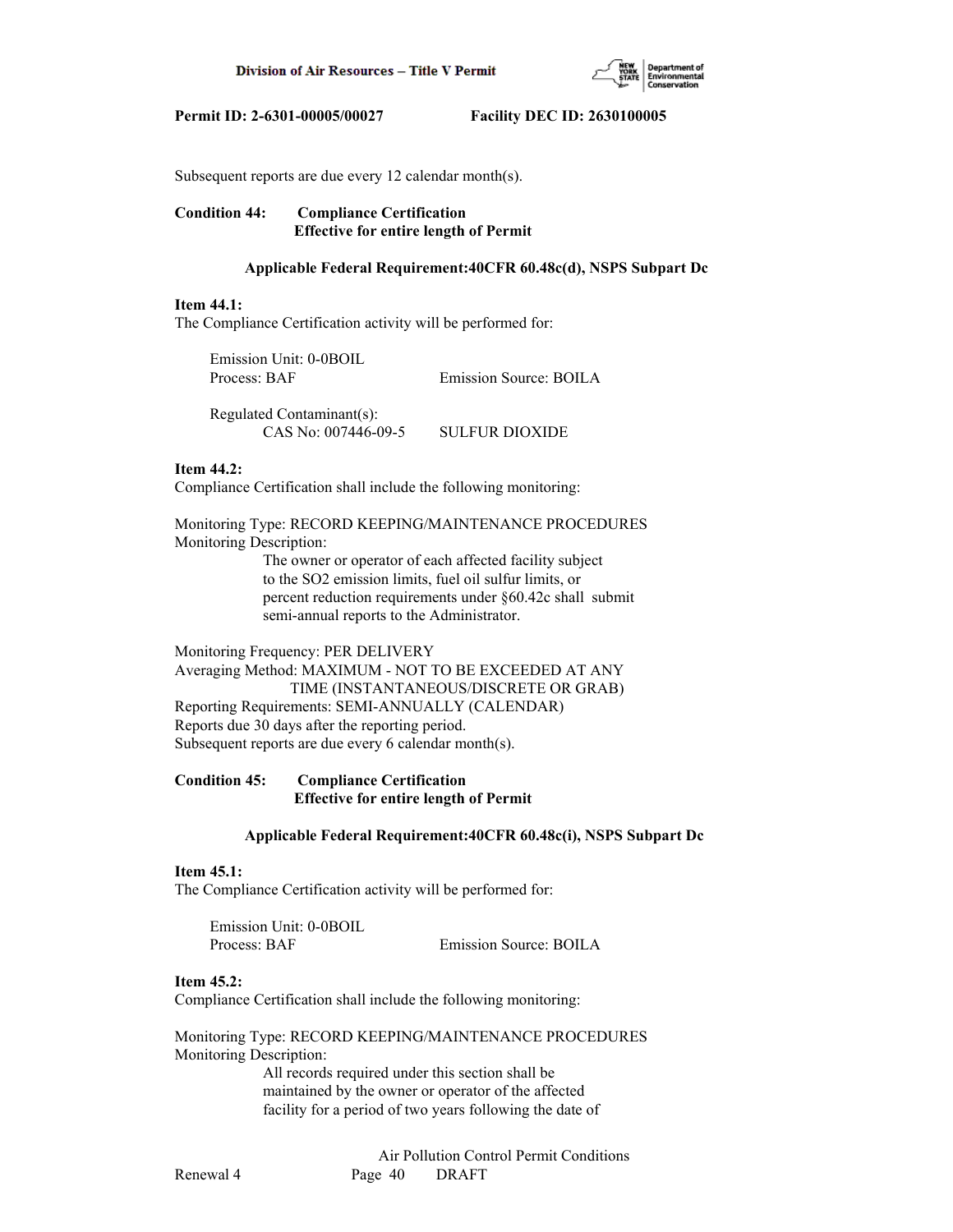

 such record, for determining compliance with the NSPS requirements.

 \*\* NOTE\*\* Records shall be maintained for a minimum of five years to achieve compliance with the requirements of Title V.

Monitoring Frequency: AS REQUIRED - SEE PERMIT MONITORING DESCRIPTION Reporting Requirements: ANNUALLY (CALENDAR) Reports due 30 days after the reporting period. Subsequent reports are due every 12 calendar month(s).

**Condition 46: Compliance Certification Effective for entire length of Permit**

# **Applicable Federal Requirement:40CFR 60.48c(d), NSPS Subpart Dc**

### **Item 46.1:**

The Compliance Certification activity will be performed for:

 Emission Unit: 0-0BOIL Process: BCF Emission Source: BOILC

 Regulated Contaminant(s): CAS No: 007446-09-5 SULFUR DIOXIDE

# **Item 46.2:**

Compliance Certification shall include the following monitoring:

Monitoring Type: RECORD KEEPING/MAINTENANCE PROCEDURES Monitoring Description:

 The owner or operator of each affected facility subject to the SO2 emission limits, fuel oil sulfur limits, or percent reduction requirements under §60.42c shall submit semi-annual reports to the Administrator.

Monitoring Frequency: PER DELIVERY Averaging Method: MAXIMUM - NOT TO BE EXCEEDED MORE THAN ONCE PER CALENDAR YEAR Reporting Requirements: SEMI-ANNUALLY (CALENDAR) Reports due 30 days after the reporting period. Subsequent reports are due every 6 calendar month(s).

# **Condition 47: Compliance Certification Effective for entire length of Permit**

# **Applicable Federal Requirement:40CFR 60.48c(i), NSPS Subpart Dc**

**Item 47.1:**

The Compliance Certification activity will be performed for: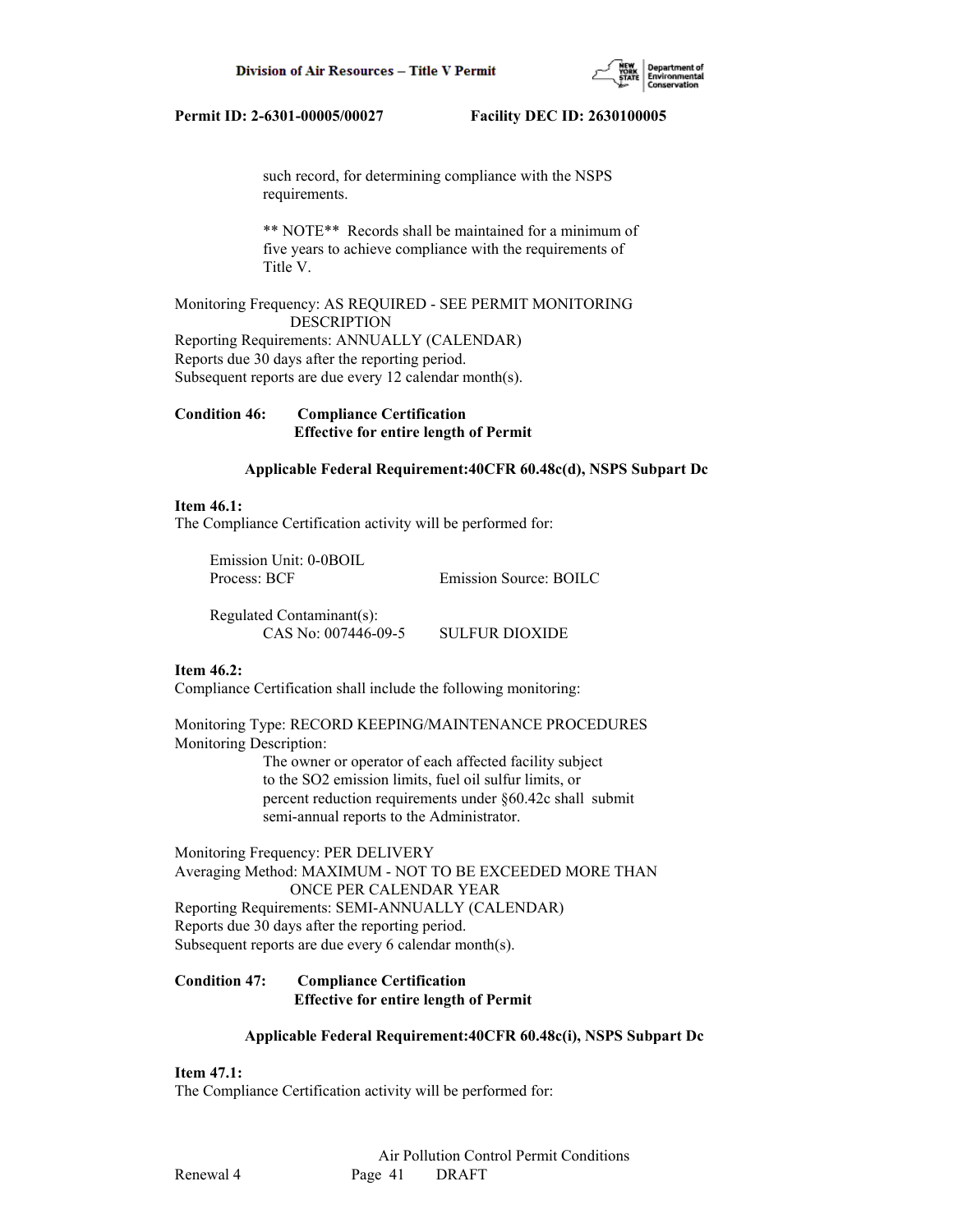Emission Unit: 0-0BOIL Process: BCF Emission Source: BOILC

# **Item 47.2:**

Compliance Certification shall include the following monitoring:

#### Monitoring Type: RECORD KEEPING/MAINTENANCE PROCEDURES Monitoring Description:

 All records required under this section shall be maintained by the owner or operator of the affected facility for a period of two years following the date of such record, for determining compliance with the NSPS requirements.

 \*\* NOTE\*\* Records shall be maintained for a minimum of five years to achieve compliance with the requirements of Title V.

Monitoring Frequency: AS REQUIRED - SEE PERMIT MONITORING DESCRIPTION Reporting Requirements: SEMI-ANNUALLY (CALENDAR)

Reports due 30 days after the reporting period. Subsequent reports are due every 6 calendar month(s).

# **Condition 48: Compliance Certification Effective for entire length of Permit**

# **Applicable Federal Requirement:6 NYCRR 227.2 (b) (1)**

#### **Item 48.1:**

The Compliance Certification activity will be performed for:

 Emission Unit: 0-0BOIL Emission Point: 0100C Process: BAF

 Regulated Contaminant(s): CAS No: 0NY075-00-0 PARTICULATES

# **Item 48.2:**

Compliance Certification shall include the following monitoring:

Monitoring Type: INTERMITTENT EMISSION TESTING Monitoring Description:

> Particulate emission limit for stationary combustion installation firing oil. The owner or operator shall complete the following once per term of this permit:

 1) Submit to the Department an acceptable protocol for the testing of particulate emission limit cited in this condition.

2) Perform a stack test, based upon the approved test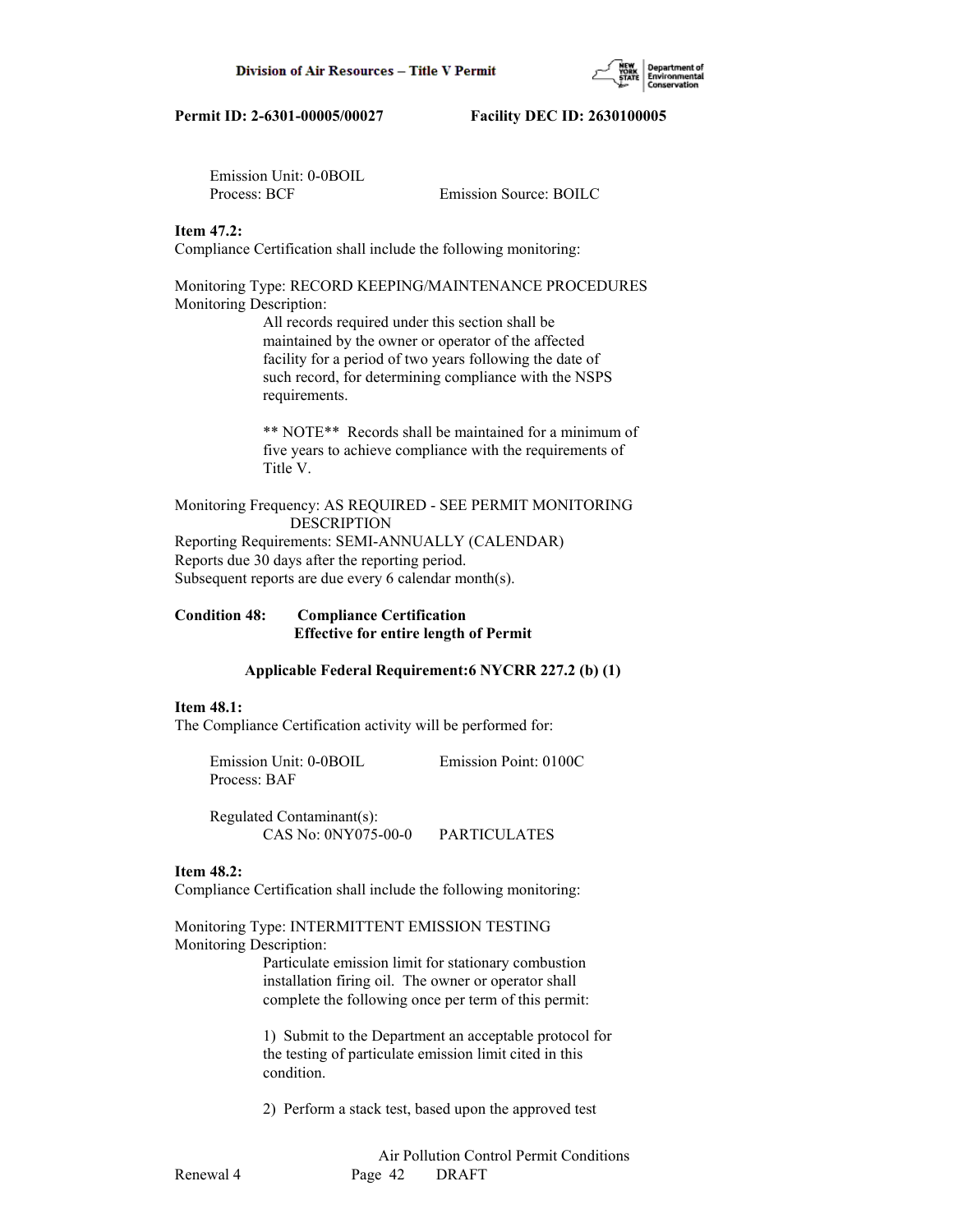

 protocol, to determine compliance with the particulate emission limit cited in this condition.

 3) All records shall be maintained at the facility for a minimum of five years.

Parameter Monitored: PARTICULATES Upper Permit Limit: 0.10 pounds per million Btus Reference Test Method: Method 5 Monitoring Frequency: ONCE DURING THE TERM OF THE PERMIT Averaging Method: AVERAGING METHOD AS PER REFERENCE TEST METHOD INDICATED Reporting Requirements: SEMI-ANNUALLY (CALENDAR) Reports due 30 days after the reporting period. Subsequent reports are due every 6 calendar month(s).

# **Condition 49: Compliance Certification Effective for entire length of Permit**

# **Applicable Federal Requirement:6 NYCRR 227.2 (b) (1)**

# **Item 49.1:**

The Compliance Certification activity will be performed for:

 Emission Unit: 0-0BOIL Emission Point: 0100C Process: BCF

 Regulated Contaminant(s): CAS No: 0NY075-00-0 PARTICULATES

### **Item 49.2:**

Compliance Certification shall include the following monitoring:

Monitoring Type: INTERMITTENT EMISSION TESTING Monitoring Description:

> Particulate emission limit for stationary combustion installation firing oil. The owner or operator shall complete the following once per term of this permit:

 1) Submit to the Department an acceptable protocol for the testing of particulate emission limit cited in this condition.

 2) Perform a stack test, based upon the approved test protocol, to determine compliance with the particulate emission limit cited in this condition.

 3) All records shall be maintained at the facility for a minimum of five years.

Parameter Monitored: PARTICULATES Upper Permit Limit: 0.10 pounds per million Btus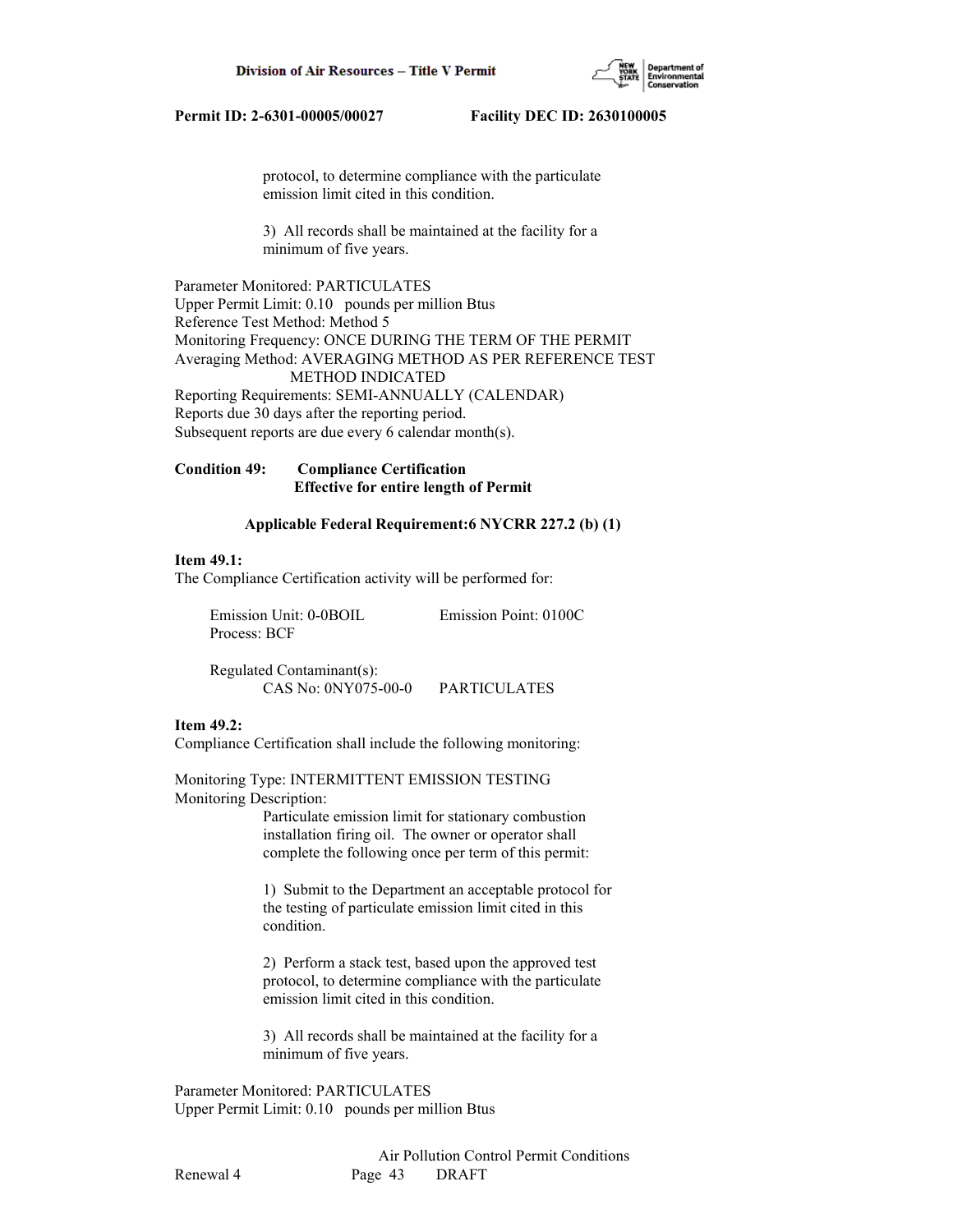

# Reference Test Method: Method 5 Monitoring Frequency: ONCE DURING THE TERM OF THE PERMIT Averaging Method: AVERAGING METHOD AS PER REFERENCE TEST METHOD INDICATED Reporting Requirements: SEMI-ANNUALLY (CALENDAR)

Reports due 30 days after the reporting period. Subsequent reports are due every 6 calendar month(s).

# **Condition 50: Compliance Certification Effective for entire length of Permit**

# **Applicable Federal Requirement:6 NYCRR 228-1.3 (b) (1)**

# **Item 50.1:**

The Compliance Certification activity will be performed for:

Emission Unit: 0-ADMIX

# **Item 50.2:**

Compliance Certification shall include the following monitoring:

Monitoring Type: RECORD KEEPING/MAINTENANCE PROCEDURES Monitoring Description:

> The owner or operator of an emission source subject to 6 NYCRR Part 228-1 must maintain the following records in a format acceptable to the department for a period of at least five years:

 1. A certification from the coating supplier or manufacturer which lists the parameters used to determine the actual VOC content of each as applied coating used at the facility.

 2. Purchase, usage and/or production records of each coating material, including solvents.

 3. Records identifying each air cleaning device that has an overall removal efficiency of at least 90 percent.

 4. Records verifying each parameter used to calculate the overall removal efficiency, as described in Equation 2 of Section 228-1.5(c), if applicable.

 5. Any additional information required to determine compliance with Part 228-1.

 Upon request, the owner or operator of an emission source subject to 6 NYCRR Part 228-1 must submit a copy of the records kept in accordance with this condition to the department within 90 days of receipt of the request.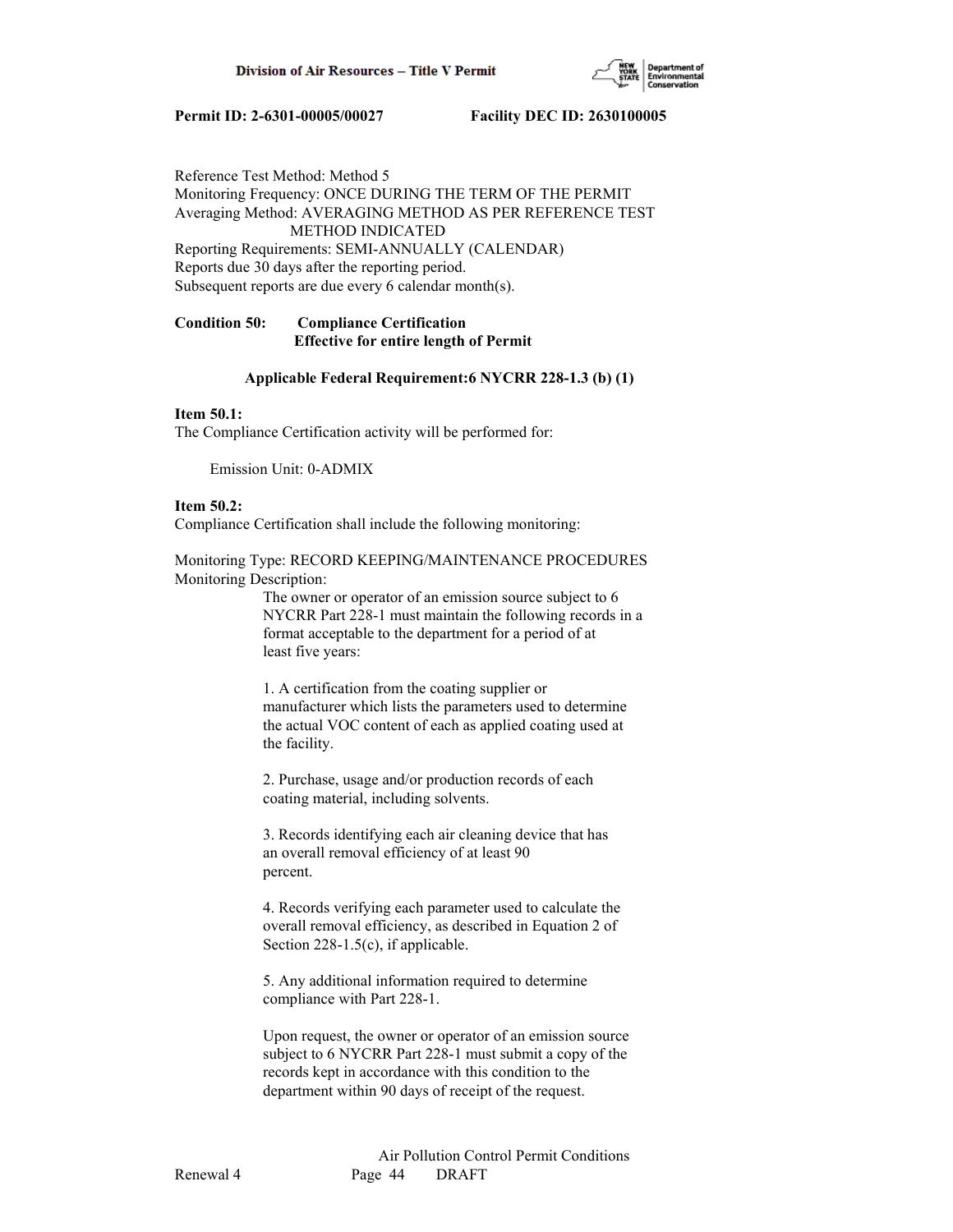

# Monitoring Frequency: AS REQUIRED - SEE PERMIT MONITORING DESCRIPTION Reporting Requirements: UPON REQUEST BY REGULATORY AGENCY

# **Condition 51: Compliance Certification Effective for entire length of Permit**

# **Applicable Federal Requirement:6 NYCRR 228-1.3 (b) (1)**

### **Item 51.1:**

The Compliance Certification activity will be performed for:

Emission Unit: 0-PSTRP

# **Item 51.2:**

Compliance Certification shall include the following monitoring:

Monitoring Type: RECORD KEEPING/MAINTENANCE PROCEDURES Monitoring Description:

> The owner or operator of an emission source subject to 6 NYCRR Part 228-1 must maintain the following records in a format acceptable to the department for a period of at least five years:

 1. A certification from the coating supplier or manufacturer which lists the parameters used to determine the actual VOC content of each as applied coating used at the facility.

 2. Purchase, usage and/or production records of each coating material, including solvents.

 3. Records identifying each air cleaning device that has an overall removal efficiency of at least 90 percent.

 4. Records verifying each parameter used to calculate the overall removal efficiency, as described in Equation 2 of Section 228-1.5(c), if applicable.

 5. Any additional information required to determine compliance with Part 228-1.

 Upon request, the owner or operator of an emission source subject to 6 NYCRR Part 228-1 must submit a copy of the records kept in accordance with this condition to the department within 90 days of receipt of the request.

# Monitoring Frequency: AS REQUIRED - SEE PERMIT MONITORING DESCRIPTION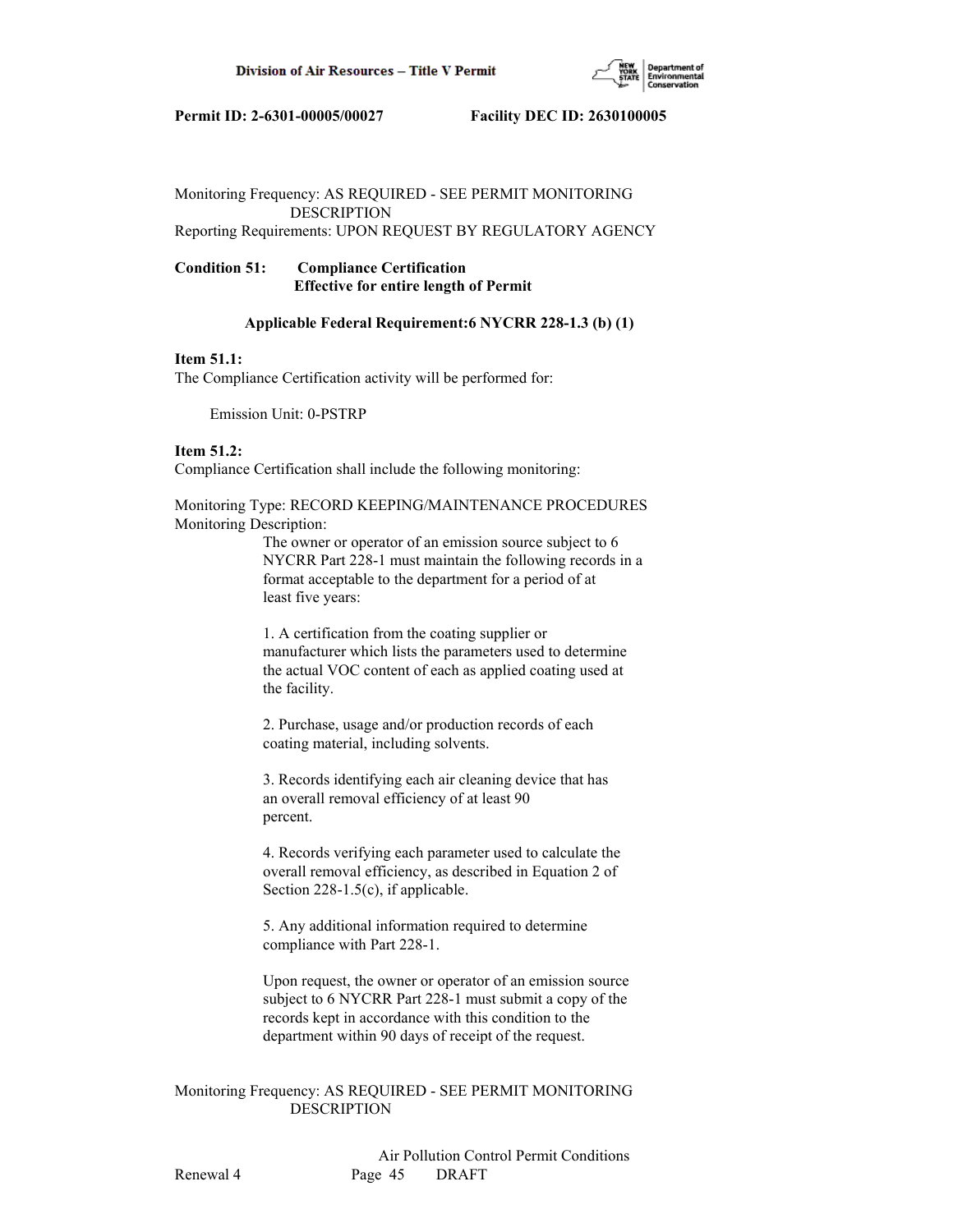

Reporting Requirements: UPON REQUEST BY REGULATORY AGENCY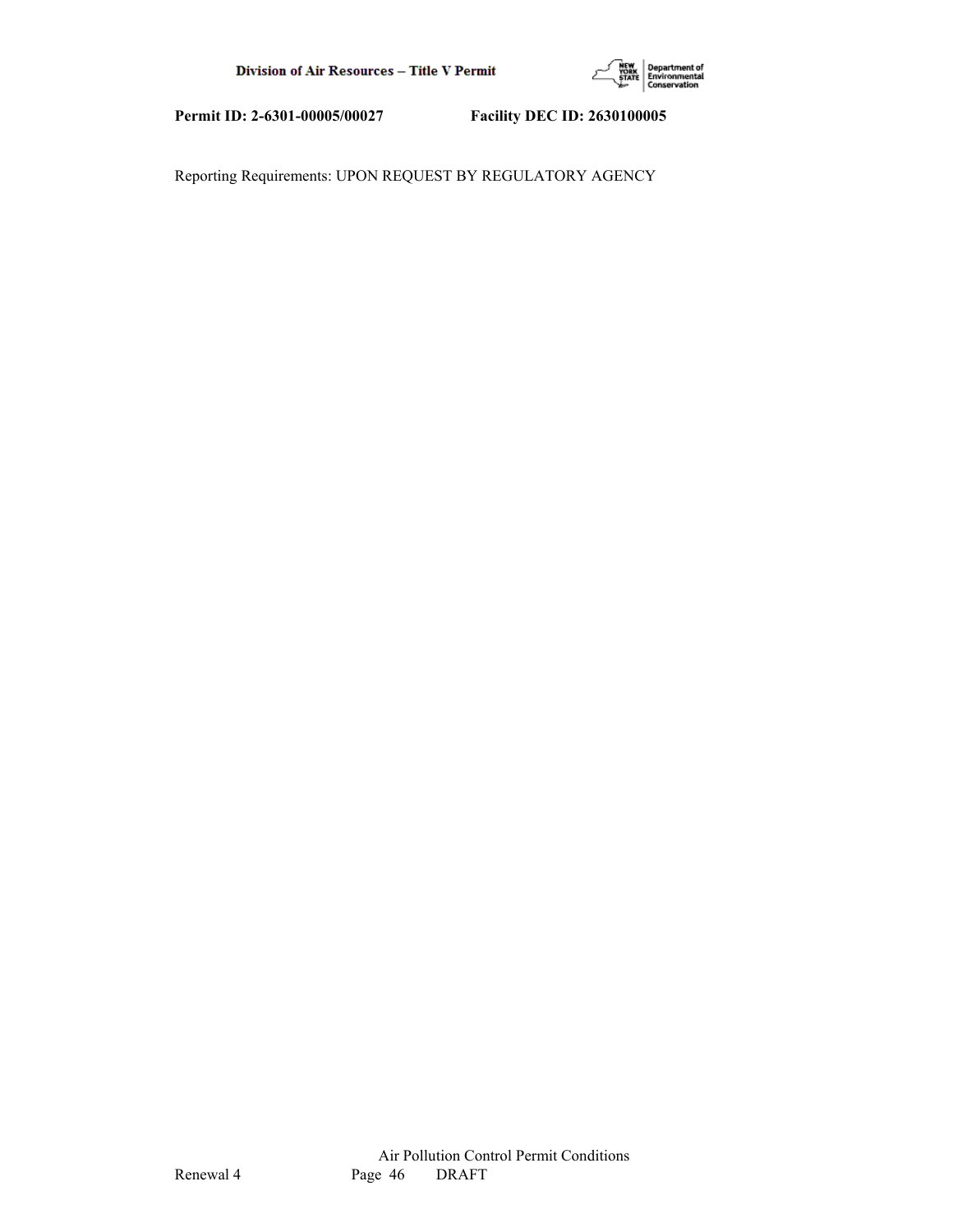

# **STATE ONLY ENFORCEABLE CONDITIONS \*\*\*\* Facility Level \*\*\*\***

 **NOTIFICATION OF GENERAL PERMITTEE OBLIGATIONS This section contains terms and conditions which are not federally enforceable. Permittees may also have other obligations under regulations of general applicability**

# **Item A: Emergency Defense - 6 NYCRR 201-1.5**

 An emergency, as defined in 6 NYCRR subpart 201-2, constitutes an affirmative defense to penalties sought in an enforcement action brought by the department for noncompliance with emissions limitations or permit conditions for all facilities in New York State.

 (a) The affirmative defense of emergency shall demonstrate, through properly signed, contemporaneous operating logs, or other relevant evidence that:

 (1) an emergency occurred and that the facility owner or operator can identify the cause(s) of the emergency;

 (2) the equipment at the facility was being properly operated and maintained;

 (3) during the period of the emergency the facility owner or operator took all reasonable steps to minimize the levels of emissions that exceeded the emission standards, or other requirements in the permit; and

 (4) the facility owner or operator notified the department within two working days after the event occurred. This notice must contain a description of the emergency, any steps taken to mitigate emissions, and any corrective actions taken.

 (b) In any enforcement proceeding, the facility owner or operator seeking to establish the occurrence of an emergency has the burden of proof.

 (c) This provision is in addition to any emergency or malfunction provision contained in any applicable requirement.

Item B: **General Provisions for State Enforceable Permit Terms and Condition - 6 NYCRR Part 201-5** Any person who owns and/or operates stationary sources shall operate and maintain all emission units and any required emission control devices in compliance with all

> applicable Parts of this Chapter and existing laws, and shall operate the facility in accordance with all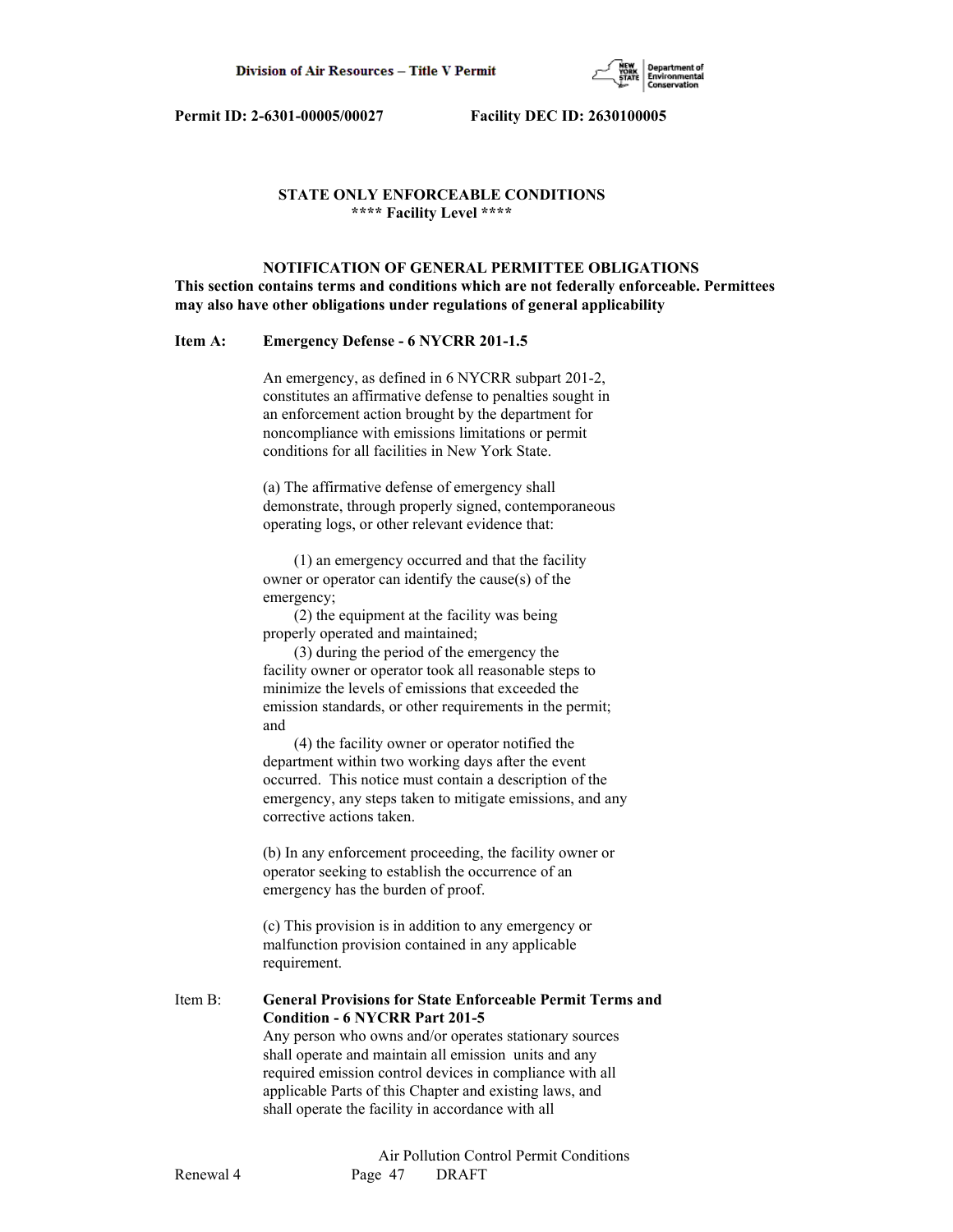

 criteria, emission limits, terms, conditions, and standards in this permit. Failure of such person to properly operate and maintain the effectiveness of such emission units and emission control devices may be sufficient reason for the Department to revoke or deny a permit.

 The owner or operator of the permitted facility must maintain all required records on-site for a period of five years and make them available to representatives of the Department upon request. Department representatives must be granted access to any facility regulated by this Subpart, during normal operating hours, for the purpose of determining compliance with this and any other state and federal air pollution control requirements, regulations or law.

# **STATE ONLY APPLICABLE REQUIREMENTS**

# **The following conditions are state applicable requirements and are not subject to compliance certification requirements unless otherwise noted or required under 6 NYCRR Part 201.**

**Condition 52: Contaminant List Effective for entire length of Permit**

#### **Applicable State Requirement:ECL 19-0301**

#### **Item 52.1:**

Emissions of the following contaminants are subject to contaminant specific requirements in this permit(emission limits, control requirements or compliance monitoring conditions).

> CAS No: 007446-09-5 Name: SULFUR DIOXIDE

 CAS No: 0NY075-00-0 Name: PARTICULATES

 CAS No: 0NY210-00-0 Name: OXIDES OF NITROGEN

# **Condition 53: Malfunctions and Start-up/Shutdown Activities Effective for entire length of Permit**

# **Applicable State Requirement:6 NYCRR 201-1.4**

### **Item 53.1:**

(a) The facility owner or operator shall take all necessary and appropriate actions to prevent the emission of air pollutants that result in contravention of any applicable emission standard during periods of start-up, shutdown, or malfunction.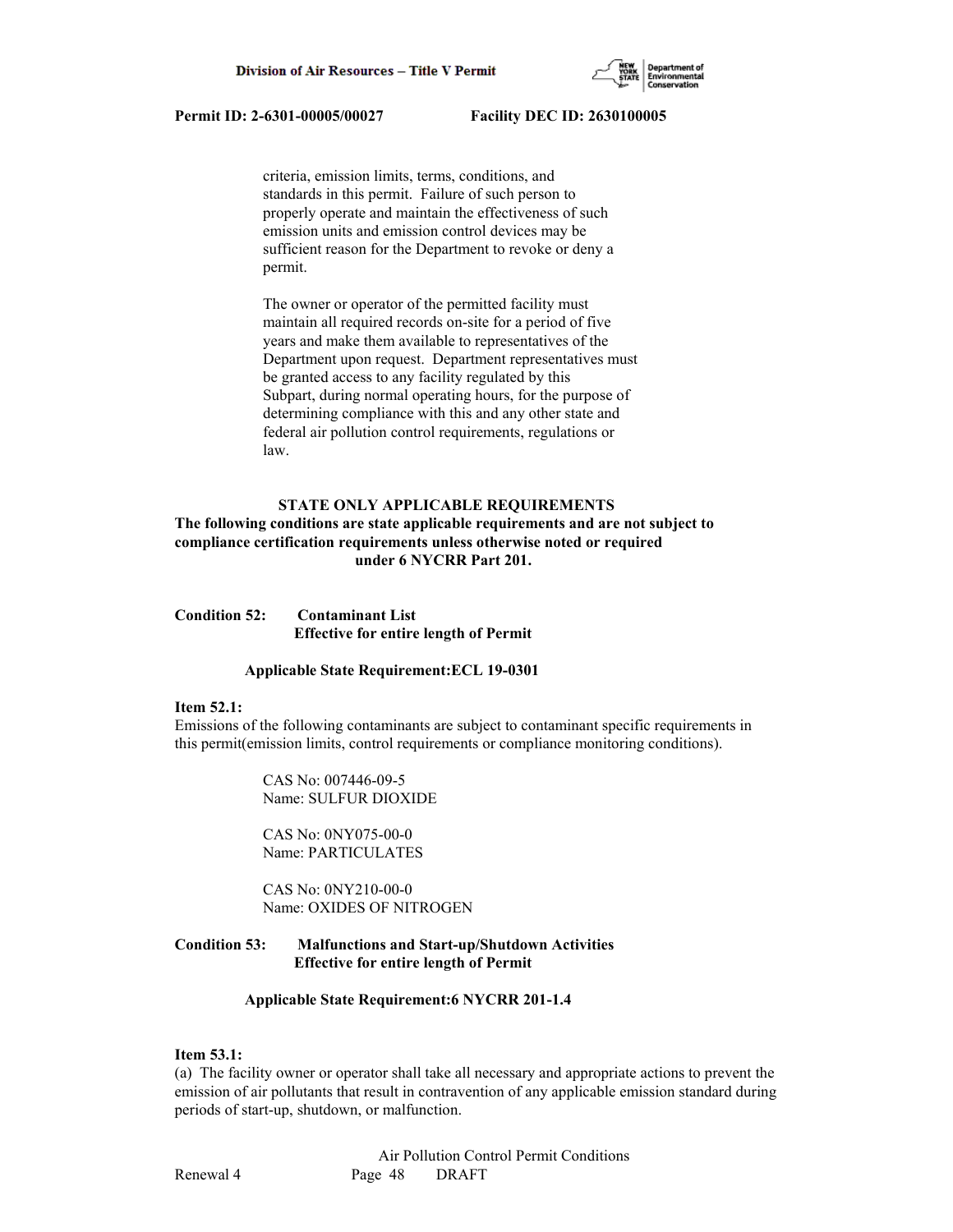

(b) The facility owner or operator shall compile and maintain records of all equipment maintenance and start-up/shutdown activities when they are expected to result in an exceedance of any applicable emission standard, and shall submit a report of such activities to the department when required by a permit condition or upon request by the department. Such reports shall state whether an exceedence occurred and if it was unavoidable, include the time, frequency and duration of the exceedence, and an estimate of the emission rates of any air contaminants released. Such records shall be maintained for a period of at least five years and made available for review to department representatives upon request. Facility owners or operators subject to continuous monitoring and quarterly reporting requirements need not submit additional reports of exceedences to the department.

(c) In the event that air contaminant emissions exceed any applicable emission standard due to a malfunction, the facility owner or operator shall notify the department as soon as possible during normal working hours, but not later than two working days after becoming aware that the malfunction occurred. In addition, the facility owner or operator shall compile and maintain a record of all malfunctions. Such records shall be maintained at the facility for a period of at least five years and must be made available to the department upon request. When requested by the department, the facility owner or operator shall submit a written report to the department describing the malfunction, the corrective action taken, the air contaminants emitted, and the resulting emission rates and/or opacity.

(d) The department may also require the facility owner or operator to include, in reports described under Subdivisions (b) and (c) of this Section, an estimate of the maximum ground level concentration of each air contaminant emitted and the effect of such emissions.

(e) A violation of any applicable emission standard resulting from start-up, shutdown, or malfunction conditions at a permitted or registered facility may not be subject to an enforcement action by the department and/or penalty if the department determines, in its sole discretion, that such a violation was unavoidable. The actions and recordkeeping and reporting requirements listed above must be adhered to in such circumstances.

# **Condition 54: Air pollution prohibited Effective for entire length of Permit**

# **Applicable State Requirement:6 NYCRR 211.1**

# **Item 54.1:**

No person shall cause or allow emissions of air contaminants to the outdoor atmosphere of such quantity, characteristic or duration which are injurious to human, plant or animal life or to property, or which unreasonably interfere with the comfortable enjoyment of life or property. Notwithstanding the existence of specific air quality standards or emission limits, this prohibition applies, but is not limited to, any particulate, fume, gas, mist, odor, smoke, vapor, pollen, toxic or deleterious emission, either alone or in combination with others.